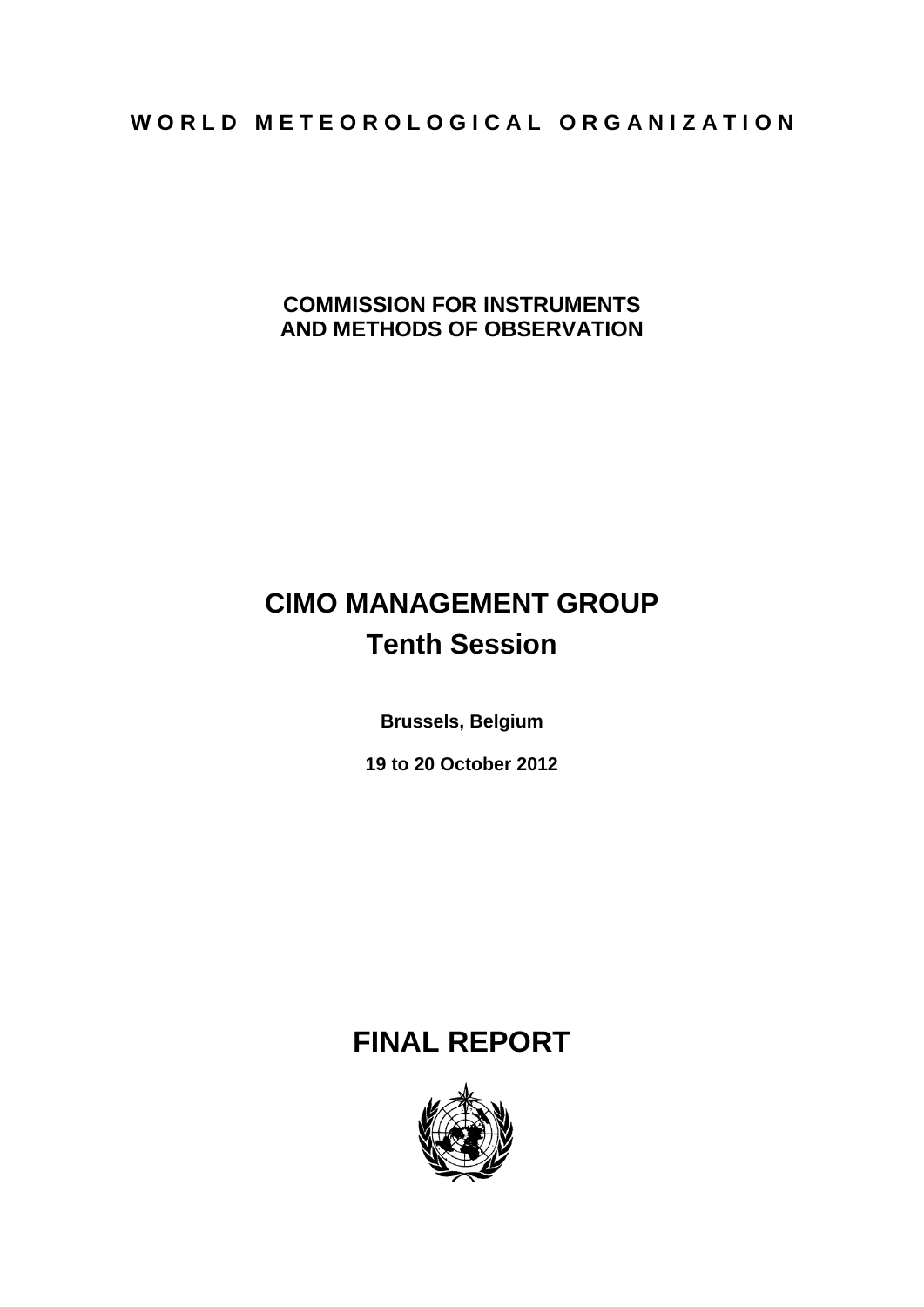## **CONTENTS**

<span id="page-1-0"></span>

|                          |                                                                                        | Pages          |
|--------------------------|----------------------------------------------------------------------------------------|----------------|
| Agenda                   |                                                                                        | p. iii - iv    |
| <b>Executive summary</b> |                                                                                        | p. v           |
|                          | General summary of the work of the meeting                                             | $p. 1 - p. 16$ |
| <b>Annexes:</b>          |                                                                                        |                |
| Annex I                  | <b>List of Participants</b>                                                            | $p. 1 - p. 2$  |
| Annex II                 | Guidelines for the edition of the CIMO Guide                                           | $p. 1 - p. 4$  |
| Annex III                | <b>Procedure for Updating the CIMO Guide</b>                                           | $p. 1 - p. 3$  |
| Annex IV                 | Terms of Reference of the Task Team on the Cloud Atlas                                 | p. 1           |
| Annex V                  | Terms of Reference of the Task Team on Aircraft-based<br><b>Observations</b>           | p. 1           |
| Annex VI                 | Template for Regular Reporting of CIMO Testbeds and p. 1 - p. 3<br><b>Lead Centres</b> |                |
| Annex VII                | Template for Submissions of New CIMO Testbeds and p. 1 - p. 3<br><b>Lead Centres</b>   |                |
| Annex VIII               | Draft Questionnaire on the Evaluation of CIMO TECO-<br>2012                            | $p. 1 - p. 2$  |
| Annex IX                 | <b>CIMO MG-10 Action Sheet</b>                                                         | p. 1- p.4      |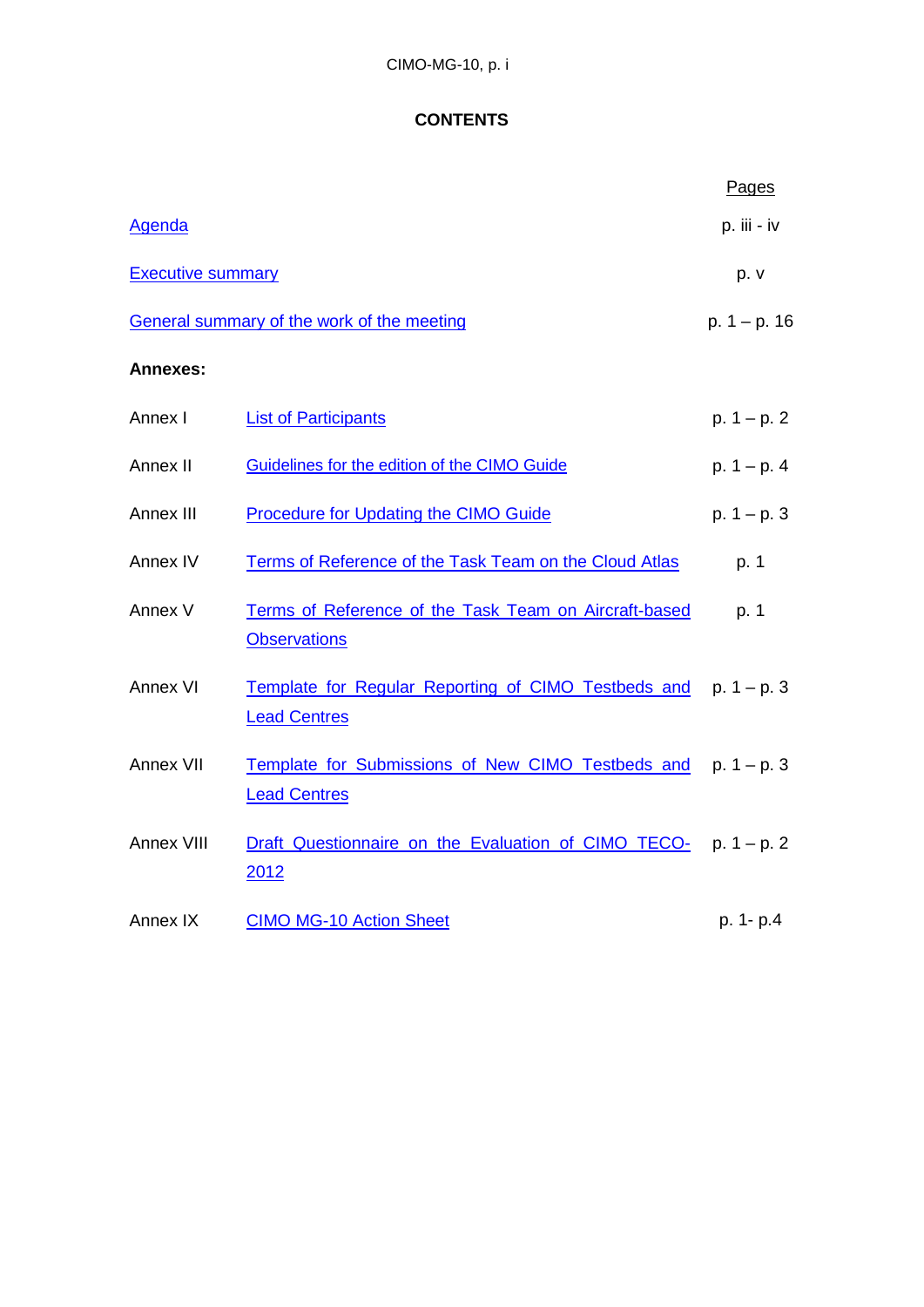#### **EXECUTIVE SUMMARY**

<span id="page-2-0"></span>The tenth session of the CIMO Management Group (CIMO-MG-10) was held from 19 to 20 October 2012, in Brussels, Belgium.

The meeting decided on a strategy to ensure that the CIMO Expert Teams and Theme Leaders actively contribute to meeting the objectives/activities identified in the WIGOS Implementation Plan.

The meeting reviewed the progress of the CIMO Expert Teams and Theme Leaders to ensure the progress and provide clarifications in case of need. It also addressed a number of issues related to the work of the commission that needed special attention, such as the procedures for organizing Regional Pyrheliometer Intercomparisons, procedures for the update of the CIMO Guide, the procedure for the reporting of CIMO Testbeds and Lead Centres and collaboration with ISO.

The meeting decided to establish task teams to address the issues of aircraft observations, the future of the World Radiometric Reference and the update of the Cloud Atlas.

\_\_\_\_\_\_\_\_\_\_\_\_\_\_\_\_\_\_\_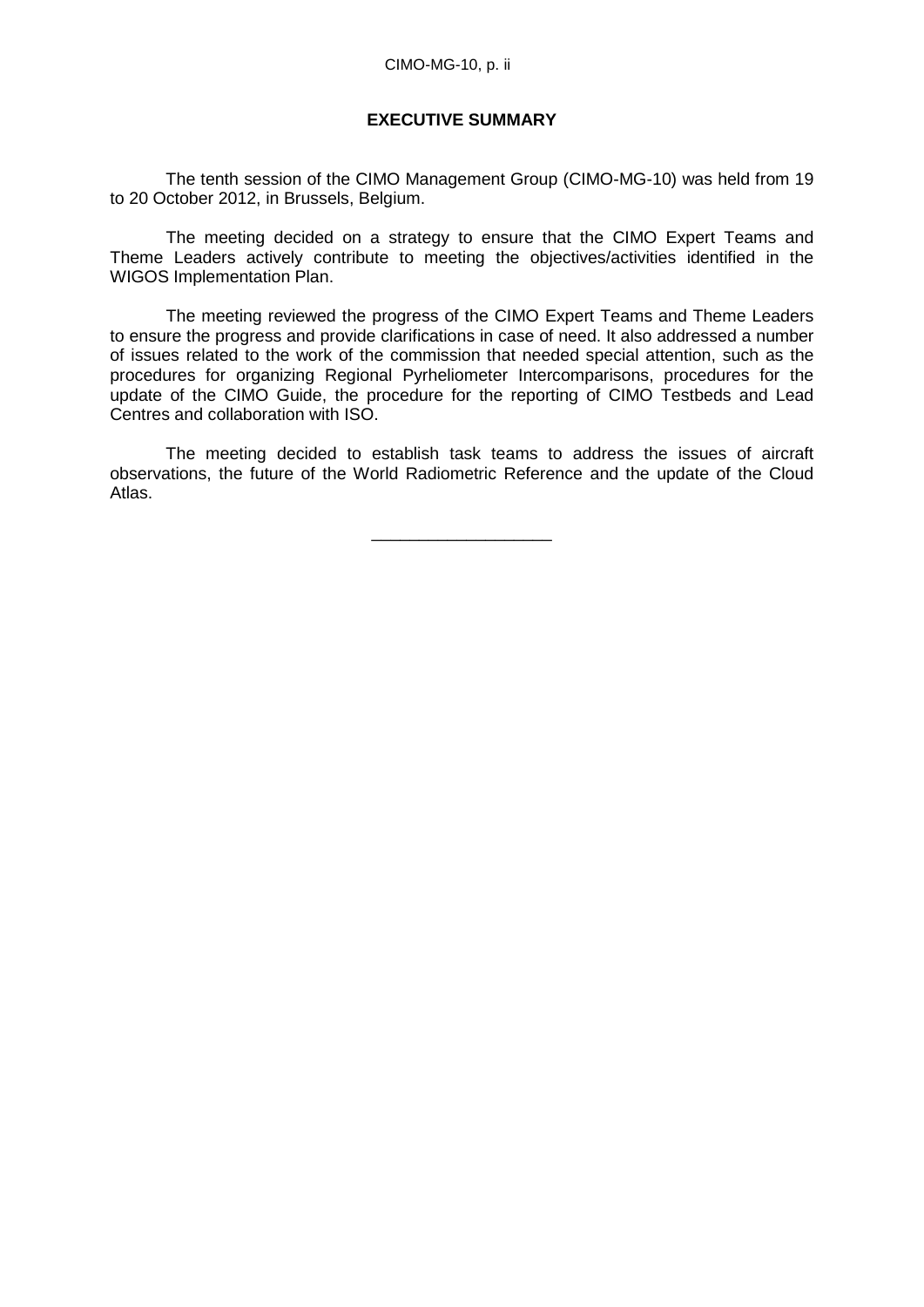## **AGENDA**

## <span id="page-3-0"></span>**1. ORGANIZATION OF THE SESSION**

- 1.1 Opening of the Session
- 1.2 Adoption of the Agenda
- 1.3 Working Arrangements for the Session

## **2. REPORT OF THE PRESIDENT**

## **3. UPDATE ON AND INTERACTION WITH OTHER WMO PRIORITIES AND PROGRAMMES IMPORTANT FOR CIMO ACTIVITIES**

- Decision of WMO Executive Council and constituent bodies requiring followup by CIMO
- WIGOS
- GFCS

## **4. EVALUATION OF THE PROGRESS ACHIEVED IN THE WORK PROGRAMMES, AND PLANS UNTIL CIMO-2014 SESSION**

- 4.1 OPAG Standardization and Intercomparisons
	- Expert Team on Standardization
	- Expert Team on New In-Situ Technologies
	- Expert on Instrument Intercomparisons
	- Theme Leader on Aircraft Measurements
- 4.2 OPAG Remote Sensing and New Technologies
	- Expert Team on Operational Remote Sensing
	- Expert Team on New Technologies and Testbeds
	- Theme Leaders on Radio-Frequency Protection
	- Theme Leader on Satellite Observations
- 4.3 OPAG Capacity Building
	- Expert Team on Regional Instrument Centres
	- CIMO Guide Editorial Board
	- Theme Leaders on Training Material and Training Activities
	- Theme Leader on Radiosonde Performance Monitoring
	- Theme Leader on Surface-based Instrument Performance Monitoring

## **5. SPECIFIC ISSUES RELATED TO PLANNING, COORDINATION AND MANAGEMENT OF COMMISSION ACTIVITIES**

- 5.1 Procedure for Organizing Regional Pyrheliometer Intercomparisons
- 5.2 CIMO Guide
- 5.3 Other Pertinent Issues
	- Cloud Atlas
	- Radiofrequency coordination
	- Competencies
	- Respond to AMDAR structure change
	- Management of CIMO Trust Fund
	- Relationship with Regional Associations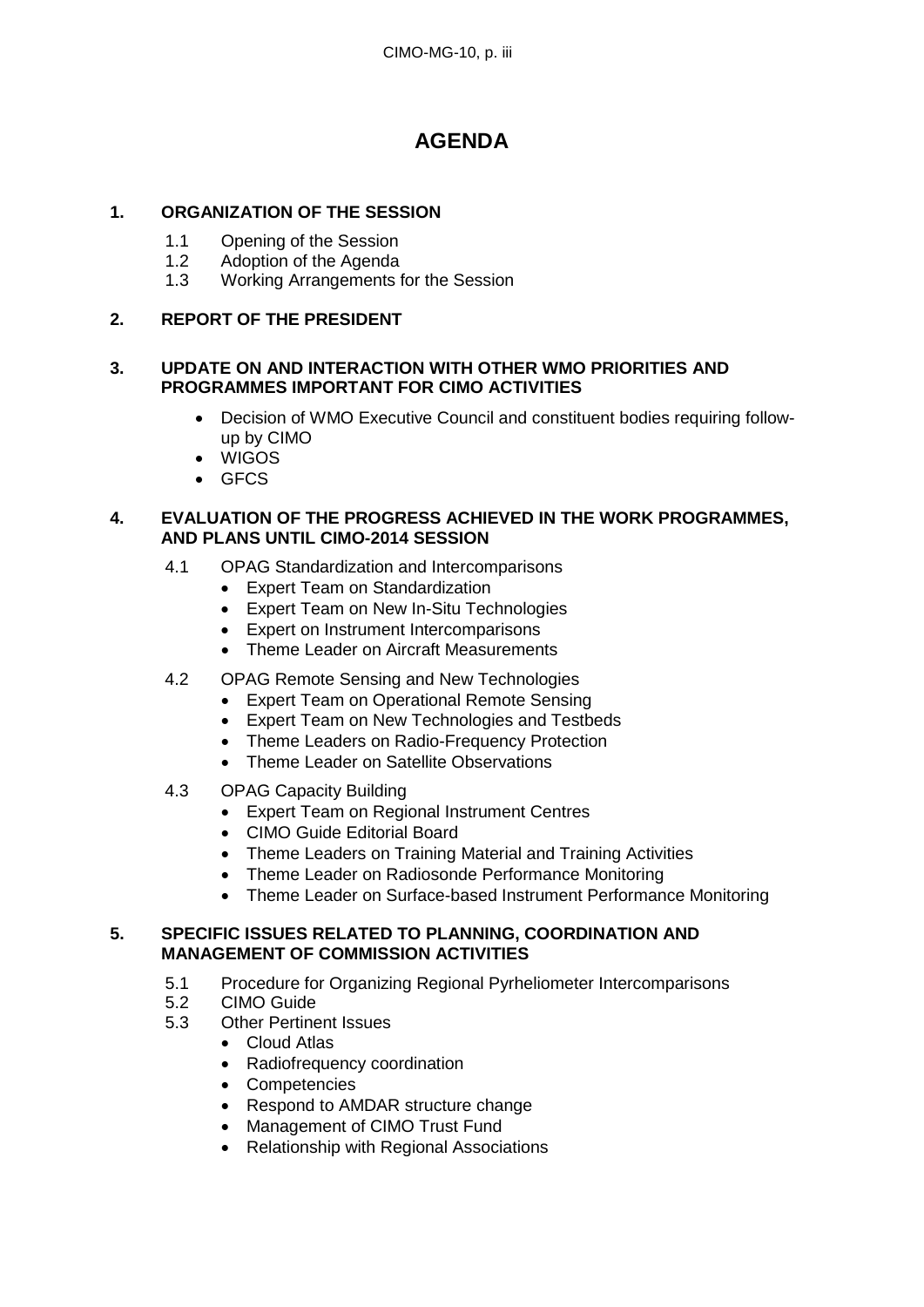- **6. INTERCOMPARISON**
- **7. COLLABORATION WITH ISO**
- **8. NOMINATION AND MONITORING OF CIMO TESTBEDS AND LEAD CENTRES**
- **9. OTHER BUSINESS**
- **10. CLOSURE OF THE SESSION**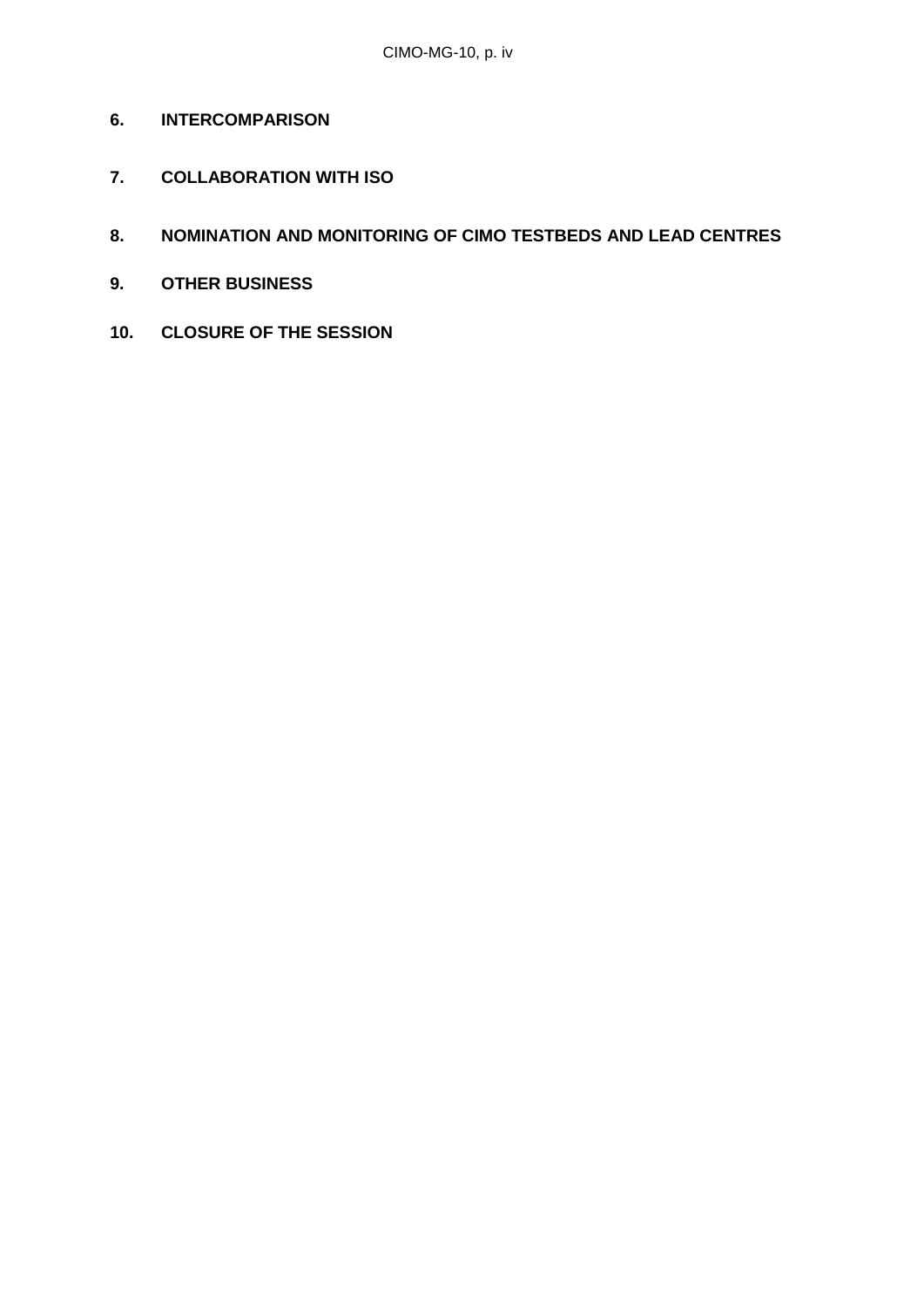## **GENERAL SUMMARY**

## **1. ORGANIZATION OF THE SESSION**

#### 1.1 **Opening of the Session**

1.1.1 The tenth session of the Commission for Instruments and Methods of Observation (CIMO) Management Group (MG-10) was opened on Friday, 19 October 2012 at 8:30, by the President of CIMO, Prof. Bertrand Calpini. The list of participants is given in [Annex I.](#page-21-0)

1.1.2 The Director of the WMO Observing and Information Systems Department, Dr Wenjian Zhang, welcomed the participants on behalf of WMO.

#### 1.2 **Adoption of the Agenda**

The meeting adopted the Agenda as reproduced at the beginning of this report.

## 1.3 **Working Arrangements for the Session**

The working hours and tentative timetable for the meeting were agreed upon.

## **2. REPORT OF THE PRESIDENT**

2.1 The president reported on his activities as CIMO president since the CIMO MG-9 meeting. He participated in a number of meetings and missions to coordinate and promote CIMO activities. These included:

- Sixteenth WMO Congress, Geneva, Switzerland, 16 May 3 June 2011,
- European Conference on Application of Meteorology EMS, Berlin, Germany, 12 16 September 2011,
- Inter-Commission Coordination Group (ICG) on WIGOS, Geneva, Switzerland, 26 30 September 2011,
- Final Baltrad Meeting, Talin, Estonia, 6 8 December 2011,
- GRUAN ICM-4, Tokyo Japan, 5 9 March 2012,
- Task Team on WIGOS Implementation Plan (TT-WIP), First Session, Geneva, Switzerland, 27 – 30 March 2012,
- WMO Executive Council, Sixty-fourth session, Geneva, Switzerland, 27 June 3 July 2012,
- GAW, KMD, Nairobi, Kenya, 4-7 July 2012,
- WRC Davos, Davos, Switzerland, 25-26 July 2012,
- Commission for Basic Systems, Fifteenth Session, Jakarta Indonesia, 10 15 September 2012,
- CIMO TECO-2012, Brussels, Belgium, 16-18 October 2012.

He highlighted a number of topics relevant to these meetings that would have to be addressed later during the meeting.

2.2 He noted that the meeting would have to revise the first 2 years of work carried out by CIMO with its new structure and consider any improvement as required. He stressed the need to ensure targeted activities expected from CIMO expert team members with clear results-oriented deliverables. The CIMO MG shall concentrate on defining and supporting important milestones, in close alignment with the on-going WIGOS and WIS objectives, and by prioritizing the work with the view of gaining efficiency in the final CIMO and IMOP Programme activities.

2.3 In a continuous effort for CIMO to bridge the gaps between research and operational observations the president has been involved in the activities of the European Cooperation in Science and Technology COST and its Weather Intelligence for Renewable Energy (see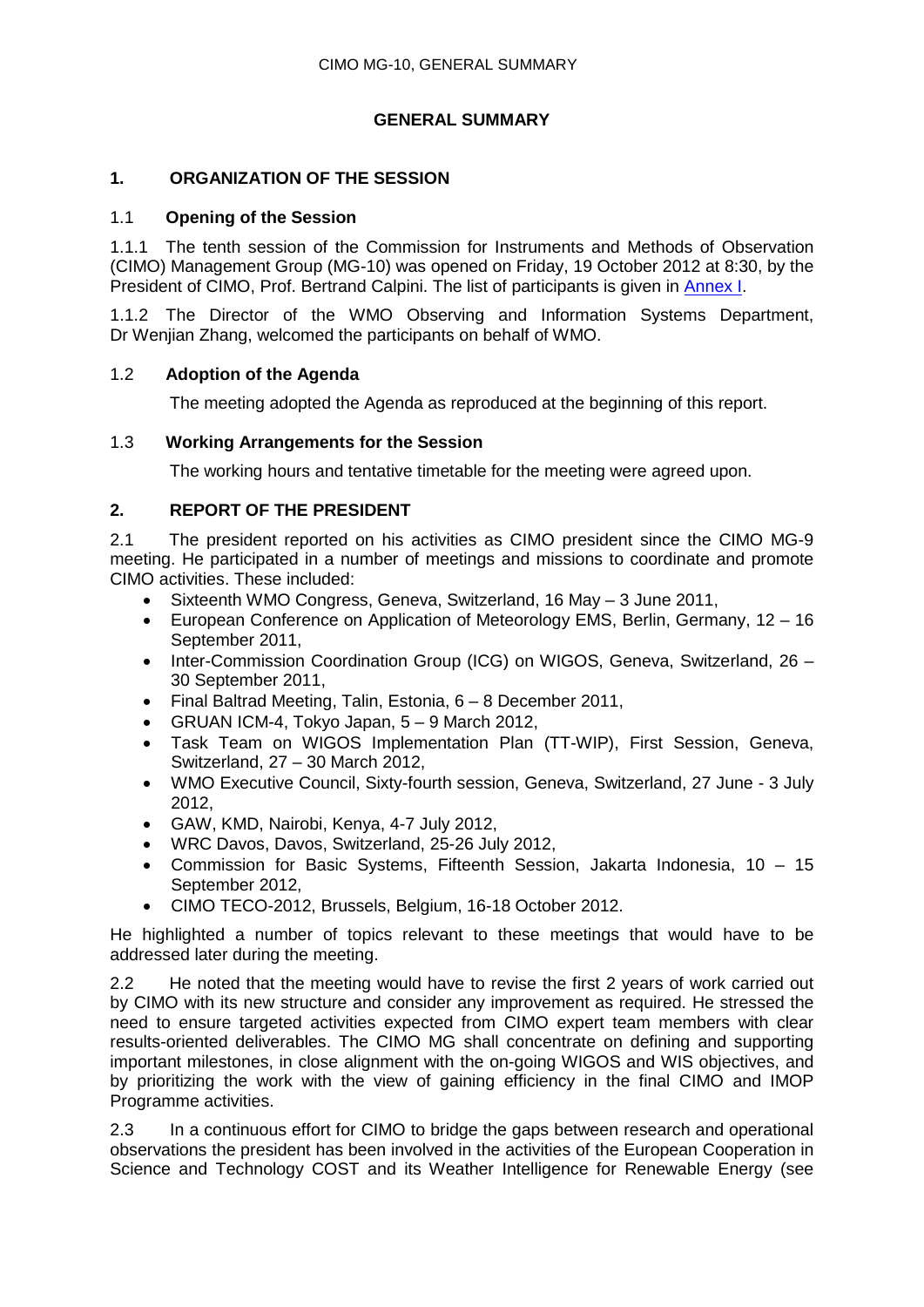<http://www.wire1002.ch/> ), which is the largest European initiative in the domain of renewable energy (26 countries). He recommended that CIMO should consider addressing the topic of meteorological observations applied to renewable energy in particular for solar and wind power plants applications:

- Low cost Direct Normal Irradiance (DNI) sensors are applied for solar power plants: they require calibration against reference instruments. The inter-comparison of DNI instruments against BSRN reference radiation measurements recently performed in MeteoSwiss Payerne (Summer 2012) has proven huge interest from the solar community, with preliminary results showing limitation both in time response as well as absolute accuracy. Such DNI limitations have implications for the real time regulation of solar power plant and Smart grid infrastructure.
- Doppler Wind lidar are becoming standard observations for real time operation of wind turbines but also during the initial recognition step of a new wind power plant site. WMO CIMO is involved in the elaboration of the new wind lidar ISO standard. The wind lidar technology has additionally major significance for aeronautic security issues

## **3. UPDATE ON AND INTERACTION WITH OTHER WMO PRIORITIES AND PROGRAMMES IMPORTANT FOR CIMO ACTIVITIES**

3.1 The Meeting was informed on the latest development of other WMO priorities and programmes, such as WIGOS and GFCS. The Meeting was also informed of relevant decisions of the WMO Executive Council and other WMO constituent bodies that may need follow-up by CIMO.

## *WIGOS*

3.2 The WIGOS framework Implementation Plan, which was approved by EC-64, describes a range of activity areas in which actions will be required to achieve the timely and successful implementation of the WIGOS framework. CIMO has been identified as the lead technical commission for a number of these actions and as a contributor to several others. The MG reviewed the WIP and agreed that CIMO should play a significant role in the development of WIGOS, in particular in the domain of metadata and in developing as required, WIGOS standards, procedures and practices, including the update of the WMO regulatory material.

3.3 The meeting requested all the CIMO Expert Teams and Theme Leaders to review the WIP and to identify which of the WIP activities/deliverables they were contributing to through the tasks of their respective workplan. The meeting requested all the CIMO MG members to closely liaise with the ET and TL under their responsibility to ensure they carry out this by end of the year.

3.4 The meeting further requested all CIMO ET and TL to identify additional activities they could carry out to address the WIP activities and recommended that the Secretariat supports them in this process, so that a consolidated list of CIMO ET/TL tasks supporting the WIP could be submitted to the CIMO President by end of May for review and approval.

3.5 The meeting requested Volker Kurz in its position as Head of the CIMO Editorial board to closely liaise with all ETs and TLs on the updates of the WMO Technical Regulations, providing them with the draft of the updated Technical Regulations agreed by the WIGOS Task Team on Regulatory Material, to review it, ensure the soundness and the completeness of its content, and proposal for additions, if appropriate.

## *GFCS*

3.6 The GFCS Implementation Plan (IP) will be considered by an extraordinary session of the World Meteorological Congress in Geneva during late October 2012. It is expected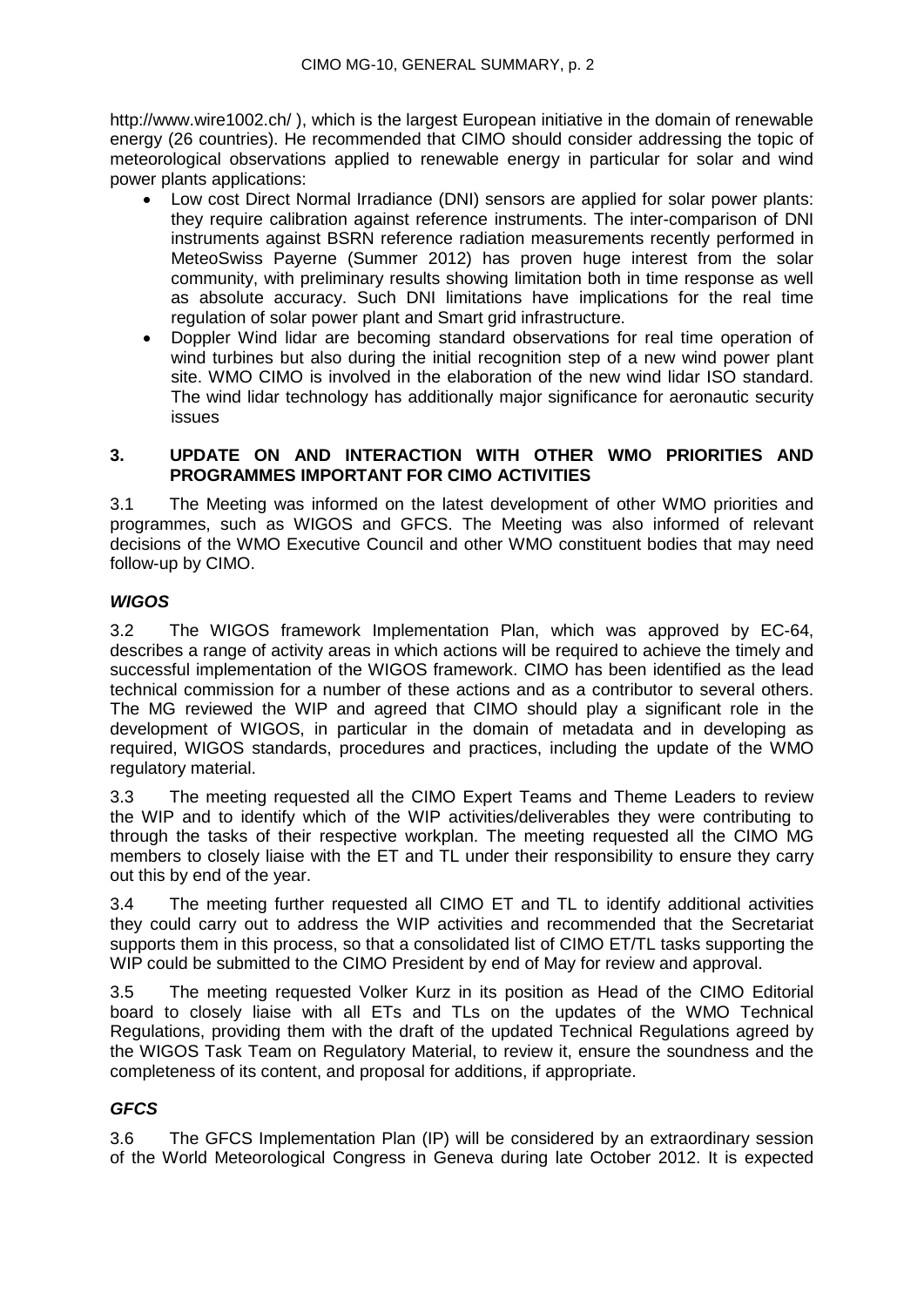that CIMO's contribution to GFCS would mainly be through its contribution to WIGOS, which essentially comprises the Observations and Monitoring Pillar of the GFCS.

3.7 The meeting expressed concerns that GFCS was presently focussing on the political aspects and not sufficiently recognizing the importance of the measurements in deriving climate services. The meeting encouraged the CIMO president to clarify this at the occasion of the 2012 WMO Extraordinary Congress and to ensure that the structures that will be put in place do not duplicate the work of existing WMO technical commissions, like CIMO, which will anyway be supporting GFCS.

## *CBS-XV*

3.8 The fifteenth session of the Commission for Basic Systems (CBS-XV, Jakarta, Indonesia, 10-15 Sept. 2012) noted the limitations of humidity sensors needed for high quality data at both extremes of the humidity range (fire weather, aviation and agricultural applications). It requested CIMO to consider evaluating by intercomparison the performance of different humidity measurement systems at the extreme ends of humidity (<5% >95%) ranges. The meeting welcomed the proposal of Bruce Forgan to coordinate a feasibility study for such an intercomparison with the experts of the CIMO OPAG on Standardization and Intercomparison for consideration by the next session of the CIMO MG.

#### **4. EVALUATION OF THE PROGRESS ACHIEVED IN THE WORK PROGRAMMES, AND PLANS UNTIL CIMO-2014 SESSION**

## 4.1 **OPAG Standardization and Intercomparisons**

## *Expert Team on Standardization*

4.1.1 The meeting was informed about the progress of the Expert Team on Standardization. Additional information relevant to the collaboration of this ET with ISO was also provided to the meeting as reported in Section 7 of this report. Furthermore, in the context of the development of common ISO-WMO standards, the WMO Executive Council, at its sixtyfourth session (EC-64, 25 June – 3 July 2012) noted that the siting classification should be carefully developed, taking into account the situation of, and the possible impact on, National Meteorological and Hydrological Services (NMHSs).

4.1.2 A discussion session on the siting classification and on the experience made by the NMHSs which have implemented it, or are in the process of implementing it was organized during the 2012 WMO Technical Conference on Meteorological and Environmental Instruments and Methods of Observation (Brussels, Belgium, 16-18 October 2012). This discussion was very well attended and showed a great support to the siting classification. It was generallyy agreed that this classification was needed and useful.

4.1.3 The MG recalled that the differences in users' requirements forces NMHSs to have stations classified in different categories - it would neither be realistic nor relevant versus such requirements to have class 1 stations everywhere. However, the classification is very valuable as it provides meta information that is essential for the different types of data users (eg. for climate / forecast / or security real-time applications) and furthermore a mean to improve instrument siting, forcing to think about it, and possibly on simple ways to improve it and ensure it remains appropriate for the expected purpose of the station (f.ex. preventing growth of trees). Furthermore, it is very valuable in assessing the potential of third-party data, which NMHSs are now increasingly using.

#### 4.1.4 The meeting agreed that:

• Focus should be placed at first on the "socialization" of the siting classification: clarifying the use and the purpose of the classification by possibly adding a preamble and footnotes.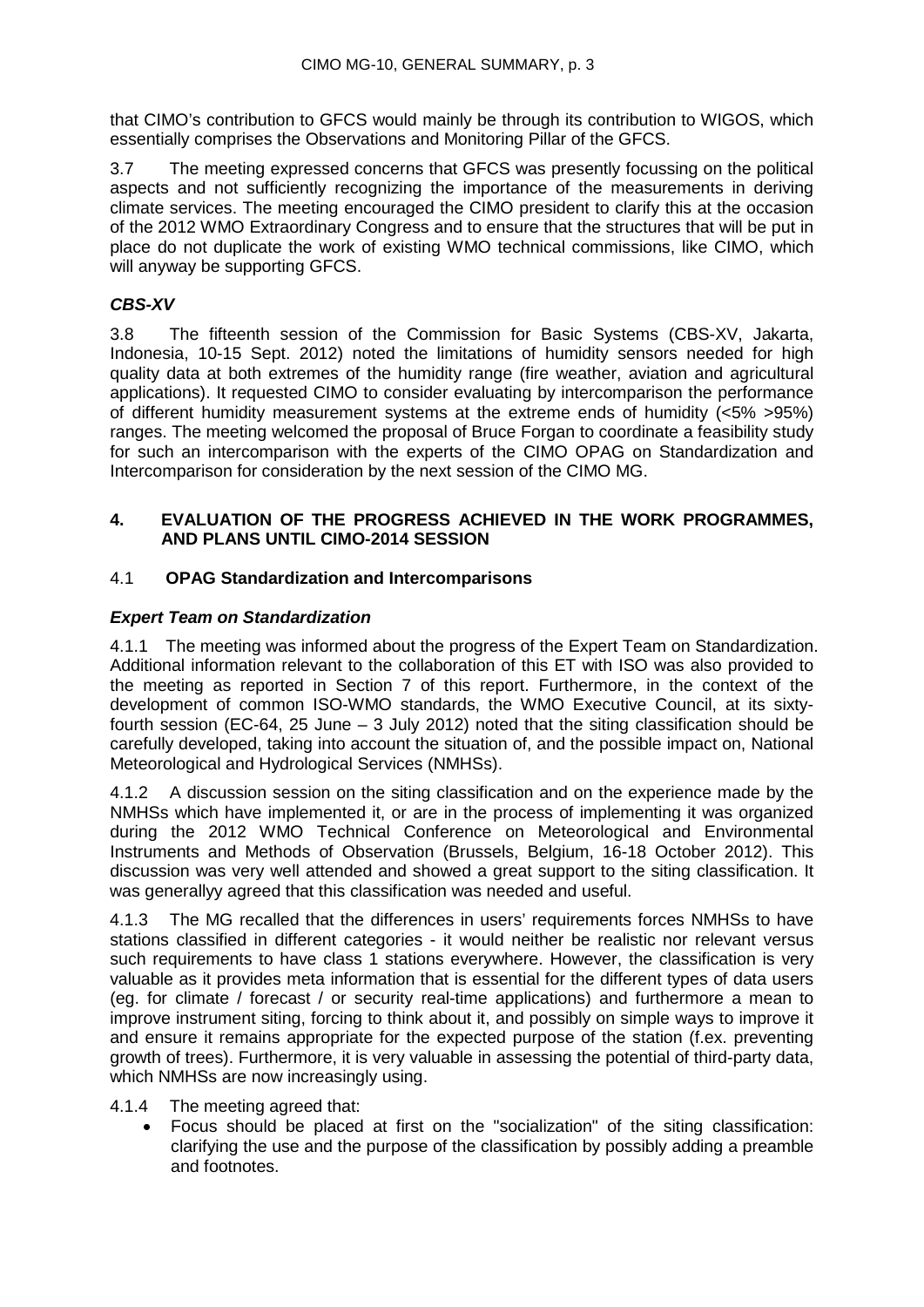- The actual values/classes should not be changed at this stage. However this may have to be reconsidered once a clear reply will have been received from ISO on the process to follow to achieve a common standard and on whether ISO request modifications to the standard.
- Persons who actively participated in the TECO-2012 discussion session should be invited to take part in the further development of the siting classification and related material.
- Site protection is a related matter that will also need to be addressed in the future as Members are showing increasing interest/concern for this topic.

4.1.5 The meeting requested the CIMO president to inform the presidents of technical commissions and of regional associations of this development and to invite them to nominate focal point in case of interest.

4.1.6 The meeting noted there was a strong demand for low-cost automatic weather stations and recognized they could be valuable for specific applications. However, it stressed that their operation and maintenance may not be low-cost at all. Also, the infrastructure (cables, etc.) needed for their installation may in some cases be much more expensive then the stations themselves. The meeting recommended that such information be included in the draft IOM report providing guidelines to assist in the automation of manual observations.

## *Expert Team on New In-Situ Technologies*

4.1.7 The meeting was informed about the progress of the work of the Expert Team on New In-Situ Technologies (NIST) and challenges it was facing. The meeting provided some guidance to the ET as provided below.

4.1.8 To address the ET-NIST Task 1, the meeting agreed that the "new in-situ technologies" that should be considered are technologies that are ready or almost ready for operational use. It recognized that the extend of this task could be very large and suggested that the team prepares a table with a list of new technologies, and some key information on their capabilities/performance/potential, such as information on their traceability (traceable to SI, to a recognized standard, not traceable…), uncertainty, mean time between calibration, operational constraints, etc…. Specific recommendations on those technologies that are the most promising could be extracted from it. That table should then be updated in the next inter-sessional period.

4.1.9 In the context of the ET-NIST Task 2, the meeting noted that CBS requested that CIMO considers recommending the use of standardized AWS algorithms to ensure interoperability of different AWS systems. It welcomed the work of the ET on that topic, but also recognized that previous attempts to obtain algorithms had been made, but had failed because of the proprietary nature of the algorithms.

4.1.10 Related to the topic of ET-NIST Task 4, the meeting noted the presentation made during TECO-2012 on the comparison between the World Radiometric Reference (WRR) and SI. Over the years, five comparisons were made. The first three had shown good agreement between the two scales within the stated uncertainties, while the latter two showed a difference of 0.3% between the two scales. This difference was attributed to straylight effects affecting the earlier comparisons.

4.1.11 The meeting recognized that there was a fundamental difference between measurements in the atmosphere and in the laboratory. The WRR was established to serve as reference for measurements in the atmosphere. The Manual on the Global Observing System (WMO-No. 544) requests that pyrheliometric measurements be expressed in accordance with the WRR, as a WMO standard practice. This reference has been in place for over 30 years.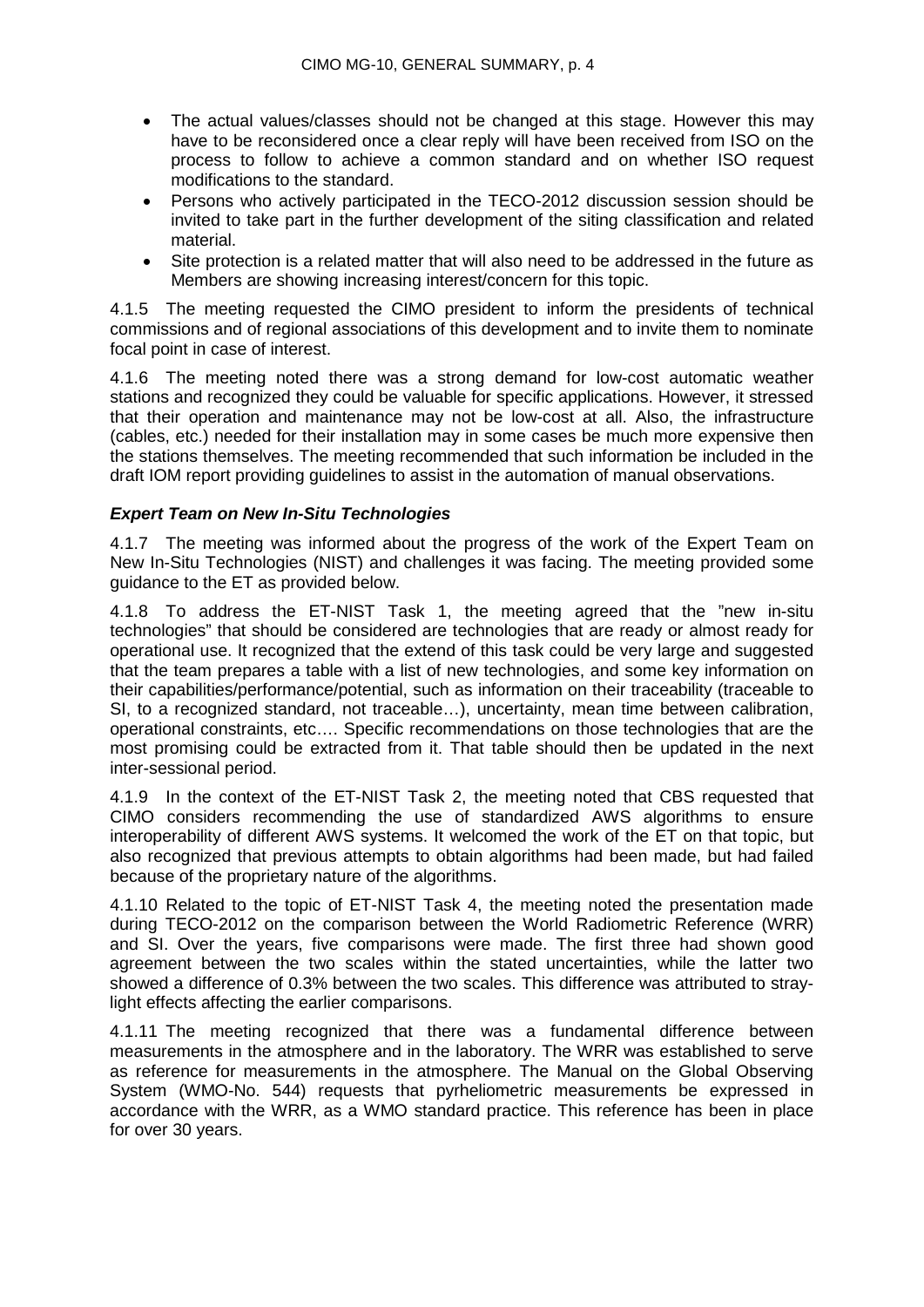4.1.12 The meeting was concerned about the possible discrepancy between the WRR and SI, about the wide-ranging implications that a change of the reference for radiation measurements would have, and about the timeliness to operate such a change.

4.1.13 The meeting therefore decided to establish a Task Team on the WRR to assess the implication that a change of the reference for radiation measurements would have and to study the timeliness of such an action. The Task Team should include representatives of interested user communities, such as climatologists, representatives of the BSRN and possibly of the BIPM and renewable energy community. The outcome of ET-NIST Task 4.1 should be provided to the Task Team on the WRR. The Task team should report to the next session of the CIMO-MG, so that a recommendation could be submitted to the next CIMO session (2014) for consideration.

4.1.14 The meeting requested Bruce Forgan and the Secretariat to finalize the membership and Terms of Reference of the Task Team on the WRR, for approval by the CIMO President.

#### *Expert on Instrument Intercomparisons*

4.1.15 The meeting was informed about the progress of the work of the Expert Team on Instrument Intercomparisons and welcomed the progress made (see also Section 6 of this report). It commended the chair for his work and that of the team.

4.1.16 The meeting recognized that there were now stronger requirements for sunshine measurements coming from the solar energy community. This implies a different approach to sunshine measurements, so that they can be used to assess the response of solar collectors. The meeting recommended that Mr Vuerich writes an IOM report on the outcomes of the sunshine intercomparison he carried out together with MeteoFrance and address in it the ability of instruments to meet the needs of the solar energy community.

4.1.17 The meeting was informed about discussions on a possible intercomparison of radiation instruments, which would also be relevant to address the requirements of the solar energy community. It recognized that in this area too, the requirements are changing in view of the needs of new users of the data. Indeed, the solar community requires information on the incoming solar energy on a very short time-scale for initially managing their power-plants but mainly in view of the interconnected "smart grid" energy distribution and the penetration of highly time dependent renewable energy in the general energy power distribution's debate. .

4.1.18 The meeting recommended that for every intercomparison proposal, as the one mentioned above, a feasibility study should be carried out. It should identify among others the expected outcomes from the intercomparison, which community would be benefiting from these outcomes and its relevance to CIMO.

4.1.19 The meeting recognized that an intercomparison of whole sky camera would be of interest to pace the traceability of cloud amounts. It recommended that the ET, in collaboration with interested experts, prepares a feasibility study for an intercomparison of cloud cover, including ceilometers and whole sky cameras.

#### *Theme Leader on Aircraft Measurements*

4.1.20 The meeting was informed about the progress of the work of the Theme Leaders on Aircraft Measurements.

4.1.21 AMDAR decided to discontinue the AMDAR Manual and to put the relevant information in other WMO documents, such as the CIMO Guide. Dr van der Meulen indicated that additional discussions and review of the updated chapter of the CIMO Guide on Aircraft Observations would be needed, in collaboration with CBS ET-AIR.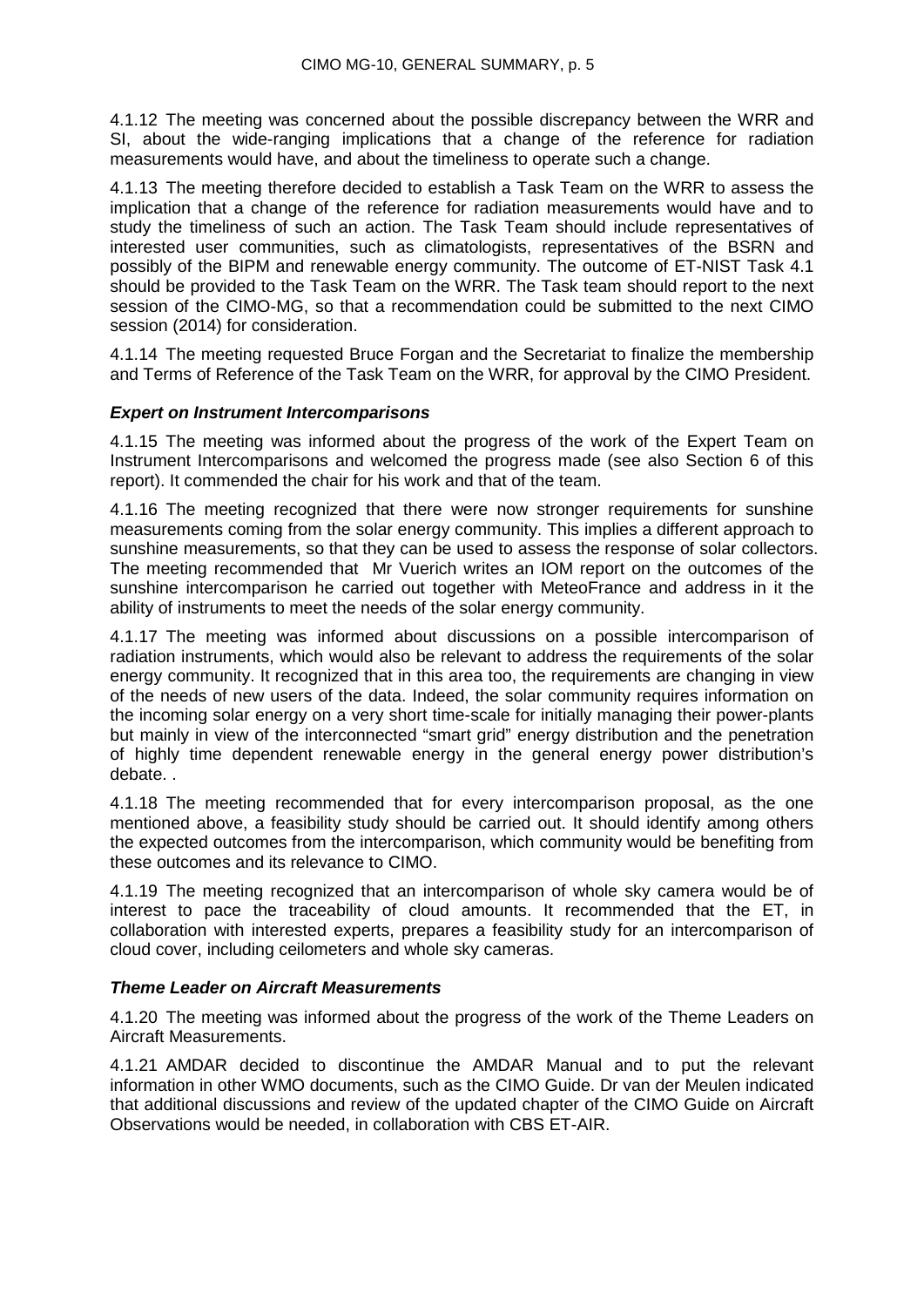4.1.22 Additional information concerning the establishment of a Task Team on Aircraftbased Observations is available in section 5.3 below. The meeting requested that the TT address the traceability of Aircraft Measurements as a priority.

## 4.2 **OPAG Remote Sensing and New Technologies**

## *Expert Team on Operational Remote Sensing*

4.2.1 No status update on the work of the Expert Team on Operational Remote Sensing was provided to the meeting by the responsible OPAG Chair. The meeting was concerned about this potential lack of coordination and requested him to provide a report on the ET work progress to the CIMO President by end of May 2013.

4.2.2 The meeting was informed about some activities of this team by the Secretariat and presented with the report of its joint meeting with the CBS Expert Team on Surface-based Remotely-Sensed Observations held in December 2011 in Geneva.

## *Expert Team on New Technologies and Testbeds*

4.2.3 The meeting was informed about the progress of the work of the Expert Team on New Technologies and Testbeds and that its meeting, originally scheduled for November 2012 had to be postponed to March 2013 because of a conflict of date with important WIGOS activities.

## *Theme Leaders on Radio-Frequency Protection*

4.2.4 The meeting was informed about the progress of the work of the Theme Leaders on Radio-Frequency Protection and was pleased that the TLs were attending the SG-RFC meetings to ensure appropriate coordination on issues of relevance to CIMO.

4.2.5 The meeting recognized that CIMO's primary contribution should be in safeguarding the frequencies for the measurement part, like for radars and wind profilers. WMO identified 15 agenda items of the next ITU that would be relevant for its activities. The meeting recommended that the TLs go through them and identify whether specific guidance is required for some of them and request the relevant CIMO ETs to provide them with this guidance.

## *Theme Leader on Satellite Observations*

4.2.6 No status update on the work of the Theme Leader of Satellite Observations was provided to the meeting by the responsible OPAG Chair. The meeting was concerned about this potential lack of coordination and requested him to provide a report on the ET work progress to the CIMO President by end of May 2013.

## 4.3 **OPAG Capacity Building**

## *Expert Team on Regional Instrument Centres, Calibration and Traceability*

4.3.1 The meeting was informed about the progress of the work of the Expert Team on Regional Instrument Centres, Calibration and Traceability.

4.3.2 The meeting was provided with a draft questionnaire about alternatives to dangerous and obsolete instruments used in National Meteorological Hydrological Services (NMHSs) developed by the ET members. The meeting agreed that such a questionnaire would provide very valuable information and should be distributed to all WMO Members once finalized by the ET. The meeting recommended to include a question on whether the information provided on the webpage providing links to documents on mercury [\(http://www.knmi.nl/samenw/geoss/wmo/mercury/](http://www.knmi.nl/samenw/geoss/wmo/mercury/) ) was fulfilling their need for information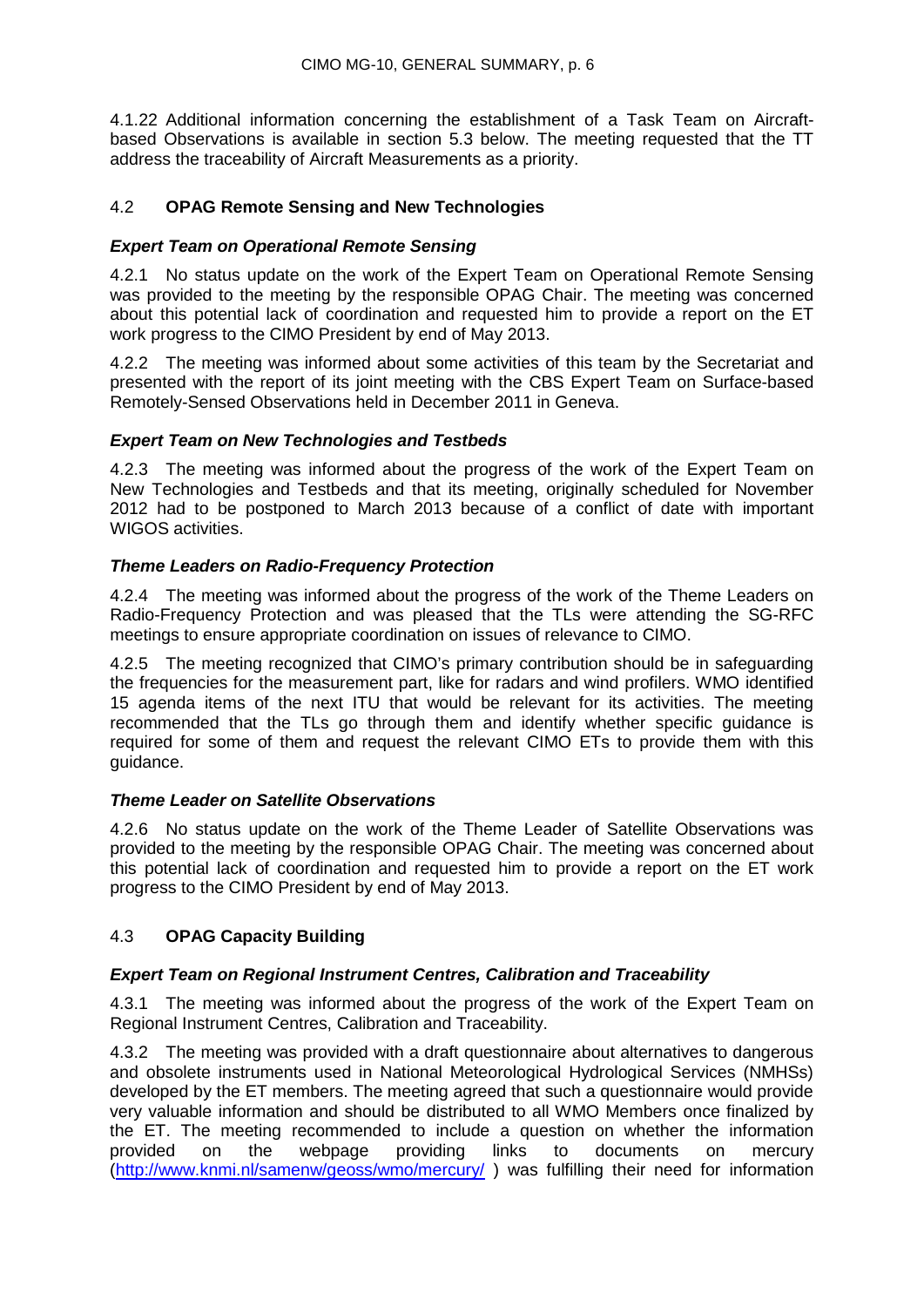and how it could be improved. The meeting also recommended including some questions on the use of chemicals for hydrogen production in the questionnaire.

4.3.3 The meeting recommended that ET-RIC reviewed the CIMO Guide, ensuring the dangers of mercury are clearly stated, reducing the emphasis on the use of obsolete instruments using mercury, and towards making clear that mercury should preferably not be used in the field.

4.3.4 The meeting was pleased that three ET members took part as lecturers in the Training Workshop on Metrology that was held for English-speaking RA-V countries in Melbourne, Australia (5-9 December 2011) and thanked them for their contribution.

4.3.5 The meeting agreed with the proposal from USA to replace Dr Bill Burnett by Dr Richard Crout, as member of the ET.

## *CIMO Guide Editorial Board*

4.3.6 The meeting was informed about the progress of the work of the CIMO Guide Editorial Board.

4.3.7 The meeting noted that the web-search tool for the CIMO Guide and other related WMO standards addressing observations had been investigated thoroughly and had led to the conclusion that it could not be easily programmed by the WMO IT Department: currently WMO is seeking for an overall IT solution rather than an individual one for a specific technical commission, with the risk of postponing the realization of such search tool as this was requested in 2010 during the Helsinki CIMO session.. The meeting was concerned that this solution may not be appropriate and requested Dr Kurz to continue closely following this issue.

4.3.8 Additional decisions relevant to the CIMO Guide and the work of the Editorial Board are provided under section 5.2.

## *Theme Leaders on Training Material and Training Activities*

4.3.9 The meeting was informed about the progress of the work of the Theme Leaders on Training Material and Training Activities. It was concerned that there was apparently an absence of communication with one Theme Leader and requested the Secretariat to try to contact Mr Buyukbas to re-establish the link with him.

4.3.10 The meeting recalled that the TLs should not work in isolation, but be in contact with all CIMO ETs to collect the relevant material. It urged the relevant OPAG Chairs to be in frequent contact with them, possibly through teleconference, or webex conference which could be organized with the support of the Secretariat.

4.3.11 One of the Theme Leaders identified a number of documents providing training material on the use, maintenance and calibration of instruments in Chinese. The meeting noted that WMO had six working languages and that Chinese was one of them. Such documents are therefore relevant for the activities of WMO if CMA uses them to train its staff. The meeting recommended that the Regional Instrument Centre of China, includes links to those documents on its website, which is itself linked to the CIMO website. This would ensure that the documents are accessible and would be maintained by staff having the appropriate language knowledge. The meeting recommended that a similar approach be followed for material in other WMO languages.

4.3.12 The meeting was concerned about this potential lack of coordination between the TLs and the ETs and requested Mr Garcia to provide a report on the TL work progress to the CIMO President by end of March 2013.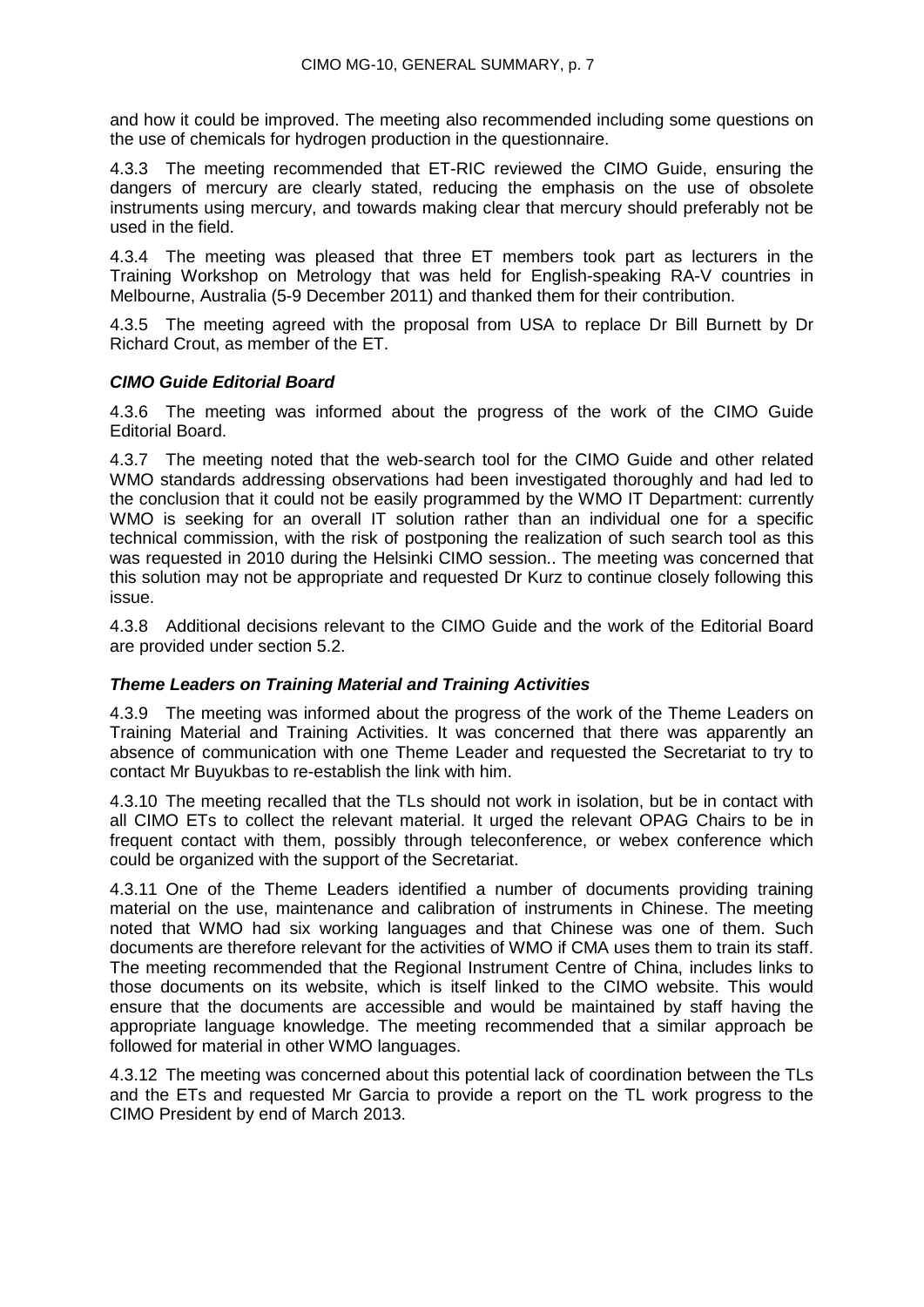## *Theme Leader on Radiosonde Performance Monitoring*

4.3.13 The meeting was informed about the progress of the work of the Theme Leaders on Radiosonde Performance Monitoring. The meeting was please that progress had been achieved and that a major deliverable was expected for December 2012.

4.3.14 The meeting noted that the radiosonde catalogue had not yet been updated on the WMO website and reiterated its recommendation that Mr Kats considers visiting Mr Oakley, who used to be preparing this catalogue to benefit from his experience toward completing this update.

## *Theme Leader on Surface-based Instrument Performance Monitoring*

4.3.15 No status update on the work of the Theme Leader on Surface-based Instrument Performance Monitoring was provided to the meeting by the responsible MG member. He indicated a problem of communication with the theme leader.

4.3.16 The meeting was concerned about this potential lack of coordination and requested the vice-president to provide a report on the TL work progress to the CIMO President by end of May 2013.

4.3.17 The MG recalled that at its last session (Geneva, 5-8 April 2011) it had requested its members from Australia, Germany and United States to provide Mrs PEI with a contact person from their countries and recommended that each of them prepare a report on their country's approach. The meeting recommended that the Theme Leader also liaise with Stuart Goldstraw to ensure her work would not duplicate the work being carried out under CBS and be closely coordinated with it.

## **5. SPECIFIC ISSUES RELATED TO PLANNING, COORDINATION AND MANAGEMENT OF COMMISSION ACTIVITIES**

## 5.1 **Procedure for Organizing Regional Pyrheliometer Intercomparisons**

## *Regional Pyrheliometer Comparisons*

5.1.1 At its last session the MG expressed concerns about the fact that only one Regional Radiation Centre (RRC) organized regular Regional Pyrheliometer Comparisons (RPCs) and requested a review of the procedures in place for organizing RPCs.

5.1.2 Bruce Forgan presented an analysis of the situation, reviewing the occurrence of RPCs, the possible reasons for the low numbers of RPCs and possible alternative to RPCs for meeting the requirements of WMO Members, in the context of the changes that occurred since the establishment of Regional Radiation Centres (RRCs).

5.1.3 The meeting recalled that CIMO had used a mechanism, consisting of International Pyrheliometer Comparisons (IPCs), and Regional Pyrheliometer Comparisons (RPCs) to provide the 'continuous chain of comparisons' necessary for traceability of solar energy measurements to the WRR (and hence SI units) for WMO Members. It recognized that RPCs are intimately tied to Regional Radiation Centres (RRCs); there cannot be a RPC without a sponsoring RRC. However, the meeting recalled that according to the CIMO Guide, pyrheliometers must be calibrated by comparison using the sun as the source with a pyrheliometer that has traceability to the World Standard Group (WSG). Therefore, any calibration which has the proper traceability to the WSG is valid. In particular, the results from intercomparisons that provide such traceability to the WSG (not necessarily RPCs), or such calibrations provided by accredited laboratories would also be acceptable.

5.1.4 The meeting principally agreed with the main conclusions of Dr Forgan's analysis: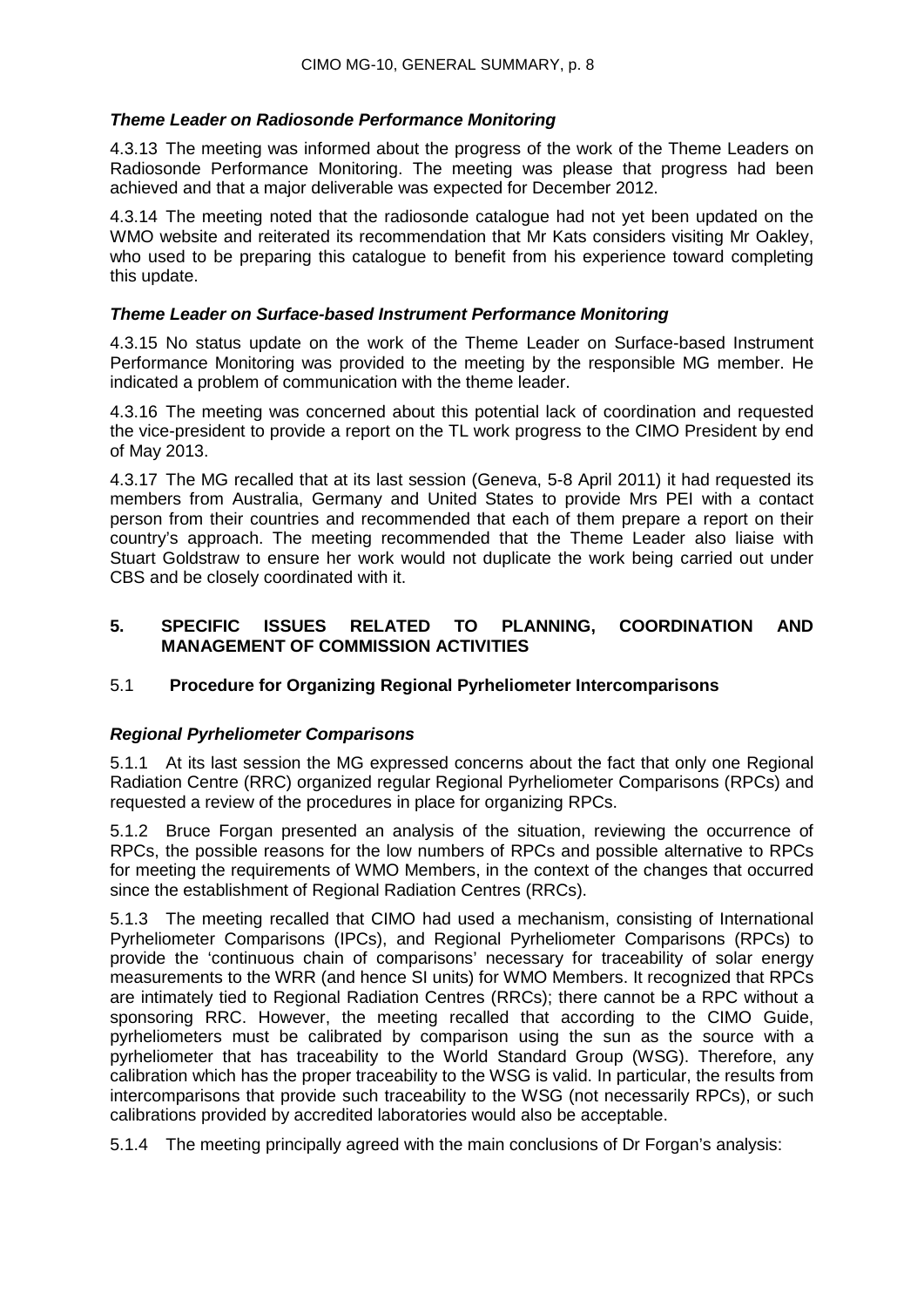- a) CIMO continues to endorse the WRC/PMOD and its hosting of the IPCs and its activities associated with solar radiometric traceability;
- b) CIMO encourages current RRCs to maintain their status within WMO through adherence to the guidelines published in the CIMO Guide, Part I, Annex 7C;
- c) CIMO encourages the capability and capacity functions of the Regional Instrument Centres to have sessions on radiation metrology and traceability;
- d) In regard to RRCs, Annex 7C of the CIMO Guide should be modified to require a RRC to either hold a RPC (not at an IPC) or calibrate at least one solar instrument from a Member of the Region between IPCs;
- e) Each Regional Association's RRC be endorsed for the next relevant inter-sessional period only after it provides evidence that each RRC conforms to the processes in the Annex 7C (especially (d) above). The mechanism to provide this evidence and get endorsement should be clarified;
- f) CIMO and WMO continues to encourage RRCs to hold RPCs and accepts any other comparison that can demonstrate it provides traceability to the WRR for a Member; and
- g) CIMO liaises with GAW and the WCRP to ensure that future solar data archived in the WRDC are traceable to the WRR.

5.1.5 The meeting requested Bruce Forgan, in collaboration with the CIMO president and the Secretariat, to develop a structured approach, reflecting its deliberations and based on the report provided by Dr Forgan to the meeting, to be submitted for approval by the next CIMO session, which accounts for the required changes in practices and required modifications of the CIMO Guide.

5.1.6 The meeting recommended that the general process should be included in the CIMO Guide, while another (version-controlled) document could be established to reflect the status of the RRCs and be updated more frequently.

## 5.2 **CIMO Guide**

5.2.1 The meeting reviewed the recommendations made by the CIMO Guide Editorial Board (EdBd).

5.2.2 CIMO had considered developing a Manual on Instruments and Methods of Observations (Manual on IMO) and had requested the EdBd to consider the appropriateness to develop such a manual in the context of the development of the WIGOS regualory documents (in particular in the context of the WIGOS Manual). The EdBd recognized that the development of new manuals required significant costs and resources. Furthermore, developing a new Manual on IMO in addition to the Manual on WIGOS would be contrary to the aim of WIGOS to strive for integration. The meeting agreed with the recommendation of the EdBd not to develop a separate Manual on IMO, but to contribute relevant standard practices elevated from the CIMO Guide to the Manual on WIGOS, or to the WMO Technical Regulations. It requested the Chair of the Editorial Board, Dr Kurz, to ensure that CIMO would have the ownership and responsibility for updating the part(s) of the WMO regulatory documents where these practices are described.

5.2.3 The CIMO Guide is expected to be a generic document and to be as homogeneous as possible in the presentation it makes of the various observing technologies. In view of the large number of experts that contribute to the updating process of the CIMO Guide, editing principles would help them in drafting their contributions in a homogeneous way. Furthermore, such guidelines would also help in achieving a consensus on the final revised text and so would shorten the development and review process of new updates. The meeting adopted the guidelines for the edition of the CIMO Guide provided in [Annex II,](#page-23-0) which were prepared by the CIMO Guide Editorial Board, based on those that were used for the Sixth Edition of the CIMO Guide (1996) and recommended that the Secretariat post them on the CIMO/IMOP website.

5.2.4 The principles used in updating of the CIMO Guide were reviewed by the CIMO Guide Editorial Board to clarify to all possible contributors the review and approval processes for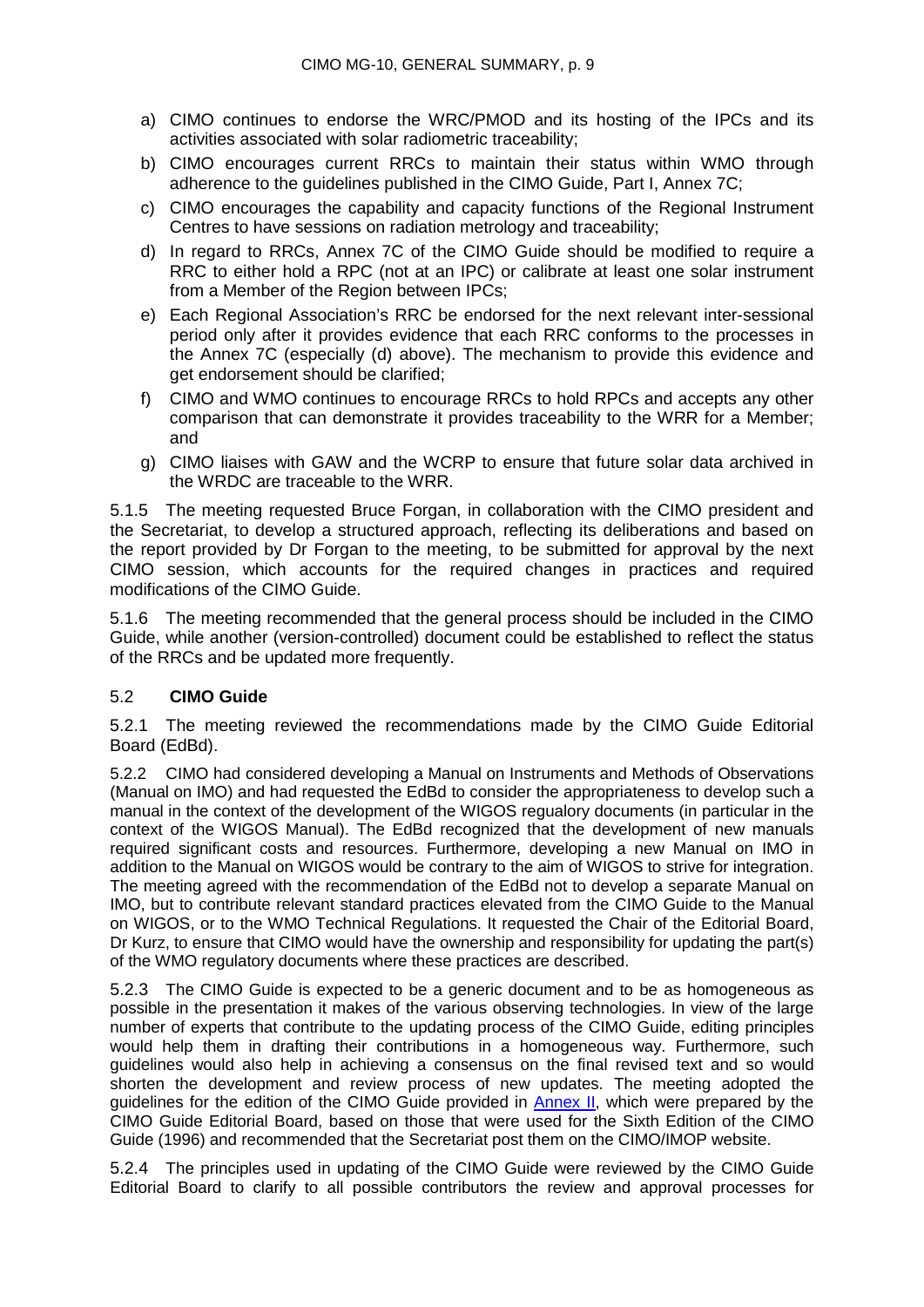changes to the CIMO Guide and how contributions could be submitted for consideration. Furthermore, these principles should ensure proper coordination with other technical commissions in charge of updating some chapters, while keeping the procedures as light as possible to avoid unnecessarily delaying the updating process. The meeting agreed with the proposal of the CIMO Guide Editorial Board provided in **Annex III** and recommended that the Secretariat post them on the CIMO/IMOP website.

5.2.5 A request has been received by the Secretariat to clarify which pressure reduction formula should preferably be used to reduce atmospheric pressure measured at a station to mean sea level. The meeting recognized that it would be desirable to provide a clear recommendation on the use of a single formula. However, it also noted that this could have significant implications for Members. The CIMO Management Group therefore requested CIMO Expert Team on Standardization to consider developing a technical report on the implication of the use of a single formula and a recommendation on which formula should be used. It also recommended that Jitze van der Meulen presents this issue to the WIGOS Task Team on Regulatory Material in view of the implications it could potentially have for Members, and its relevance to other technical commissions.

5.2.6 The chapter on Rocket Observations was not updated since the Sixth Edition of the CIMO Guide and no update is presently in progress. The meeting agreed with the EdBd that these techniques are not anymore in operational use for meteorological observations, but possibly still for research purposes. The meeting therefore agreed to remove this chapter from the next major edition of the CIMO Guide. It requested the MG members to inform the Secretariat if they become aware that those techniques are still in operational use in some countries, and if so provide the contacts of relevant experts to update it.

5.2.7 The meeting noted that no chapter of the CIMO Guide had been deleted earlier and that such deletion would have to be reflected somewhere in the Guide. The meeting requested the CIMO Guide Editorial Board to develop a tracking procedure for chapters of the CIMO Guide that were deleted.

5.2.8 Most of the CIMO Guide chapters are starting with the description of old technologies and ending with new technologies. The meeting was of the opinion that it would be more appropriate to have at the beginning of the chapter the recommended method and at the end the older technologies, but recognized that it would require considerable work. This could possibly also be solved by including a table at the beginning of the chapters indicating the relative uncertainty for each of the described methods. The meeting requested the CIMO Guide Editorial Board to develop a proposal to guide authors on how to address this matter.

## 5.3 **Other Pertinent Issues**

5.3.1 Based on a recommendation from the CIMO Guide Editorial Board, the meeting reconsidered the possible development of a webportal providing links to numerous document sources in support of capacity building, as a follow-up and extension of the former "AWS portal" (http://www.wmo.int/pages/prog/www/IMOP/WebPortal-AWS/Index.html). It recognized that such a task was beyond the capability of one person, but that all CIMO ETs should be proposing links to relevant documents under their area of responsibility. It proposed that the CIMO Secretariat sets up a webpage which could include all these links.

## *Cloud Atlas*

5.3.2 As recommended by CIMO MG-9 (5-8 April 2011), a meeting was held on 23 September 2011 at the WMO Headquarters to discuss the need for revision and digitization of the Cloud Atlas. The meeting, was chaired by Prof Bertrand Calpini, President of CIMO, co-chaired by Mr Jeff Wilson (D/ETR) and included the participation of members of the Coordinating Committee of the Standing Conference of Heads of Training Institutions, Paul Hardaker (CEO of the Royal Meteorological Society), Eliane Thürig-Jenzer of MeteoSwiss, and WMO Secretariat staff representing CIMO and Publications.

5.3.3 The main points agreed by the cloud atlas meeting were as follows: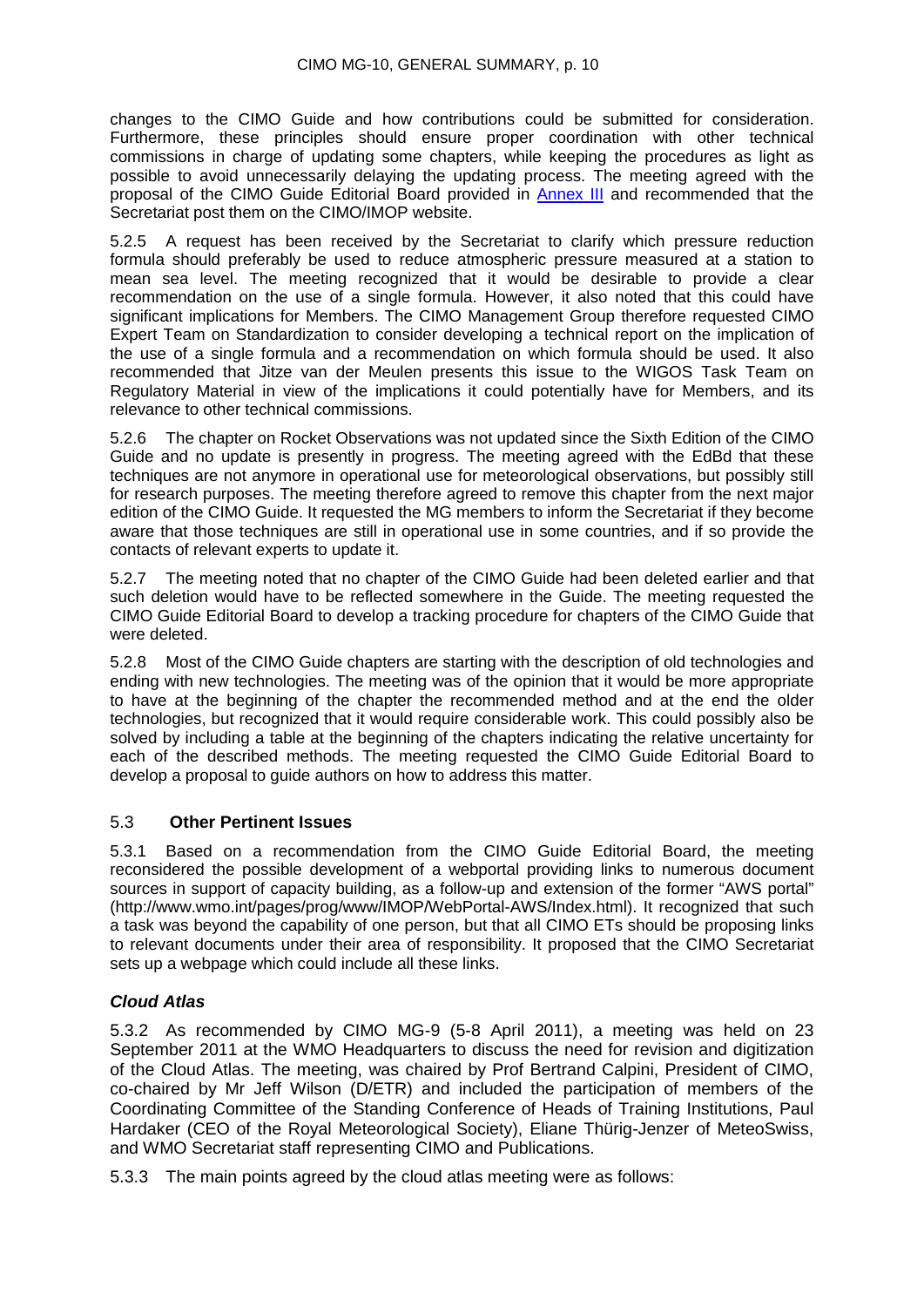- There is a strong need to digitize the Cloud Atlas so that is can be made available on the web.
- There may be a need to include additional images (and potentially replacement images) in the new version.
- There may be merit in adding new functionality to the publication.
- The basic document, once updated, should be 'locked in stone' so that it serves as a reliable global standard in the years to come.

The cloud atlas meeting consensus was that the primary task of updating/digitizing the Cloud Atlas should be led by CIMO and should be completed during 2014, while the development of training aid for cloud identification should be led by another Task Team under the Education and Training Programme.

5.3.4 The CIMO MG addressed these topics and was in agreement with the main findings of the cloud atlas meeting.

5.3.5 The CIMO MG was also informed that a number of requests had been received by the Secretariat on the possible existence / need for recognition of a new type of cloud.

5.3.6 The meeting recognized that though the number of observers was diminishing, human observers were likely to continue playing an important role for years, especially in developing countries. It also noted that, as one part of the Cloud Atlas is an Annex to WMO Technical Regulations (WMO-No. 49) regulating practices that shall be followed by Members, it had to be considered as a standard and needed to be maintained as such. NMHSs frequently have developed their own documents for internal use, however these are based on the WMO Cloud Atlas.

5.3.7 The meeting agreed to do a feasibility study for the update of the cloud atlas. It requested the Secretariat to support the president in finalizing the Terms of Reference of a Task Team, establishing its membership and supporting its work. The Terms of Reference of the Task Team on the Cloud Atlas, as finalized by the CIMO President and the Secretariat are included in [Annex IV.](#page-30-0)

5.3.8 The meeting requested that the outcomes of the Task Team work should be submitted to the CIMO MG by end of May 2013 for its consideration and decision on a possible follow-up. The meeting noted that no funds had been planned in the regular budget of this financial period to finance this activity and that it would have to be considered in due time.

## *Competencies*

5.3.9 The meeting addressed the development of competencies for personal performing observations, maintenance and calibration of instruments that was assigned to the Theme Leaders on Training Material and Training Activities and to the Expert Team on Regional Instrument Centres, Calibration and Traceability. The meeting noted that this was particularly relevant in the context of ICAO certification of NMHSs, but was concerned about the scope that this activity could have. It requested both groups, to work on this task as a matter of priority, addressing first measurements taken by observers. It recognized that a number of the MG members were presently going through this process in their respective institutes and would be in a much better position to provide effective support in this development, once they would have completed the process at the national level.

## *Relationship with AMDAR*

5.3.10 The Executive Council requested that CBS and CIMO provide support for the completion of integration of AMDAR into the WWW Programme as a contributing element to WIGOS through the development of an appropriate working structure and work programme under CBS and CIMO that will ensure the further development of AMDAR based on continued use and maintenance of the AMDAR Trust Fund.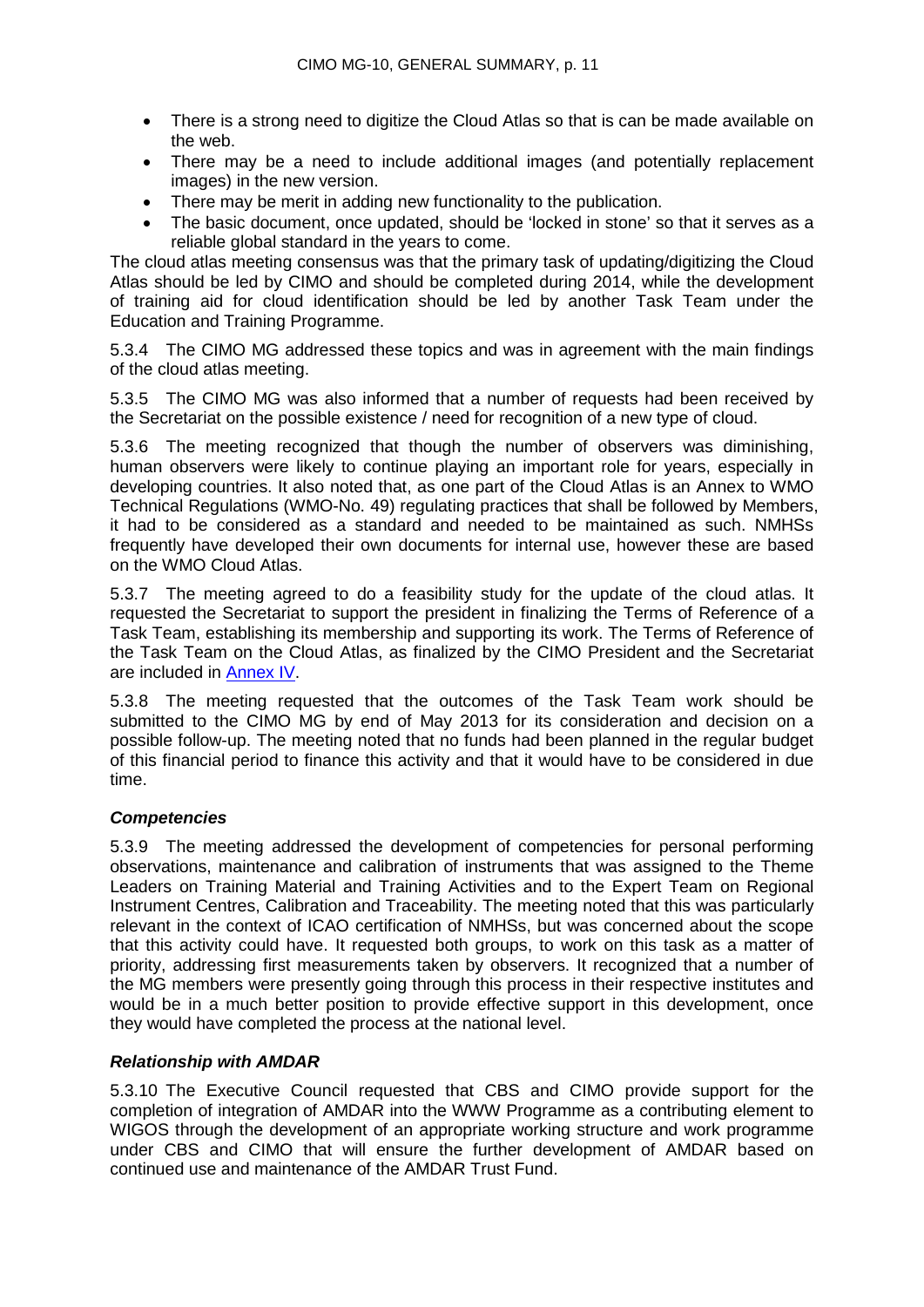5.3.11 The AMDAR Panel Management Group (APMG) proposed to establish two expert teams, one under CBS and the other one under CIMO to substitute the work of the AMDAR Panel. The CBS team would be taking on the aircraft-based observations programme development role, whilst the CIMO team should have responsibility for the technical and standards-related aspects that have previously been addressed by the Science and Technical Sub-group of the AMDAR Panel which would be too much a responsibility and workload for the present CIMO Theme Leader on Aircraft Measurements. At its fifteenth session (Jakarta, Indonesia, 10-15 Sept. 2012), the Commission for Basic Systems established an Expert Team on Aircraft Based Observing Systems (ET-ABO) accordingly.

5.3.12 Furthermore, it is planned that the AMDAR Panel will cease to operate at the time of its final session (Boulder, Colorado, 5-9 November 2012); while the AMDAR Trust Fund will continue to exist to support activities related to aircraft-based observations under the new governance.

5.3.13 The meeting agreed in principle with the proposed Terms of Reference for the AMDAR Trust Fund that would support the ongoing work of the aircraft-based observations programme, and that would be jointly managed by the WMO Secretary-General and the CBS and CIMO presidents, or their representatives.

5.3.14 The meeting supported the proposal of the APMG to establish two teams, under CBS and CIMO. For procedural reasons, the meeting decided to establish a Task Team on Aircraft-based Observations within CIMO rather than an expert team which would require changing the CIMO structure and agreed to reconsider this at the time of the next CIMO session in 2014. The meeting decided that the activities of this Task Team and of its possible successor would have to be funded by the AMDAR Trust Fund.

5.3.15 Draft Terms of Reference and Tasks for the CIMO team were presented to the meeting. The meeting recommended modifying those ToRs, making them similar in structure to those of the CBS team so as to show the shared responsibilities of the two teams in supporting the AMDAR programme, but also clarifying the scope of the work supported by each team. The meting agreed that both team should collaborate but requested that the responsibility of both teams be clearly defined and differentiated. The ToRs of the CIMO team should cover among other the traceability of the measurement, the quality of measurements and relevant capacity building/training activities. The Task Team should develop a founded recommendation to the next session of the CIMO MG on the possible requirement to establish an Expert Team rather than a Task Team under CIMO, taking into consideration the present structure of CIMO and balance between the scope of the other CIMO ETs activities.

5.3.16 The meeting requested the Secretariat to finalize the membership and Terms of Reference of the Task Team on Aircraft-based Observations in collaboration with the CIMO President and the OPAG Standardization and Intercomparison co-chairs. The Terms of Reference of the Task Team, as finalized by this group are included in V. The Task Team will be reporting to Jitze van der Meulen.

5.3.17 The meeting agreed that CIMO TT and CBS ET members could participate in the meeting of the other team, if appropriate and needed.

## *Relationship with Regional Associations*

5.3.18 The WMO President requested all technical commissions to provide suggestions to improve the interaction between the Regional Associations (RA) and the Technical Commissions and a dedicated meeting will be held on this matter on Sunday 28 October 2012, the day prior to the beginning of the WMO Extraordinary Congress. The Management Group considered ways to improve the interactions between CIMO and the RAs. It recognized that all regions were represented in the CIMO MG and agreed that it was the responsibility of each MG member to be in close contacts with their relevant RA and doing their utmost to attend their RA sessions as part of their national delegation. This would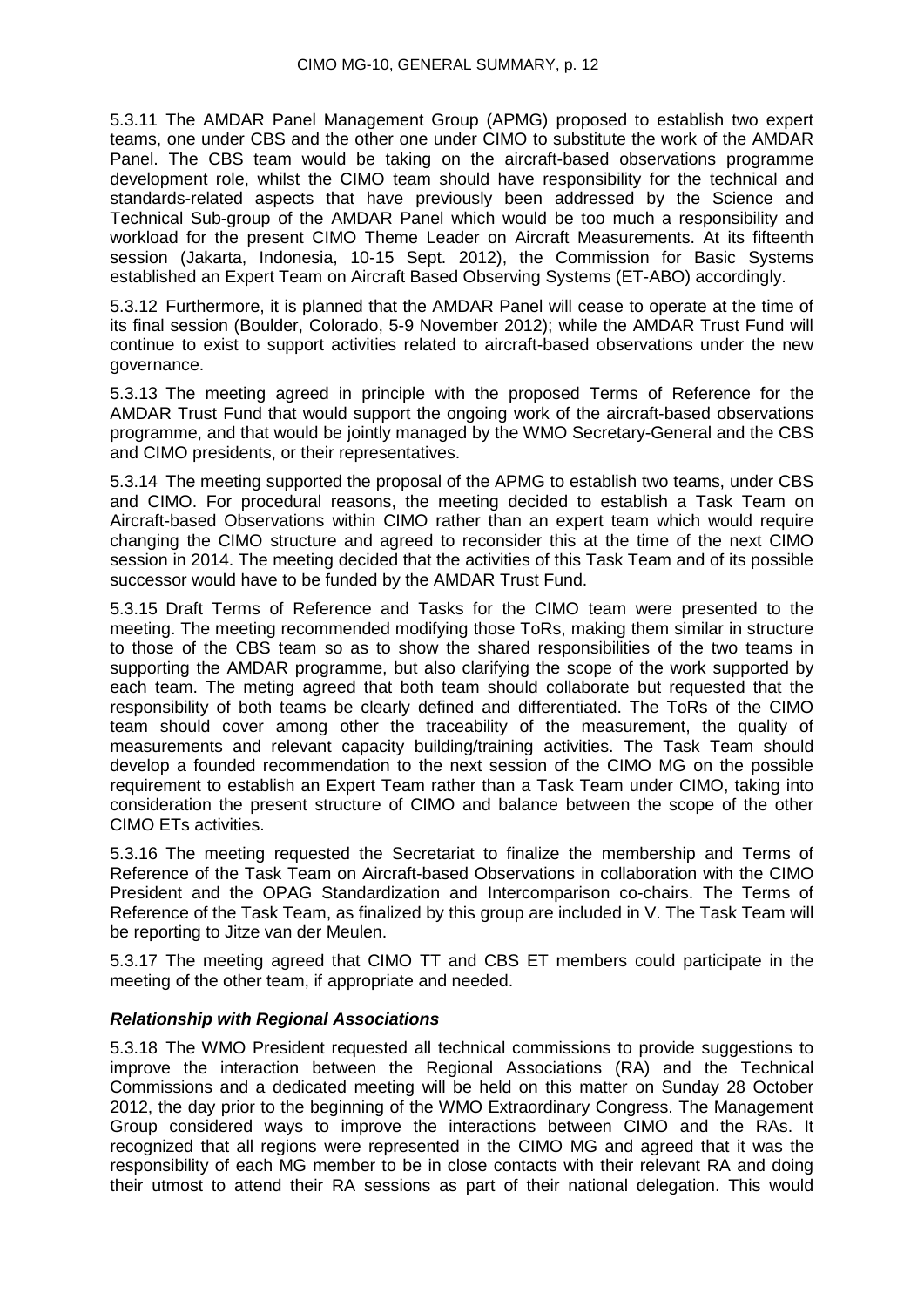provide a direct link between CIMO and the RAs, help to inform the RAs of relevant CIMO activities, and better understand the RA requirements for guidance.

5.3.19 Mr Garcia informed the meeting about the installation of a lidar network in Argentina for monitoring aerosols and volcanic ash. Research and operational services are working together to set-up this project, as clear instructions will be needed for the technicians who will normally be operating such instruments.

5.3.20 The MG welcomed this information as the experience gained through this project would be of relevance for other NMHSs and CIMO. The meeting proposed to include Dr Pablo Ristori (Argentina), the expert in charge of this project, to serve as a member of the CIMO Expert Team on New Technologies and Testbeds and to attend its coming meeting scheduled for March 2013. This would also strengthen the participation of RA-III experts in CIMO activities, which would be most appreciated. The meeting requested Mr Garcia, the president of CIMO and the Secretariat to contact relevant persons and work towards formalizing this collaboration.

## **6. INTERCOMPARISON**

## *SPICE*

6.1 The meeting was informed of the progress of the WMO Solid Precipitation Intercomparison Experiment (SPICE). The intercomparison is planned to start for the winter 2012/13 and to last for at least two winter seasons. Fifteen sites have been selected for participation and instruments provided by 18 manufacturers and WMO Members will be included in the experiment. Conducting the intercomparison according to the planned schedule will be extremely challenging because of a number of factors, such as the limited human resource available at each of the sites to support the intercomparison, four sites are new and will have to be build before the onset of the winter, the distribution of instruments from the Instrument Providers has been slower than expected, and the difficulty in intervening at very remote sites.

6.2 Two major risks have been identified which could impact the ability of delivering the expected project results:

- Risk of not acquiring a comprehensive and representative data set (delays in site configuration, availability of representative events)
- Lack of capacity to conduct a thorough analysis and report results meaningful to the community of users.

The SPICE International Organizing Committee (IOC) is considering a risk mitigation strategy that would consist of extending the duration of the experiment and in securing resources to support the data analysis, subject to the support of the CIMO Management Group.

6.3 The meeting appreciated that the SPICE project team would prepare progress reports to the attention of the MG on a yearly basis. It was impressed by the extent of the project and the work done to date, and noted the inherent challenges of coordinating such a project. It requested the SPICE IOC to do all possible to conduct the experiment as originally planned. Considering the complexity of the project and the significant investments made by Members to set-up sites specifically for it, the meeting was in principle supportive of extending the intercomparison in case of need to ensure optimal benefit from the project for WMO Members and decided it would consider the extension of the project based on the outcomes of the first winter, taking into consideration the plans of the IOC for conducting the experiment and the data analysis.

6.4 In view of the very limited funds available in the WMO regular budget to support CIMO activities, the meeting requested the CIMO Management Group members, as well as the SPICE project team members to lobby for contributions to the CIMO Trust Fund, in particular for hiring a data analyst for SPICE. It requested the Secretariat to support this in putting a strong focus on SPICE in the 2013 call for contributions to the CIMO Trust Fund.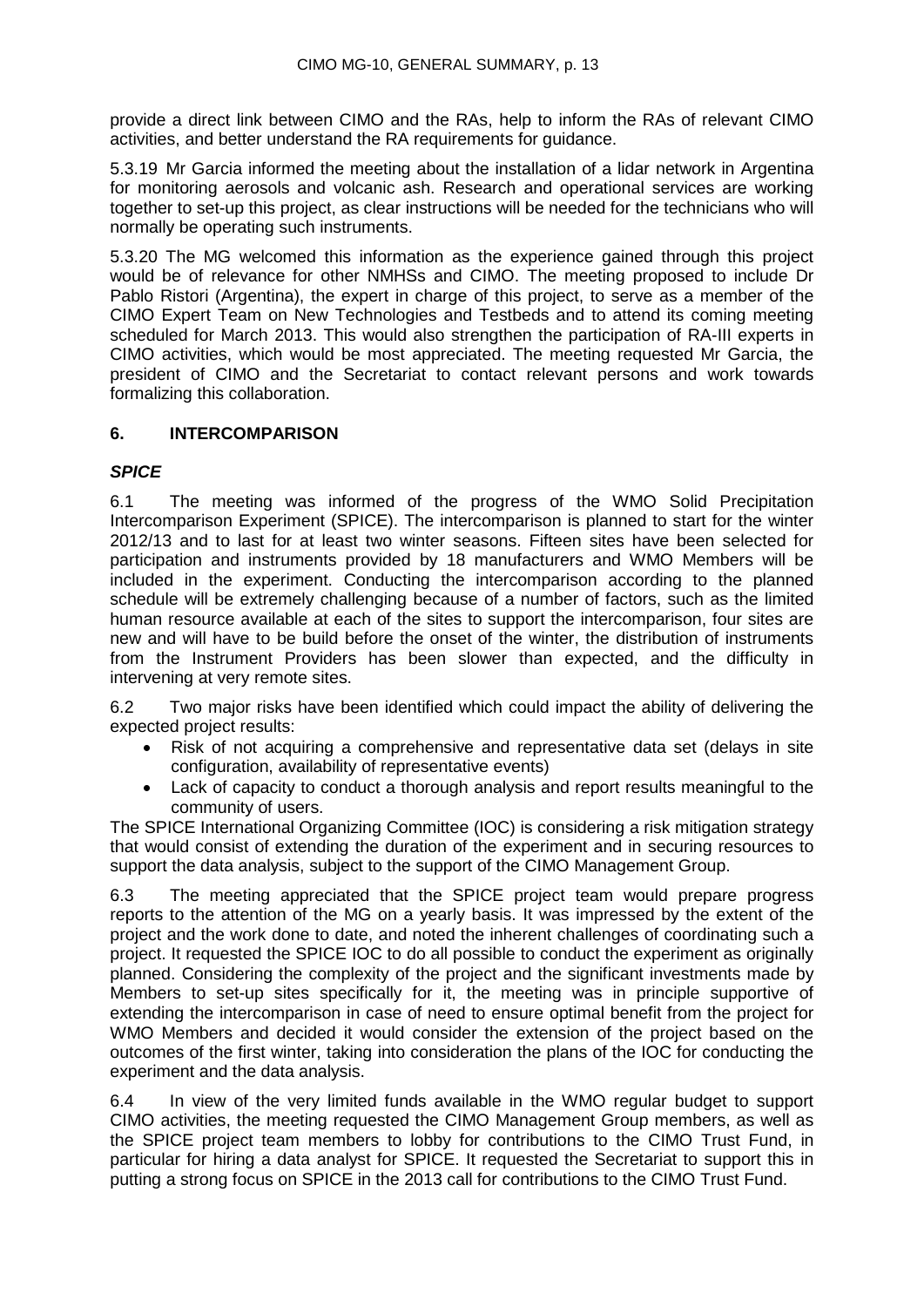## *Other intercomparisons*

6.5 The meeting was informed on the progress of the Radar Quality Control and Quantitative Precipitation Intercomparison. It noted that the project was at the stage of selecting the participants in the intercomparison and that some delays had been encountered due to the availability of key contributors to the project. It encouraged the project team to organize the intercomparison so that the final results/report would be available at the next session of CIMO in 2014.

6.6 Recent studies showed the potential of ceilometers (principally used for detecting cloud layers in the atmosphere and for determining the cloud base height) to provide profiles of aerosol volume backscattering coefficients in the boundary layer and identify elevated layers. A COST action (follow-up of EGCLIMET) called TOPROF (Towards Operational ground based PROFiling with ceilometers and microwave radiometers for improving weather forecasts), has been submitted for decision in November 2012 to the COST office. On a related matter, the CIMO MG was approached to initialize an intercomparison of ceilometer and automatic lidar under the aegis of WMO with the goal of defining minimum specifications for cloud and aerosol recognition and a quantitative analysis of the cloud base height and aerosol properties under the same observation conditions. The meeting was pleased to hear about the COST action plans and recognized the need to avoid duplicating the work carried out under TOPROF. It therefore recommended that the authors of the proposal to CIMO inform the MG on these developments and possibly submit an updated proposal to its next session, if appropriate.

6.7 The meeting had preliminary discussions on the needs and possibilities to organize radiosonde intercomparisons in the coming years. It noted that such intercomparisons would likely have to put a stronger emphasis on other measurement systems than in the past and recognized that CIMO Testbeds could provide a valuable support in such undertakings.

6.8 The meeting recommended that all intercomparison proposals should be accompanied by a feasibility study, focussing on the parameter to measure rather than on the instruments to be compared, before it could decide embarking on it. In view of the complexity of organizing large intercomparisons, the MG recommended to ensure every intercomparison is focused and targeted, so that they could be conducted and evaluated in a timely fashion.

## **7. COLLABORATION WITH ISO**

7.1 The meeting was informed that the WMO Secretary-General approached ISO to seek its concurrence to further develop two standards as common ISO-WMO standards. These are the Siting Classification for Surface Observing Stations on Land (developed by WMO, approved by CIMO-XV and published in the CIMO Guide) and the standard on Ground-based Remote Sensing by Doppler Wind Lidars (ISO/WD 28902-2) being developed by ISO.

7.2 The meeting noted that in the context of the Working Arrangements between WMO and ISO, the word "standard" is meant as defined by ISO/IEC Guide 2:2004<sup>[1](#page-18-0)</sup>. In this context, a standard is a document describing a procedure to be followed and does not have the meaning of a WMO standard practice, which requires Members to implement it. ISO standards are voluntary, as long as they are not stated in regulatory documents, such as the WMO Technical Regulations and Manuals. The Siting Classification for Surface Observing

<span id="page-18-0"></span> $1$  According to ISO/IEC Guide 2:2004 a standard is a document, established by consensus and approved by a recognized body, that provides, for common and repeated use, rules, guidelines or characteristics for activities or their results, aimed at the achievement of the optimum degree of order in a given context

NOTE Standards should be based on the consolidated results of science, technology and experience, and aimed at the promotion of optimum community benefits.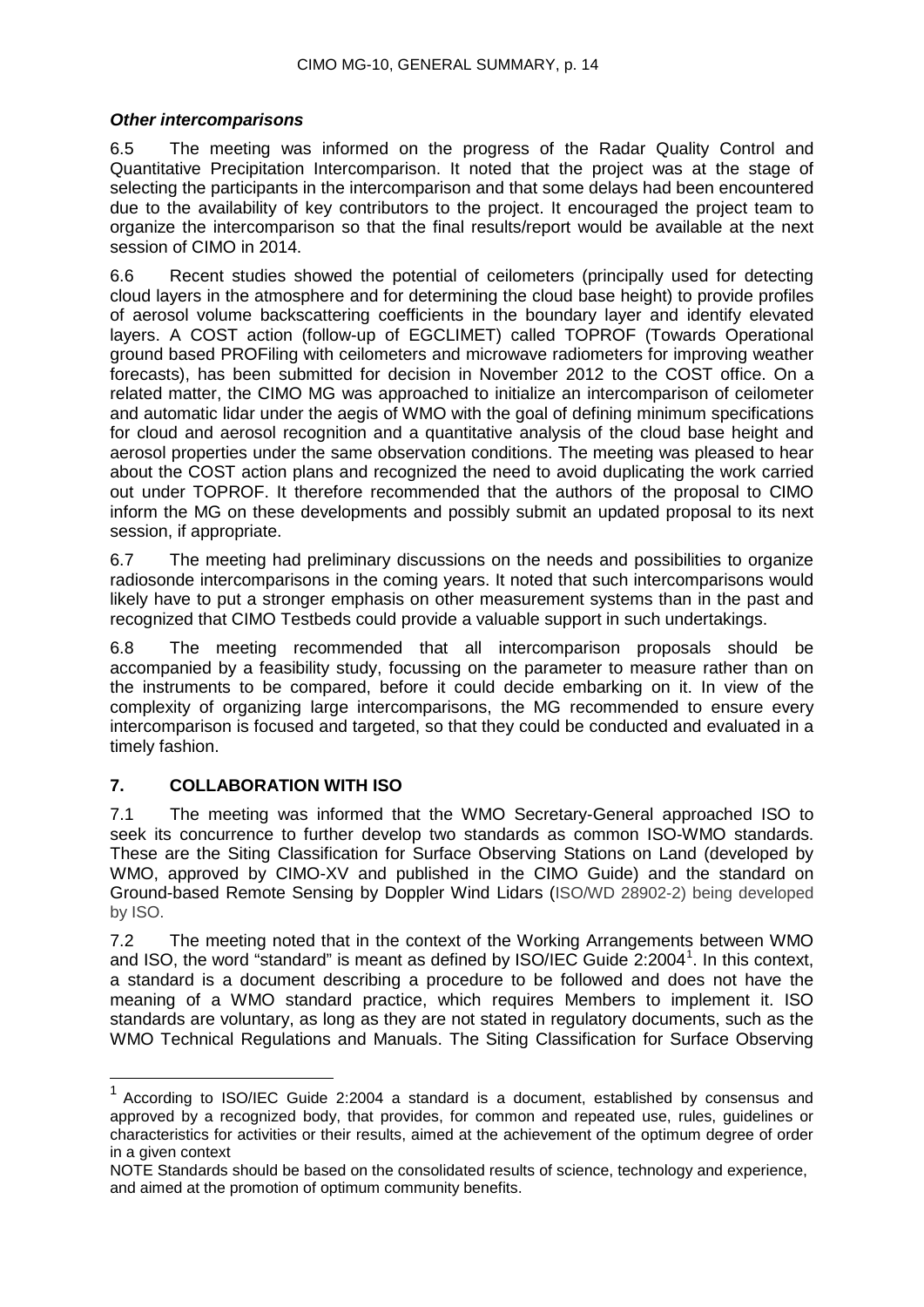Station on Land mentioned above is published in the CIMO Guide and consequently has the status of a practice/procedure that Members are invited to follow.

7.3 At the time of the meeting, no formal reply had been received by ISO yet. However, representatives of the ISO TC146/SC5 "Meteorology" who were present at TECO-2012 reiterated their interest in collaborating with CIMO on the further development of common standards. The meeting welcomed this information and strongly supported collaboration with ISO for the further development of these two standards as common ISO-WMO standards.

## **8. NOMINATION AND MONITORING OF CIMO TESTBEDS AND LEAD CENTRES**

8.1 The Terms of Reference for CIMO Testbeds and Lead Centres (TB&LC) adopted by the Fifteenth Session of CIMO requests them to provide at least one report every 2 years to the CIMO Management Group. The meeting decided that the 2012 report of the CIMO TB&LC would be due by 31 January 2013. The next report (2013) will be due before the next session of the CIMO Management Group that will take place sometime in 2014 in preparation of the CIMO XVI session. (The exact date will be defined at a later stage.)

8.2 In order to simplify the procedure for review of TB&LC as much as possible and to ensure all the information required for the assessment be available in due time, the meeting approved the template for reporting of TB&LC as provided in [Annex](#page-32-0) VI. It also approved the template for the submission of new TB&LC, provided in [Annex VII.](#page-35-0) The meeting requested all TB&LC to use these forms and provide their 2012 report to the WMO Secretariat by 31 January 2013.

8.3 The meeting tasked the Task Team (TT) it had established to evaluate the proposals of CIMO Testbeds and Lead Centres to also carry out the review of the TB&LC outcomes. It reviewed the membership of the TT, which from now on will consist of Bruce Forgan (Chair), Bruce Baker, Bruce Hartley and Heng Zhou.

## **9. OTHER BUSINESS**

9.1 The meeting reiterated that all CIMO ETs and TLs should follow the GUM for all matters of their work related to uncertainties.

9.2 The meeting welcomed the initiative of the European Metrology Research Programme (EMRP) Meteomet (Metrology for Meteorology – Metrology for pressure, temperature, humidity and air-speed in the atmosphere). It recognized it had a very ambitious and relevant work programme and recommended that the CIMO ETs and TLs collaborate with this project to ensure they address the CIMO's concerns, to avoid duplication of activities and to help disseminate their results, if appropriate.

9.3 The meeting welcomed that proposal of the president that Dr Jörg Klausen MeteoSwiss would act as a contact with CAS reporting to the president of CIMO.

9.4 The Rolling Review of Requirements samples information that should be reflected in the Operational Measurement Uncertainty Requirements and Instrument Performance published in the CIMO Guide (Part I, Chapter 1, Annex 1D), if appropriate. The meeting requested Jitze van der Meulen to develop a proposal towards harmonizing the content of these two sources of information and to present it to the next session of the CIMO Management Group.

9.5 TECO 2012 was organized in Brussels, Belgium from 16 to 18 October 2012, in conjunction with the Meteorological Technology World Expo. The meeting recommended that all participants be requested to complete a questionnaire/survey aimed at ascertaining the strengths and weaknesses of TECO-2012, so that the information obtained can be used to make improvements for future Technical Conferences. This should be carried out as a web-survey based on the draft questionnaire provided in [Annex VIII.](#page-38-0) The meeting further recommended that the chairman of HMEI be invited to provide the view of HMEI members.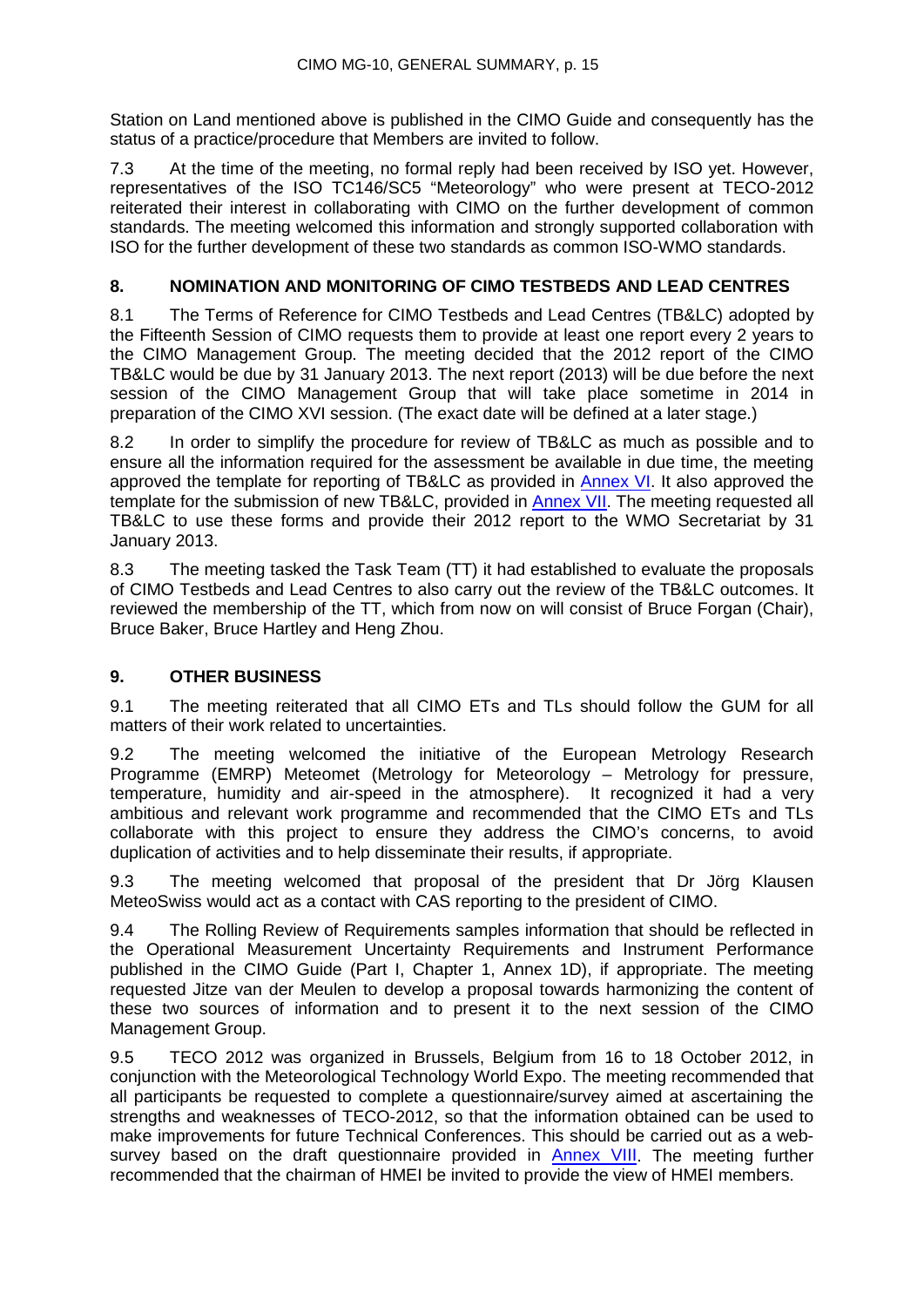\_\_\_\_\_\_\_\_\_\_\_\_\_\_\_\_\_\_\_\_\_

9.6 The actions identified in this report are listed in **Annex IX**.

## **10. CLOSURE OF THE SESSION**

The session closed on Saturday, 20 October 2012 at 17:04 hours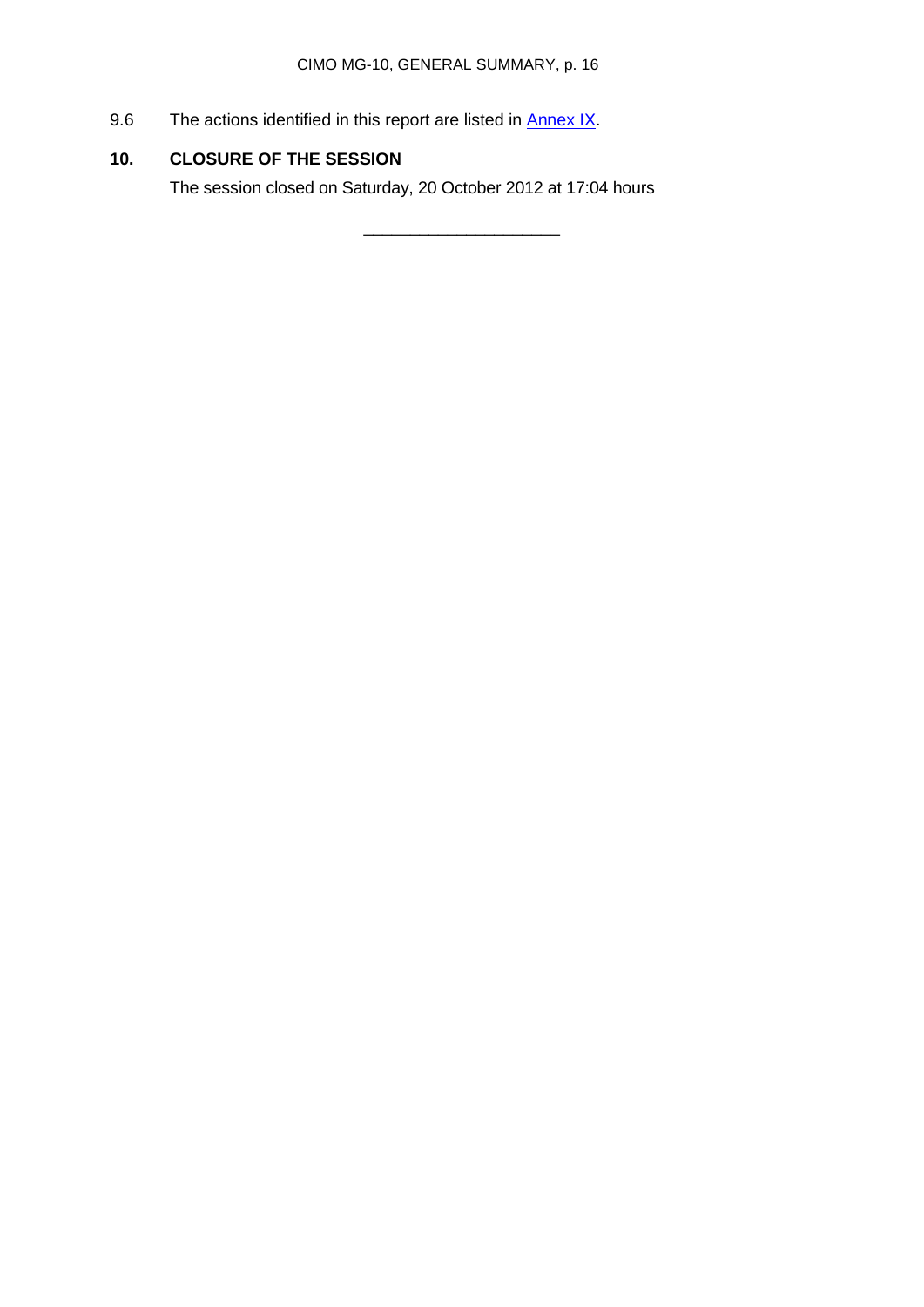## **LIST OF PARTICIPANTS**

<span id="page-21-0"></span>

| <b>Prof. Bertrand CALPINI</b>           | <b>MeteoSwiss</b>                          |
|-----------------------------------------|--------------------------------------------|
|                                         |                                            |
| <b>President of CIMO</b>                | <b>Aerological Station Payerne</b>         |
|                                         | Chemin de l'Aérologie                      |
|                                         | P.O. Box 316                               |
|                                         | CH-1530 PAYERNE                            |
|                                         | Switzerland                                |
|                                         | Tel.: +(41 26) 662 62 28                   |
|                                         | Fax +(41 26) 662 62 12                     |
|                                         | bertrand.calpini@meteoswiss.ch             |
| <b>Dr Bruce BAKER</b>                   | NOAA / ATDD                                |
| <b>Vice-President of CIMO</b>           | 456 South illinois Avenue                  |
|                                         |                                            |
|                                         | OAK RIDGE, TN 37830                        |
|                                         | <b>United States</b>                       |
|                                         | Tel.: +1 865 576 1248                      |
|                                         | Fax: +1 865 576 1327                       |
|                                         | bruce.bakernoaa.gov                        |
| <b>Dr Bruce FORGAN</b>                  | <b>Bureau of Meteorology</b>               |
| Co-chair, OPAG-Standardization and      | 700 Collins St                             |
|                                         | DOCKLANDS VIC 3008                         |
| <b>Intercomparisons</b>                 | Australia                                  |
|                                         | Tel.: +(61 3) 9669 4111                    |
|                                         | Fax: +(61 3) 9669 4736                     |
|                                         | b.forgan@bom.gov.au                        |
|                                         | Royal Netherlands Meteorological Institute |
| Dr Jitze VAN DER MEULEN                 | Wilhelminalaan 10                          |
| Co-chair, OPAG-Standardization and      | P.O. Box 201                               |
| <b>Intercomparisons</b>                 |                                            |
|                                         | <b>NL-3730 AE</b>                          |
|                                         | DE BILT                                    |
|                                         | <b>Netherlands</b>                         |
|                                         | Tel.: +(31 30) 220 6432                    |
|                                         | Fax: +(31 30) 221 0407                     |
|                                         | jitze.van.der.meulen@knmi.nl               |
| <b>Mr Alexander GUSEV</b>               | <b>ROSHYDROMET</b>                         |
|                                         | 12 Novovagankovsky Street                  |
| Co-chair, OPAG-Remote-Sensing and       | 123242 MOSCOW                              |
| <b>New Technologies</b>                 | <b>Russian Federation</b>                  |
|                                         | Tel.: +(7 903) 504 5197                    |
|                                         | Tel.: +(7 499) 205 4813                    |
|                                         | Fax: +(7 499) 255 2115                     |
|                                         | gusev@mecom.ru                             |
|                                         | gusev_ai@mail.ru                           |
|                                         |                                            |
| <b>Mr Mario Jorge GARCIA</b>            | Servicio Meteorologico Nacional            |
| <b>Co-chair, OPAG-Capacity Building</b> | 25 de Mayo 658                             |
|                                         | C1002 ABN                                  |
|                                         | <b>BUENOS AIRES</b>                        |
|                                         | Argentina                                  |
|                                         | Tel.: +(54 11) 4514 1525                   |
|                                         | Fax: +(54 11) 4514 1525                    |
|                                         | garcia@smn.gov.ar                          |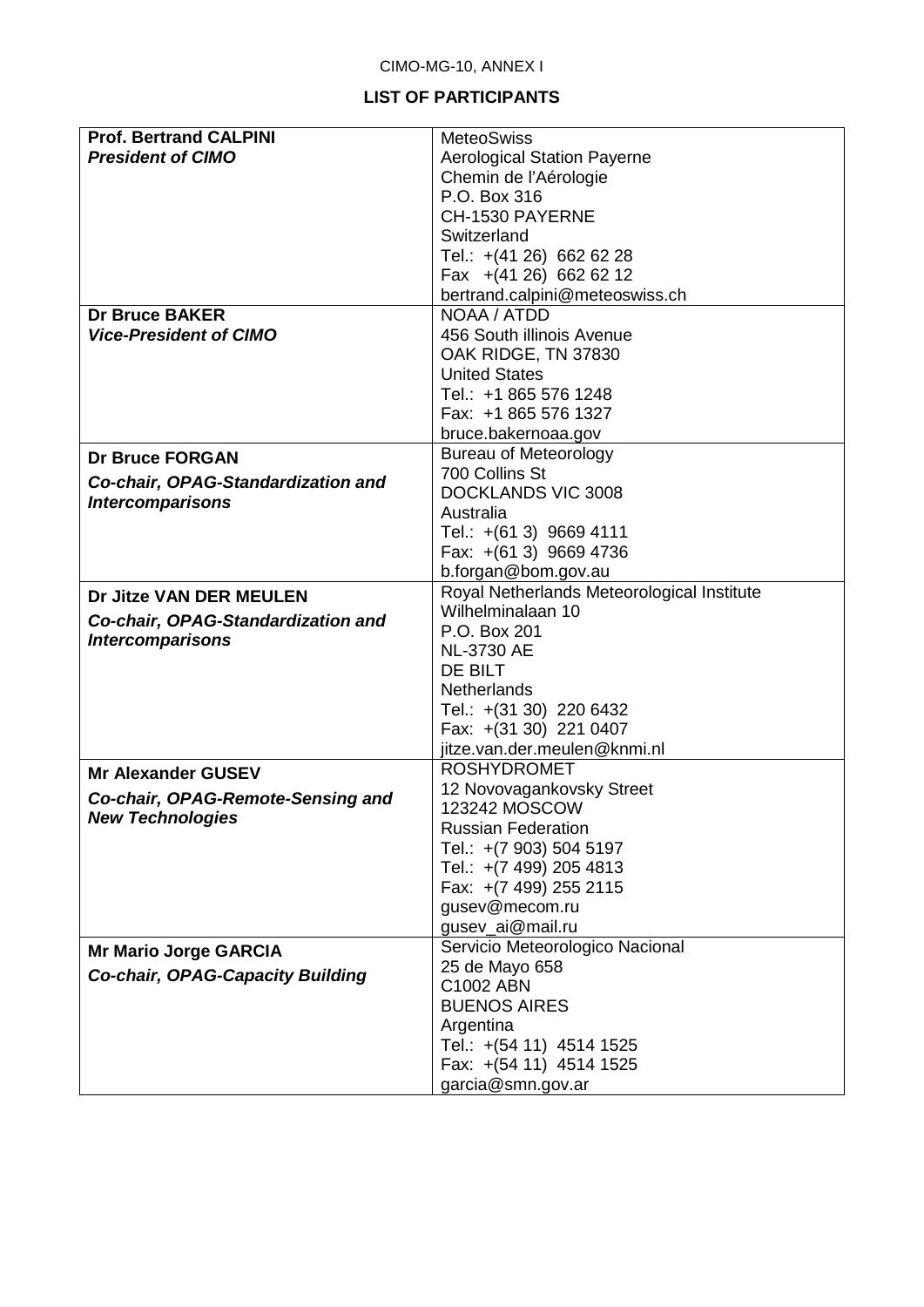| <b>Mr Samir ISSARA</b><br><b>Co-chair, OPAG-Capacity Building</b>                                                                       | Direction de la Météorologie Nationale (DMN/DTE)<br>B.P. 8106<br>CASA-OASIS<br><b>CASABLANCA</b><br>Morocco<br>Tel.: +212 522 654 848 / +212 561 349 776<br>Fax: +212 522 913 797<br>samir.issara@gmail.com |
|-----------------------------------------------------------------------------------------------------------------------------------------|-------------------------------------------------------------------------------------------------------------------------------------------------------------------------------------------------------------|
| <b>WMO SECRETARIAT</b><br>7 bis, avenue de la Paix<br>Case postale 2300<br><b>CH 1211 Geneva 2</b><br>Switzerland                       | <b>IMOP</b> website<br>http://www.wmo.int/pages/prog/www/IMOP/IMOP-<br>home.html                                                                                                                            |
| <b>Mr Wenjian ZHANG</b><br>Director, Observing and Information<br><b>Systems Department</b>                                             | Tel.:<br>+41 22 730 8567<br>+41 22 730 8021<br>Fax: Fax:<br>E-mail: WZhang@wmo.int                                                                                                                          |
| Mr Miroslav ONDRÁŠ<br>Chief, WMO Observing Systems Division                                                                             | Tel:<br>+41 22 730 8409<br>+41 22 730 8021<br>Fax:<br>E-mail: MOndras@wmo.int                                                                                                                               |
| Mrs Isabelle RÜEDI<br>Head, Instruments and Methods of<br><b>Observation Unit</b><br><b>WMO Observing Systems Division</b>              | Tel.: +41 22 730 8278<br>Fax: +41 22 730 8021<br>E-mail: iruedi@wmo.int                                                                                                                                     |
| <b>Mr Roger ATKINSON</b><br>Scientific Officer, Instruments and Methods<br>of Observation Unit<br><b>WMO Observing Systems Division</b> | Tel.: +41 22 730 8011<br>+41 22 730 8021<br>Fax:<br>E-mail: ratkinson@wmo.int                                                                                                                               |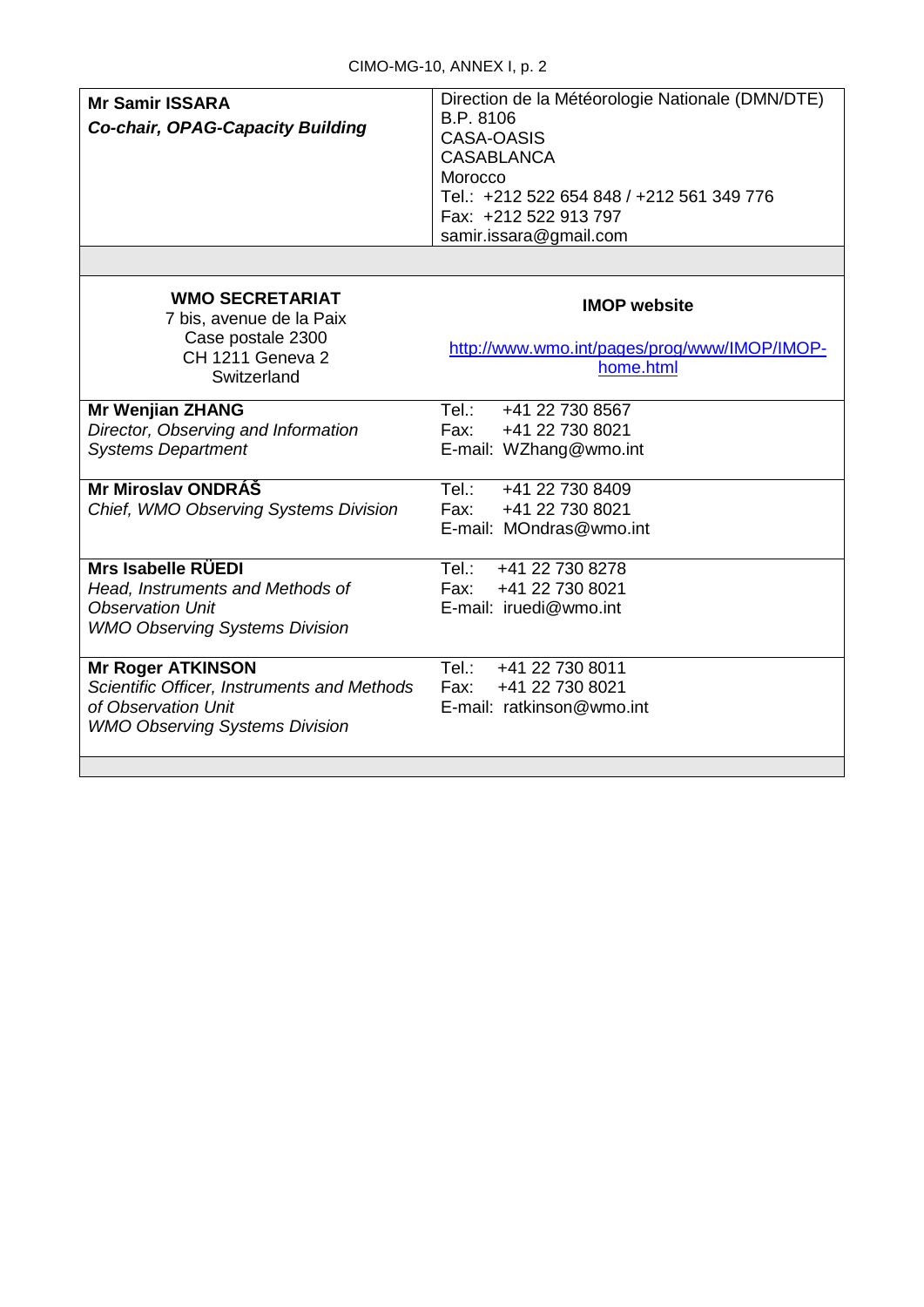#### CIMO-MG-10, ANNEX II

## <span id="page-23-0"></span>**GUIDELINES FOR DRAFTING UPDATES/ NEW EDITIONS OF THE CIMO GUIDE (2012)**

(Based on the guidelines used for the Sixth Edition)

1. A degree of standardisation for the chapter headings was rather strictly applied to the chapters of Part I. The outline of the headings is in the Annex to this document. Headings in Parts II and III are much more flexible. When a new chapter is drafted for Part II to IV, its structure should be, as far as possible, consistent with the other chapters of that Part.

2. The *CIMO Guide* is intended primarily for national meteorological services, but many other organisations and institutions also make use of it, and its purpose is to give guidance on the most effective practices for meteorological measurements and observations, to achieve a standard quality. Emphasis is given to practical advice on techniques which are well established and in regular use. The theoretical basis of the techniques should be outlined in the text, supported by references to background literature. Manufacturers are also using the *CIMO Guide* as guidance for their own products.

3. The level of technical detail and the content should be appropriate for the intended readers of the *CIMO Guide*. These are taken to include:

- supervisors of observations programs in meteorological and related services, both at the managerial and technical/operations levels,
- people with scientific background in other fields in research institutions, government agencies etc who need to make meteorological measurements,
- teachers, instructors and students in a wide range of studies.

4. The *CIMO Guide* deals only with techniques in routine use. Techniques that are rare may be included so long as they are fully operational. Techniques under development or in use only at specialised centres or not easily documented may be alluded to and referenced but not described at length.

5. The *CIMO Guide* should give practical advice on aspects of meteorological observations and measurements, especially those that are known from experience in meteorological operations but are not commonly published or otherwise readily available.

- Advice should be given on uncertainty, reliability and other aspects of performance, with comprehensive discussion of sources of error.
- It is desirable to give advice in general terms on management considerations, such as unusual demands on resources that a particular observational technique may incur, or particular difficulties in implementation.
- Well-documented comparisons or evaluations of instruments should be described or referenced.
- Recommendations or decisions of the Commission for Instruments and Methods of Observation must be included.

6. It is not practicable to give in the *CIMO Guide* detailed advice on operations and equipment, especially for the complex systems described in Part II and IV. For such systems the *CIMO Guide* provides an outline, and an introduction to the literature, for the well-informed non-specialist. It should give a perspective on the technique in the general context of meteorological observing systems, and advice on the practice and practicability of the technique.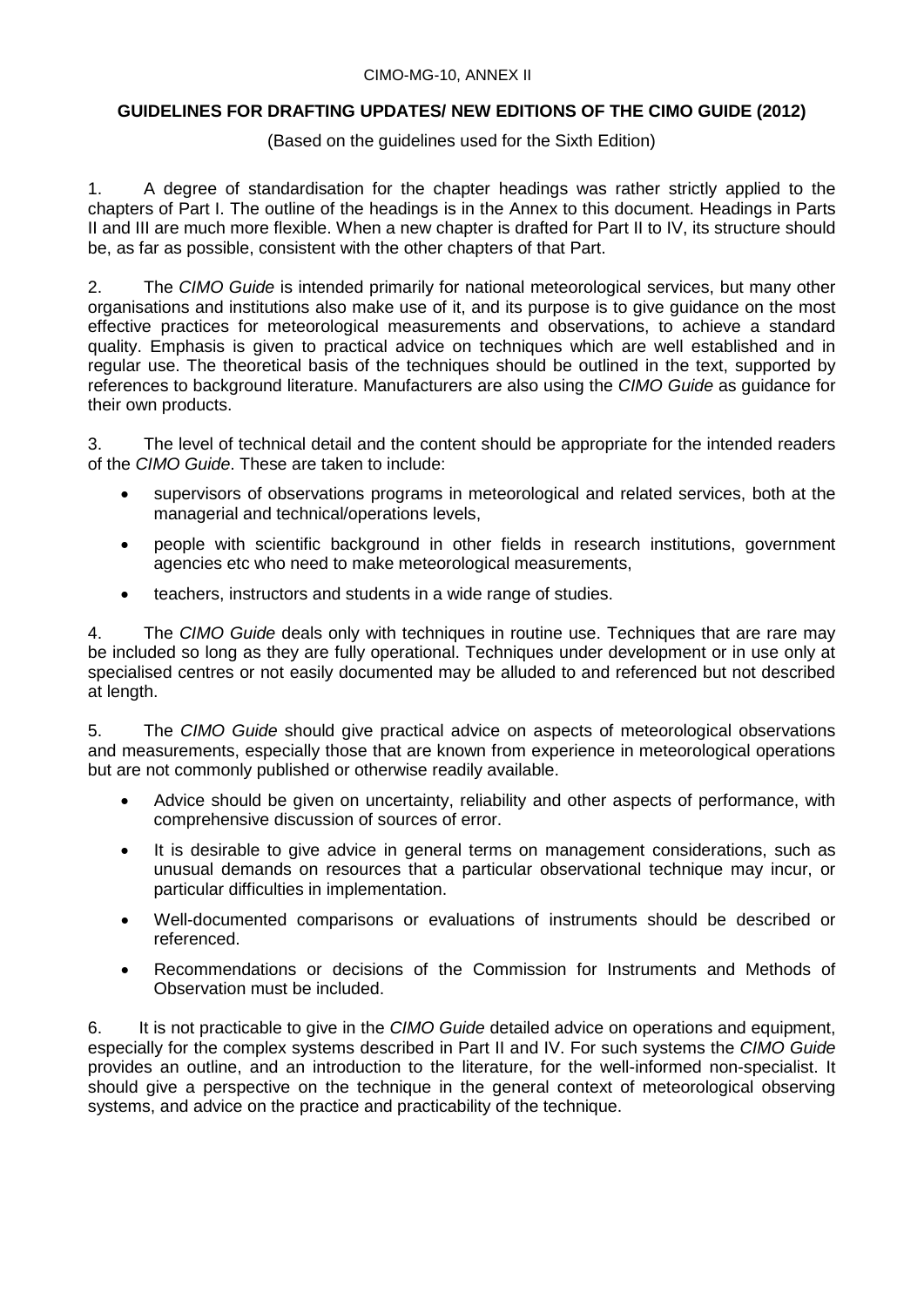7. The *CIMO Guide* does not explicitly describe national practices and observing networks, and neither does it mention particular manufacturers or suppliers nor their observing networks.

8. Relevant material in WMO Manuals and other Guides should be referenced. Usually it should not be reproduced or re-stated, but there may be some instances where basic material should appear in the *CIMO Guide* as well as in other WMO documents.

9. The following practices have been adopted for references to literature.

- Reviewed and readily available papers and documents are preferred, but are not always sufficient. The Instrument and Observing Methods Reports issued by WMO may be useful references if suitable material does not appear elsewhere. Reports of conferences and inhouse papers are often too transient or inaccessible to be very useful and should be used only if necessary and if no other material is available.
- Recent general and review papers are particularly useful, and recent papers which contain other references to lead the reader into the literature.
- References are particularly appropriate in the sections dealing with scientific discussion of methods of measurement and sources of error, and for discussion of performance and results of evaluations. They are also appropriate for advice on advanced techniques.

10. Glossaries are not used: readers may be assumed to be familiar with normal scientific and technological terminology, and specialist terms should be defined in the text where appropriate. However, some key vocabulary should be introduced to promote uniform terminology. The terminology used in the *CIMO Guide* has to conform to the internationally adopted standards. These are in particular the *International Meteorological Vocabulary* (WMO-No. 182) and the *International Vocabulary of Metrology – Basic and General Concepts and Associated Terms,* [http://www.bipm.org/en/publications/guides/vim.html\)](http://www.bipm.org/en/publications/guides/vim.html)

11. Uncertainties of instruments and systems should be expressed in compliance with the GUM (*Evaluation of measurement data – [Guide to the expression of uncertainty in measurement](http://www.bipm.org/utils/common/documents/jcgm/JCGM_100_2008_E.pdf)*, [http://www.bipm.org/en/publications/guides/gum.html\)](http://www.bipm.org/en/publications/guides/gum.html)

12. Reporting practices should not be included in the CIMO Guide, but in the Manual on Codes (WMO-No. 306).

13. The presentation of the material should follow the WMO Style Guide and the WMO Editorial checklist available under: [http://www.wmo.int/pages/prog/lsp/lsp\\_res\\_en.html](http://www.wmo.int/pages/prog/lsp/lsp_res_en.html)

14. Pictures may be included, but require obtaining written agreement of the copyright holders.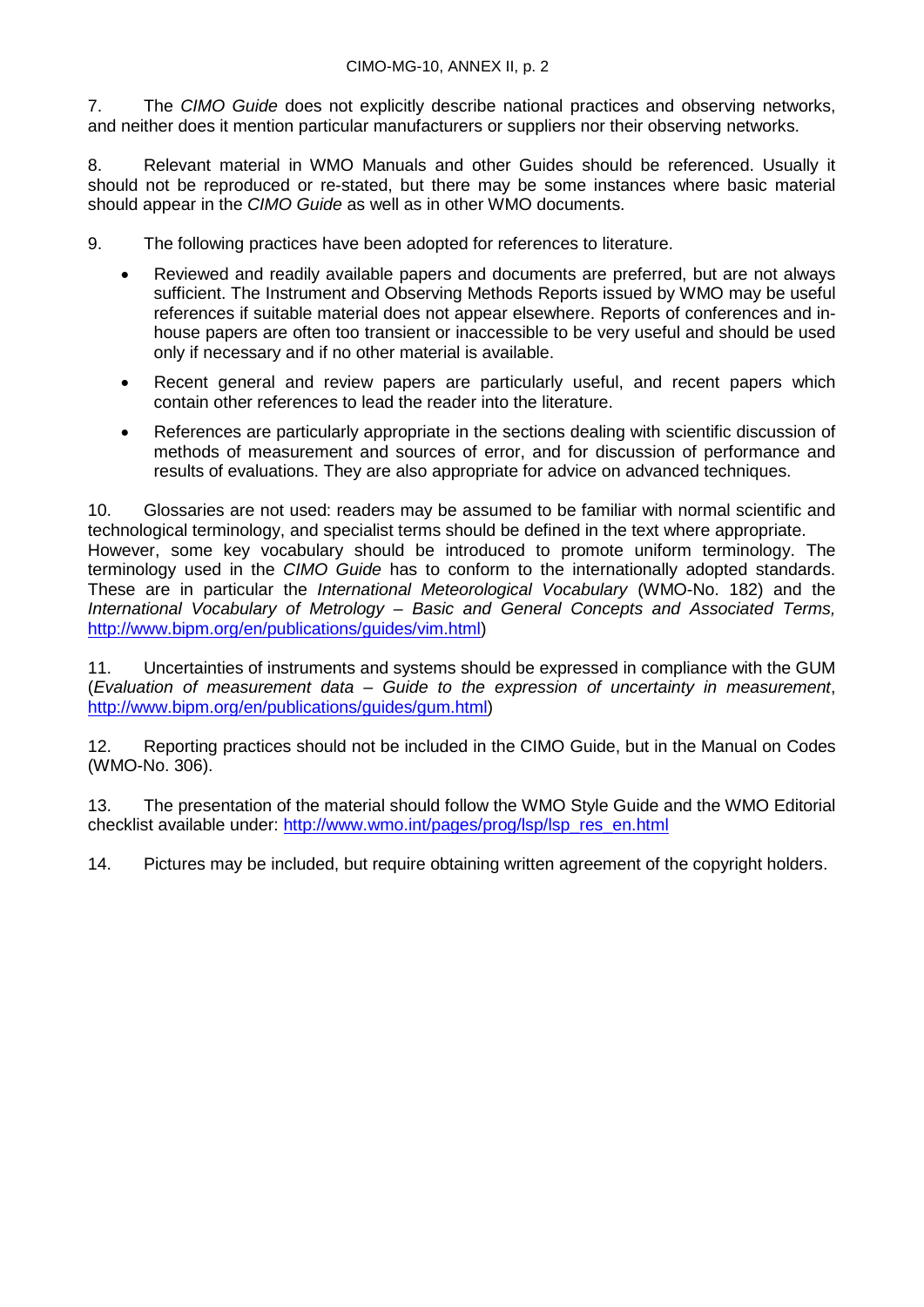## SCHEMATIC HEADINGS FOR CHAPTER x of PART I

## **Contents** (1)

- x.1 **General** Put introductory text here if it is required, then...
	- x.1.1 **Definitions** (2)
	- x.1.2 **Units and/or scales**
	- **Meteorological requirements** (3, 4)
	- x.1.4 **Methods of measurement** (4, 5)
- x.2 Quantity and/or technique and/or sensor and/or instrument no. 1 (6)

Use paragraph numbers x.2.1, x.2.3.4

x.3 Quantity/technique/sensor/instrument no. 2

Etc. If there are only 2 techniques, go to...

x.4 *Additional headings* (6)

x.5 " "

Etc

- x.last **References**
- *Annex x.A* (7)
- *Annex x.B*

Etc

#### **NOTES**

**Bold** means this layout has been used in all chapters of Part I.

- *Italic* means very flexible.
- (1) A list of chapters will appear at the front of the volume. A list of headings (down to x.a.b.c) will appear at the front of each chapter.
- (2) This means definitions specific to this chapter.
- (3) Includes applications for the data, reference to WMO documents, etc., and requirements for desirable and achievable accuracy which are not covered in Chapter 1 of Part I.
- (4) As they apply to the whole chapter. Subsets of these may appear in subsequent sections on particular techniques.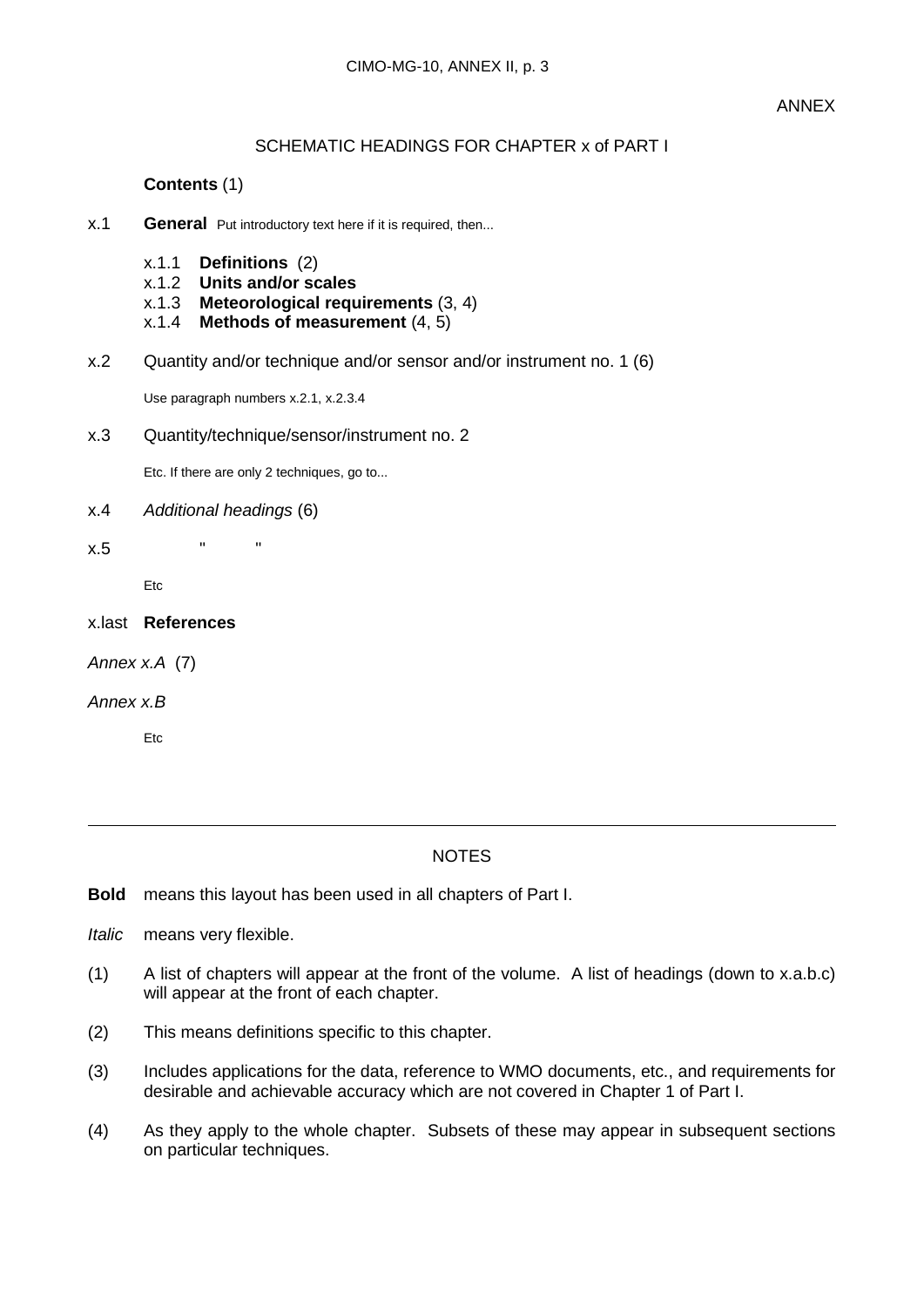- (5) General principles, overview of systems, physics and chemistry, as appropriate.<br>(6) In principle, for each quantity/technique/instrument it should be possible to find,
- In principle, for each quantity/technique/instrument it should be possible to find, somewhere in the chapter, general or specific information on:

*description (including the scientific principle) procedures exposure and siting standards sources of error comparisons/calibration in field/laboratory corrections maintenance.*

These will not all be necessary for all cases, and they can be in sections like x.2 or in more general sections like x.4. This is all very flexible, and at the author's discretion.

(7) Annexes can include almost anything that is inconvenient elsewhere in the text, eg formal statements of requirements or procedures, formulae, constants, detailed tables, etc.

 $\overline{\phantom{a}}$  , where  $\overline{\phantom{a}}$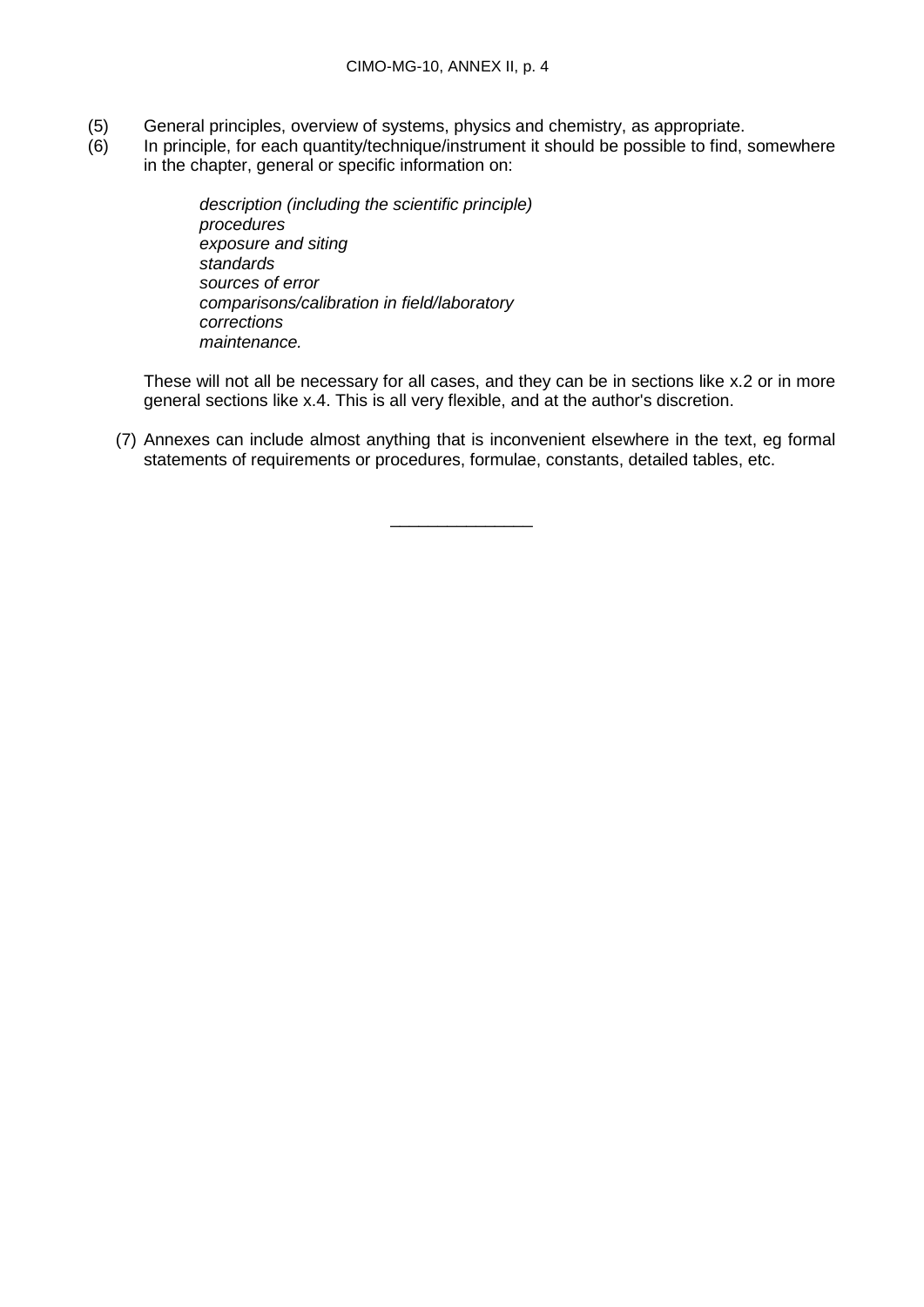## **PROCEDURES FOR UPDATING THE CIMO GUIDE**

#### <span id="page-27-0"></span>**Generalities**

- 1. Updates/revisions of the Guide are initiated as soon as a sound proposal is submitted.
- 2. Proposals (apart from minor changes and typos) have to be included **in track-change mode** in the MS-Word file of the most recent version of the CIMO Guide. (The author of the proposal should contact the Secretariat to get the most up-to-date MS-word file of the corresponding chapter).
- 3. Proposals for updates of the CIMO Guide have to be submitted to the CIMO Guide Editorial Board, with copy to the Secretariat.
- 4. CIMO Expert Teams (ET) and Theme Leaders (TL) are responsible for developing updates of the CIMO Guide incorporating the relevant outcomes of their ET/TL work programme and for identifying technical aspects needing to be updated within their Terms of Reference, while the CIMO Guide Editorial Board should address aspects relating to the homogeneity of the CIMO Guide and identifying areas/parts that need to be completely rewritten. ETs are encouraged to inform HMEI (hmei(at)wmo.int) when they are working on an up-date or a specific revision to incorporate relevant contributions from manufacturers.
- 5. People interested in contributing to on-going revisions or reviewing/commenting draft updates should liaise with the relevant ET, as listed on the CIMO/IMOP website.
- 6. Some chapters of the Guide (such as for example Marine Observations (JCOMM), Satellite Part (ET-SAT/CBS), Measurement of Ozone and Measurement of Chemical Composition (CAS)), are maintained/updated by other Technical Commissions or groups and will be handled accordingly.
- 7. Proposals for improvement are also welcome from experts outside of the CIMO expert teams/theme leader membership. Proposals from manufacturers are also welcome and should preferably be submitted through the HMEI representative on the CIMO Guide Editorial Board to ensure they are neutral and not biased towards the systems of some companies.

**General approval steps** *(shown in track change with respect to the version presently in force and provided in Doc. 4)*

The principles below summarize the approval of updates/new edition of the CIMO Guide and are illustrated in the attached diagram.

- a) Responsibility for coordinating updates/revisions resides with the CIMO Guide Editorial Board;
- b) Proposals for changes must be submitted to the CIMO Guide Editorial Board and the Secretariat, which will direct it to the relevant CIMO Expert Team;
- c) Soundness of proposal is reviewed / corrected /further developed by the relevant Expert Team, in collaboration with the author of the proposal;
- d) In the case of proposals submitted by other Technical Commissions or groups, the CIMO president will appoint a CIMO authority (likely Expert Team Chair or MG members) to review and provide approval on the scientific and technical content of the document and its relevance and consistency to the CIMO Guide in the context of WIGOS;

## *For major updates only:*

*e) The CIMO Guide Editorial Board coordinates activities with the Secretariat when addressing substantial updates/revisions, especially when a paid preeditor is required or when a task to update/revise a particular part of the Guide is needed to be addressed by an expert requiring payment;*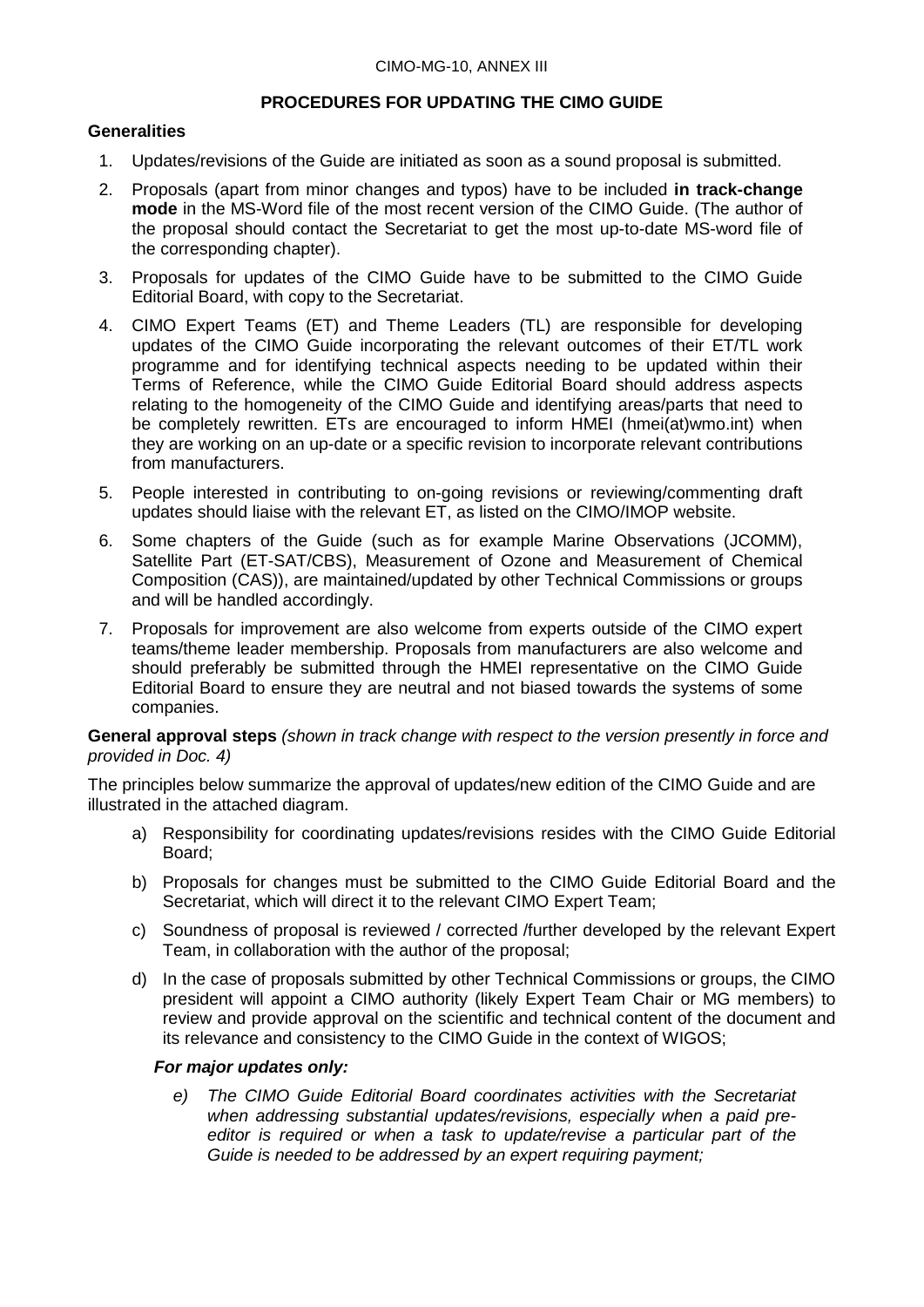- *f) Technical editors are selected by the relevant OPAG co-chairpersons and approved by the president of CIMO;*
- g) The CIMO Guide Editorial Board ensures conformity of the proposal with the editorial guidelines and submits updates/revisions to the Secretariat in a form of tracked text of the current version. The Secretariat assures, in this way, the traceability to older versions;
- h) The CIMO president approves preliminary issue of updates/new editions on behalf of the CIMO-MG for a general consultation of **all** WMO Members;
- i) Preliminary issues are posted on a web repository after approval by the CIMO President. People wanting to comment on them should provide their comment to the Permanent Representative of their country.
- j) The Permanent Representatives of all WMO Members<sup>[2](#page-28-0)</sup> are requested to provide their comments to the preliminary issue, as well as a focal point to solve any divergence of views. Comments are reviewed and consolidated by authors, relevant ET or the technical editors, as appropriate, in collaboration with the CIMO Guide Editorial Board and Secretariat;
- k) The consolidated updates/revisions are approved for publication by CIMO, or by the  $CIMO$  president<sup>[3](#page-28-1)</sup> with the support of the  $CIMO$  Management Group on behalf of the Commission between sessions;
- l) The Secretariat publishes the Guide as a new edition or updated edition;
- m) A report is provided to regular sessions of CIMO for information.

Proposal for chapters maintained by other Technical Commissions follow the same principles, using the relevant groups of those commissions. In such cases, the approval of the proposal by the president of that Technical Commission is also required in addition to the approval by the president of CIMO.

\_\_\_\_\_\_\_\_\_\_\_\_\_\_\_\_

<span id="page-28-0"></span> $2$  According to WMO General Regulation 66, consultation shall be that of Members represented on the commission. Here a wider consultation of all WMO Members is proposed to ensure even wider endorsement of the proposal, and in particular that the consultation covers the membership of other relevant WMO technical commissions for those chapters not maintained by CIMO itself.

<span id="page-28-1"></span><sup>&</sup>lt;sup>3</sup> According to WMO General Regulations 77, the CIMO president may approve a proposal on behalf of CIMO (provided among others that 90 days were allowed for replies and that no objections were received).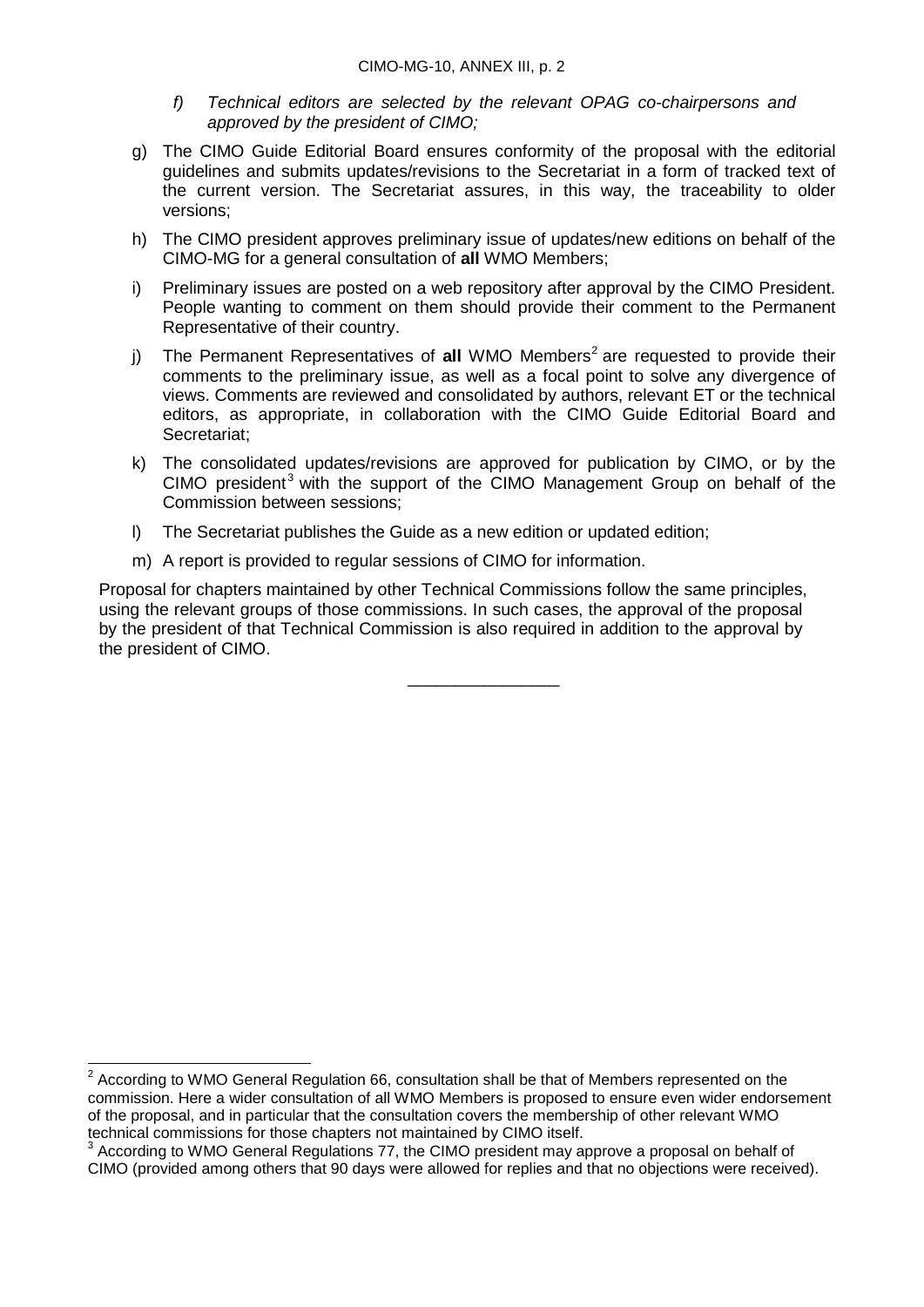#### **Diagram summarizing the approval process**

*(for additional details, see accompanying text)*

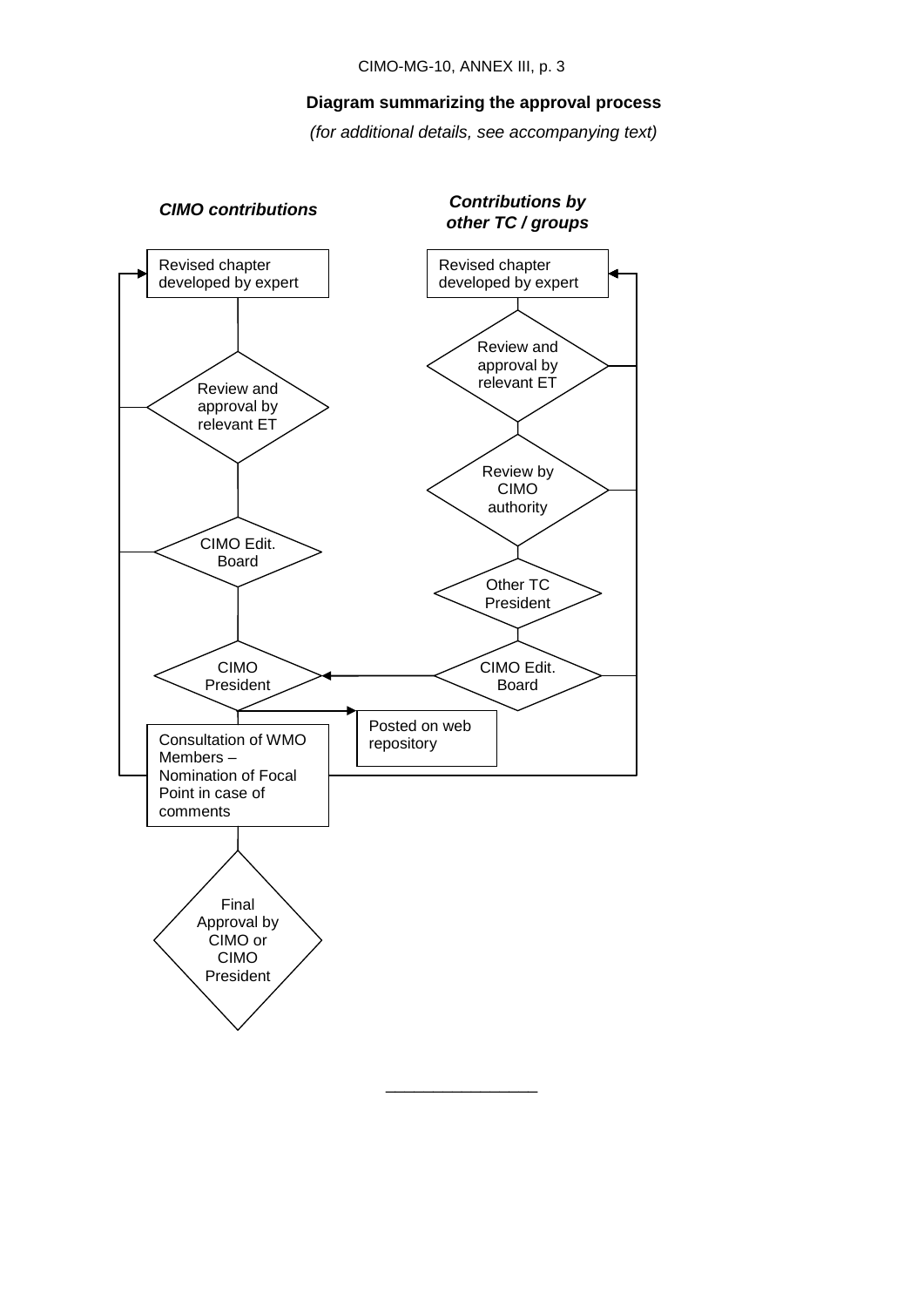## **TERMS OF REFERENCE OF THE CIMO TASK TEAM ON THE CLOUD ATLAS**

- <span id="page-30-0"></span>1. Review the current Cloud Atlas and assess the desirability and its suitability for simple reproduction (as is) in digital form on-line
- 2. Ascertain the suitability / need for revision of the graphical decision aid currently contained in Vol. I, Part II (II.8.3).
- 3. Perform a web-survey of alternative existing forms of cloud atlas, and briefly summarize their key features, strengths and weaknesses.
- 4. Survey WMO Members on their requirements for revision of the Cloud Atlas (basic need, desired features)
- 5. Assess opportunities for enhancement of the WMO Cloud Atlas afforded by publication in digital form.
	- a. In particular, assess opportunities afforded for inclusion of more imagery, allowance for clouds appearing differently (e.g. looking down on clouds from alpine location), or being classified differently in different climatic/meridional regimes (e.g. Cu2 in  $tropics = Cb$  in polar region).
	- b. Specifically, determine the need for additional new cloud classifications to be included in the CA (such as asperatus and anthropo- ) and the feasibility of reporting these.
	- c. Specify the metadata that should accompany each image in a new CA.
	- d. Design a template for an individual cloud image (format, accompanying description, metadata, etc)
- 6. Summarize work of the TT (ToRs 1-5)
	- a. Prepare a summary report including a recommendation to CIMO MG with regard to revision of the CA
	- b. Provide a Project Proposal to the CIMO Management Group for the recommended solution (Include a description of the recommended steps involved, and estimate the resources required (time, staff, funding)).

\_\_\_\_\_\_\_\_\_\_\_\_\_\_\_\_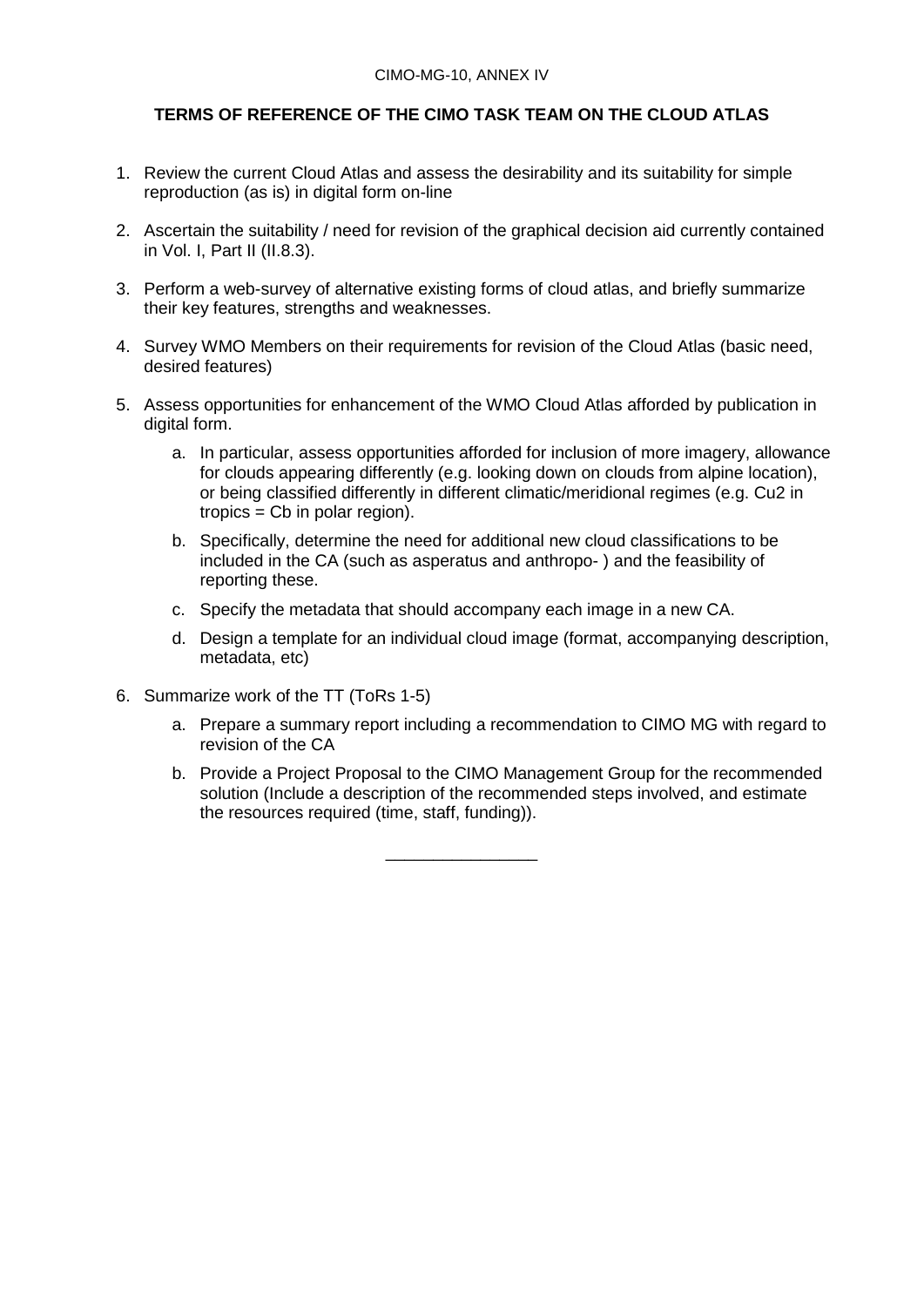#### CIMO-MG-10, ANNEX V

#### <span id="page-31-0"></span>**TERMS OF REFERENCE OF THE CIMO TASK TEAM ON AIRCRAFT-BASED OBSERVATIONS**

- (a) Develop and manage the workplan and associated activities of the TT-AO, as well as the budget for the corresponding expenditure of the AMDAR Trust Fund in line with the Trust Fund's Terms of Reference, in collaboration with CBS ET-Aircraft-Based Observations;
- (b) Oversee the scientific and technical development and maintenance aircraft-based observing systems, from a point of view of instruments and methods of observation, and inform the Commission of latest developments;
- (c) Work closely with ET-A1 in conducting the development and maintenance of technical standards associated with aircraft-based observations, and provision of related specifications to meet user requirements; and,
- (d) Provide the technical review of approved aircraft-based humidity capabilities,
- (e) Liaise closely with ET-A3 for testing and validation of the AMDAR system and aircraft based humidity sensors.
- (f) Provide input for updates of the CIMO Guide relevant to aircraft-based observations, including identification of standards for inclusion in the CIMO Guide and other WMO regulatory documents
- (g) Assist and provide support for training and outreach activities to support the use of aircraftbased observations

 $\overline{\phantom{a}}$  , where  $\overline{\phantom{a}}$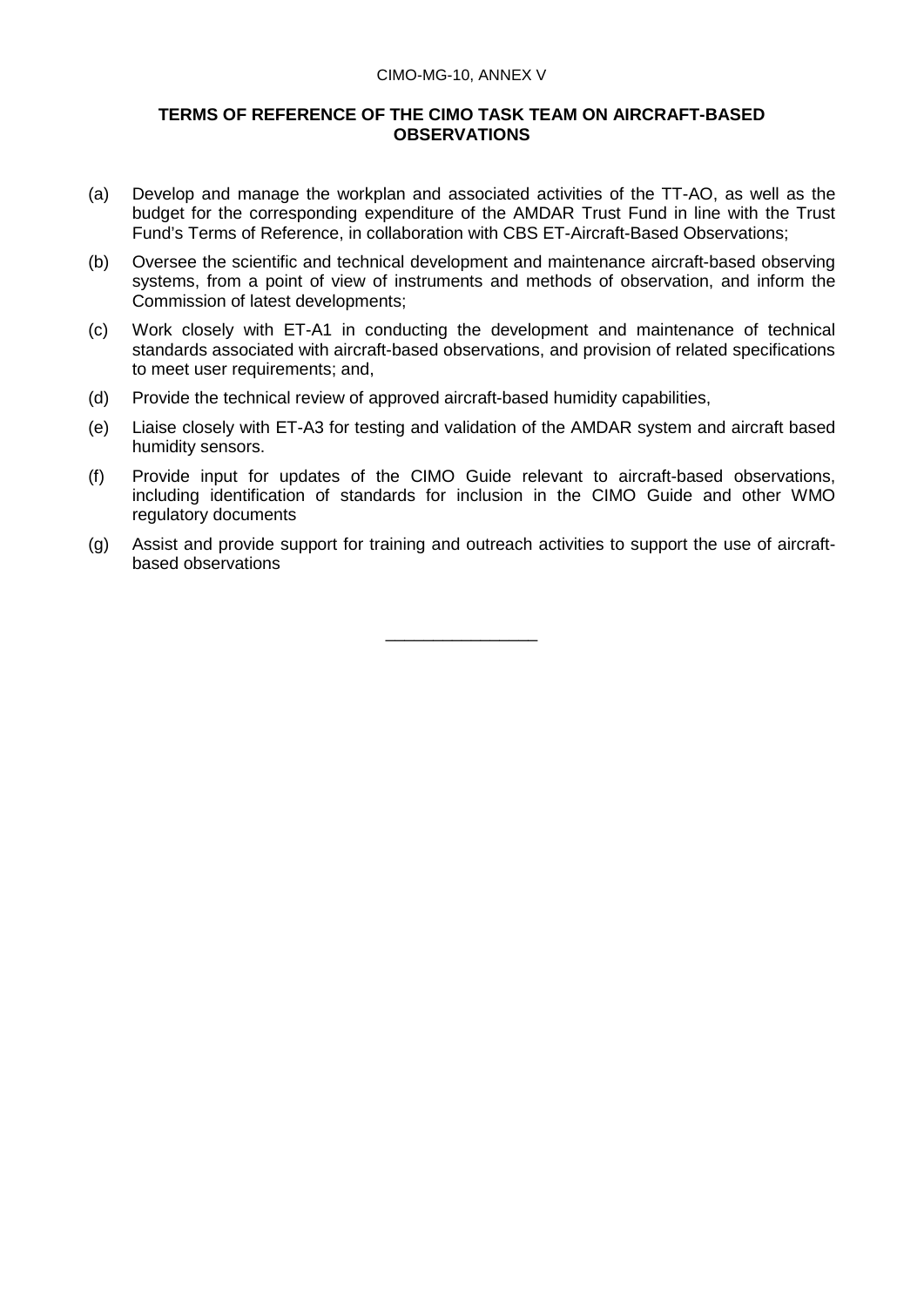## <span id="page-32-0"></span>**Template for Regular Reporting of CIMO Testbeds and Lead Centres**

(expand the cells as required to properly reflect your activities)

Terms of Reference for CIMO Testbeds and Lead Centres are available under: ttp://www.wmo.int/pages/prog/www/IMOP/Testbeds-and-LC.html

| <b>Name of Testbed</b><br>/ Lead Centre                      |  |
|--------------------------------------------------------------|--|
| <b>Location of</b><br><b>Testbed / Lead</b><br><b>Centre</b> |  |

| <b>Contact Person for the Testbed/Lead Centre</b> |                                              |          |
|---------------------------------------------------|----------------------------------------------|----------|
| <b>Courtesy Title</b>                             | Mr / Ms / Mrs / Dr / Prof / Eng / etc        |          |
| <b>Family name</b>                                |                                              |          |
| <b>First name</b>                                 |                                              |          |
| <b>Full Postal</b><br><b>Address</b>              |                                              |          |
| <b>Country</b>                                    |                                              |          |
| Tel. number(s)                                    |                                              |          |
| Fax number(s)                                     |                                              |          |
| Email(s)                                          |                                              |          |
| Has contact person changed in last 2 years?       |                                              | Yes / No |
|                                                   | If yes, who was the previous contact person? |          |

| <b>Report on Activities</b>                                                                          |
|------------------------------------------------------------------------------------------------------|
|                                                                                                      |
| Main activities that TB/LC carried out in the last 2 years for which results are already available:  |
| $\ddotsc$                                                                                            |
|                                                                                                      |
|                                                                                                      |
|                                                                                                      |
| Main activities that TB/LC carried out in the last 2 years for which results will soon be available: |
|                                                                                                      |
|                                                                                                      |
|                                                                                                      |
|                                                                                                      |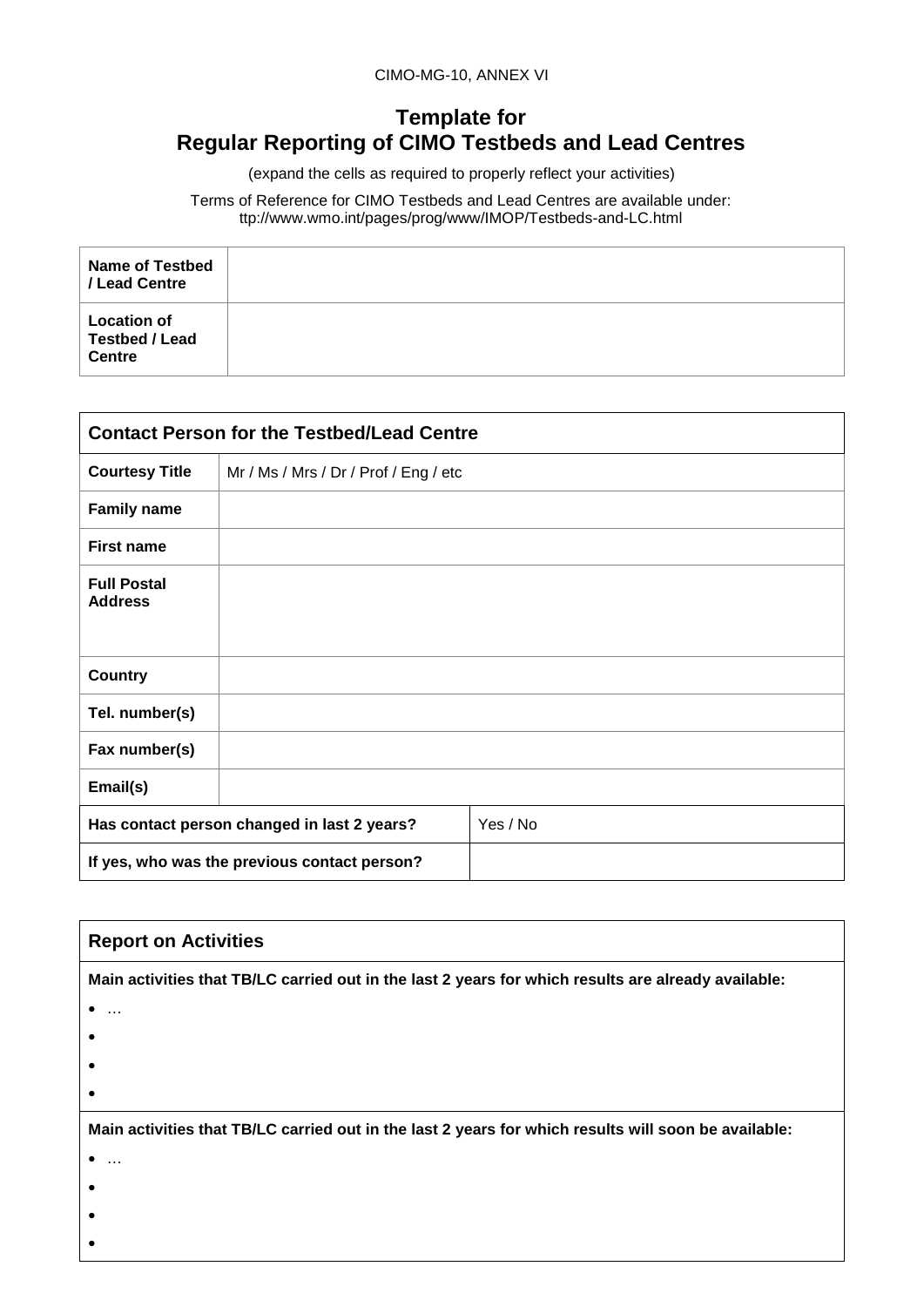| Which guidance documents/standard procedures were developed during the last 2 years (please<br>include full reference and web-link if available)?    |
|------------------------------------------------------------------------------------------------------------------------------------------------------|
|                                                                                                                                                      |
|                                                                                                                                                      |
|                                                                                                                                                      |
| Which IOM reports / peer-reviewed publications were published in the last 2 years (please include full<br>reference and web-link if available)?      |
|                                                                                                                                                      |
|                                                                                                                                                      |
|                                                                                                                                                      |
| Title(s) of IOM report(s) presently being developed by your Testbed/Lead Centre:<br>(please specify level of development: draft, ready for review, ) |
|                                                                                                                                                      |
|                                                                                                                                                      |
| Has your Testbed/Lead Centre collaborated with one or more CIMO Expert Teams in developing<br>guidance material? Yes/No                              |
| If yes, with which CIMO Expert Team(s)?                                                                                                              |

**Capacity Building and Training Activities**

**Which capacity building/training activities have been carried out by the Testbed in the last 2 years?**

- •
- •

•

**Has your testbed developed a twinning activity / special relationship with a companion station/site from a developing country? Yes/No**

**If yes, with which station/site?**

**Is your Testbed/Lead Centre making an oral/poster presentation at this year's TECO?** Yes / No **(If yes, please specify Title(s) and Author(s) of the presentation(s))**

• •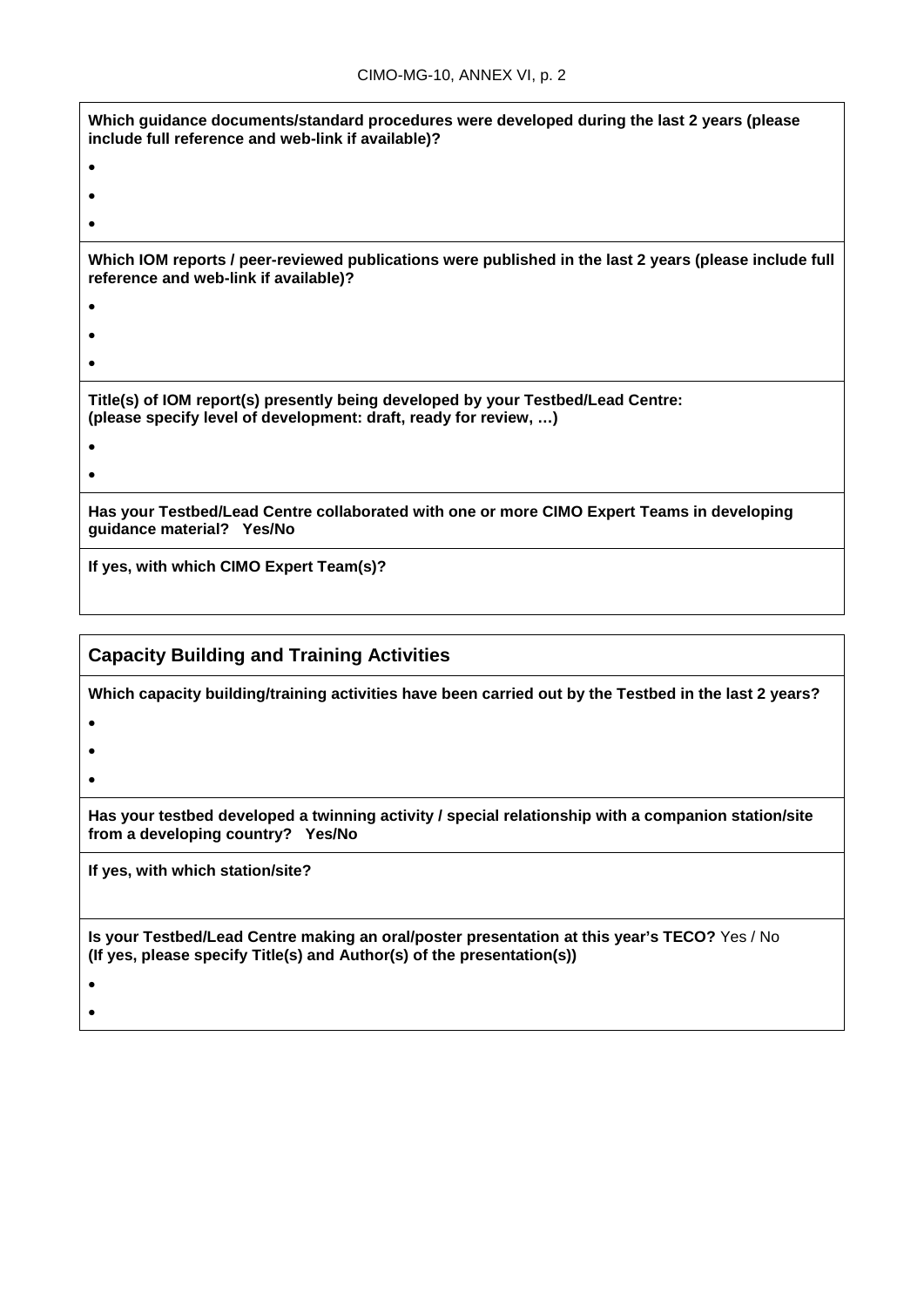| <b>Recent Changes in Circumstance</b>                                                                                                               |  |
|-----------------------------------------------------------------------------------------------------------------------------------------------------|--|
| Have there been any recent changes in your Test Bed/Lead Centre's capabilities? If so, please<br>specify:                                           |  |
|                                                                                                                                                     |  |
|                                                                                                                                                     |  |
|                                                                                                                                                     |  |
| Have there been any recent changes in your Test Bed/Lead Centre's infrastructure? If so, please<br>specify:                                         |  |
|                                                                                                                                                     |  |
|                                                                                                                                                     |  |
|                                                                                                                                                     |  |
| Have there been any recent changes in your staffing? If so, please specify, and advise whether<br>replacement staff have the required competencies: |  |
|                                                                                                                                                     |  |
|                                                                                                                                                     |  |
|                                                                                                                                                     |  |

| <b>Future Plans</b>                         |  |
|---------------------------------------------|--|
| What are your plans for the next two years? |  |
|                                             |  |
|                                             |  |
|                                             |  |
| Yes / No                                    |  |
|                                             |  |

| $\mid$ Other relevant information (other activities of special interest to CIMO, etc) |  |
|---------------------------------------------------------------------------------------|--|
|                                                                                       |  |
|                                                                                       |  |
|                                                                                       |  |
|                                                                                       |  |

**Date Date Name of Person Filling the Form**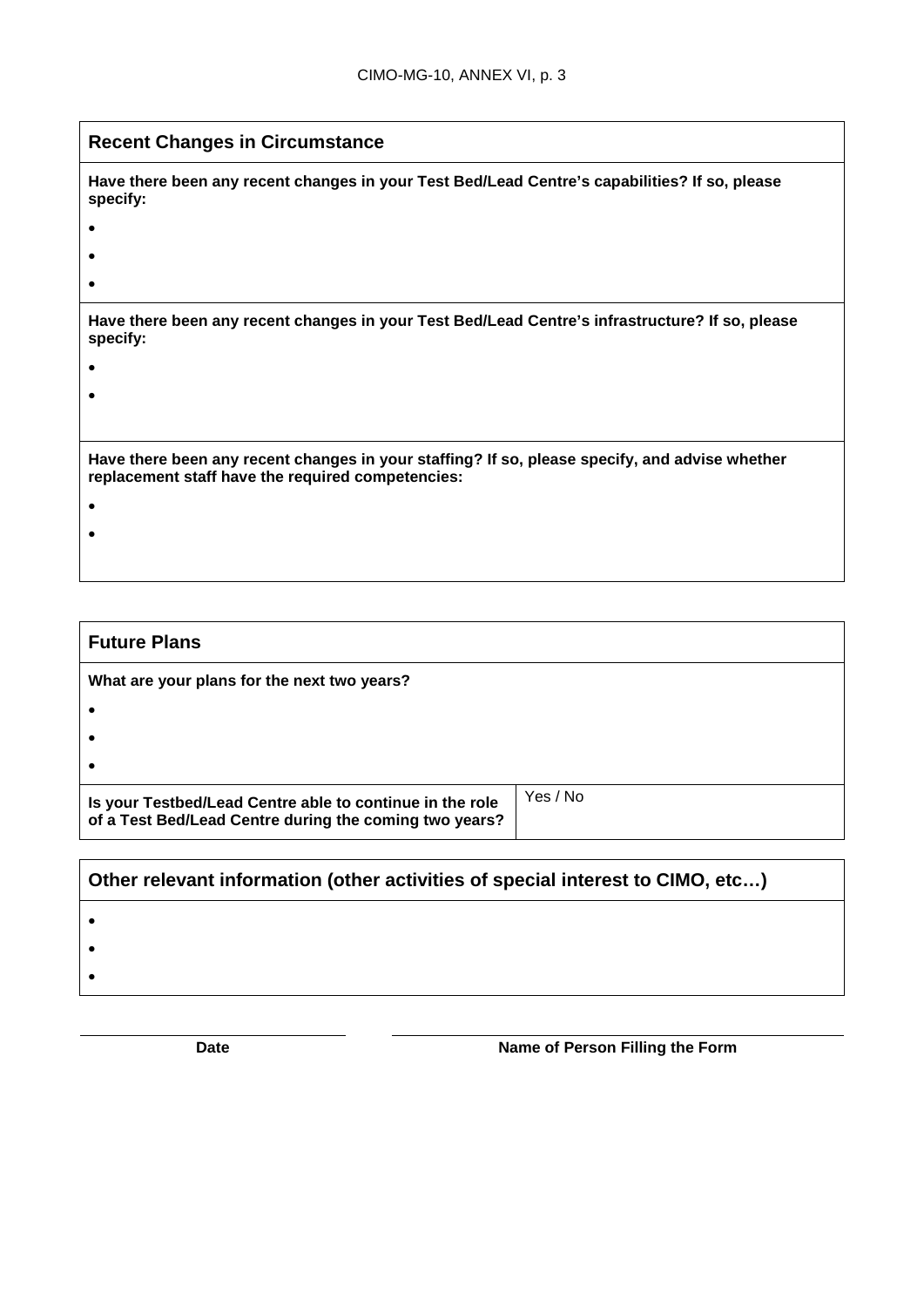## <span id="page-35-0"></span>**Template for Submission of New CIMO Testbeds and Lead Centres**

(expand the cells as required to properly reflect your activities)

Terms of Reference for CIMO Testbeds and Lead Centres are available under: http://www.wmo.int/pages/prog/www/IMOP/Testbeds-and-LC.html

| Name of Testbed /<br><b>Lead Centre</b><br>(should reflect focus<br>area of TB/LC) |  |
|------------------------------------------------------------------------------------|--|
| <b>Location of Testbed /</b><br><b>Lead Centre</b>                                 |  |

| <b>Contact Person for the Testbed/Lead Centre</b> |                                       |
|---------------------------------------------------|---------------------------------------|
| <b>Courtesy Title</b>                             | Mr / Ms / Mrs / Dr / Prof / Eng / etc |
| <b>Family name</b>                                |                                       |
| <b>First name</b>                                 |                                       |
| <b>Full Postal</b><br><b>Address</b>              |                                       |
| <b>Country</b>                                    |                                       |
| Tel. number(s)                                    |                                       |
| Fax number(s)                                     |                                       |
| Email(s)                                          |                                       |

| <b>Activities</b>                                                                                                                                            |
|--------------------------------------------------------------------------------------------------------------------------------------------------------------|
| What are the main activities presently carried out by your proposed TB/LC relevant to your proposal?                                                         |
| .                                                                                                                                                            |
|                                                                                                                                                              |
|                                                                                                                                                              |
|                                                                                                                                                              |
| In case your proposed TB/LC published reports / peer-reviewed publications in the last 4 years<br>(please include full reference and web-link if available)? |
|                                                                                                                                                              |
|                                                                                                                                                              |
|                                                                                                                                                              |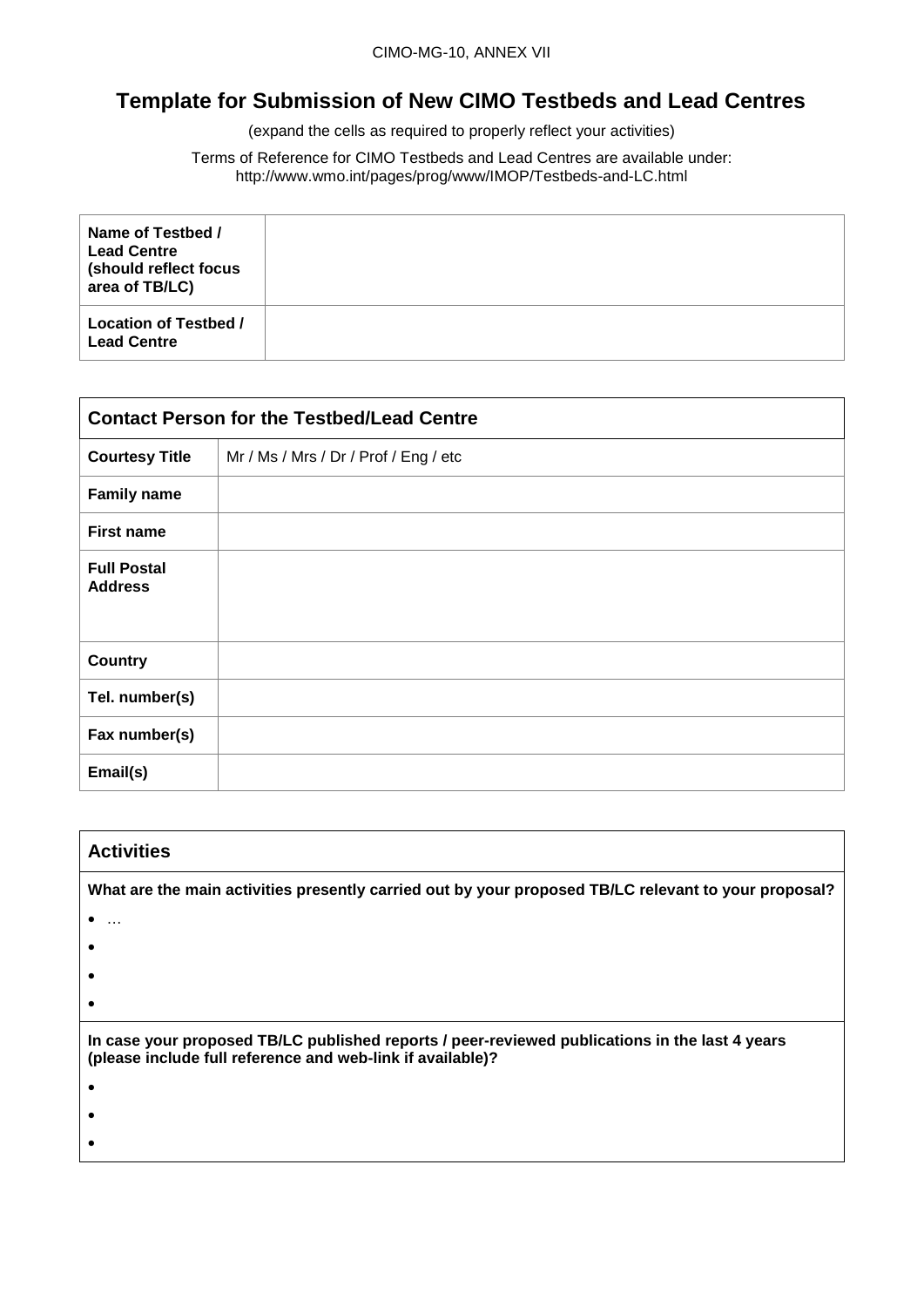| Infrastructure, Capabilities and Staffing, etc.                                      |
|--------------------------------------------------------------------------------------|
| Describe your main Test Bed/Lead Centre's capabilities:                              |
|                                                                                      |
|                                                                                      |
|                                                                                      |
| Describe your main Test Bed/Lead Centre's infrastructure:                            |
|                                                                                      |
|                                                                                      |
|                                                                                      |
| Describe the Test Bed/Lead Centre's staffing that will support the TB/LC activities: |
|                                                                                      |
|                                                                                      |
|                                                                                      |
| Describe the resources of your TB/LC?                                                |
|                                                                                      |
|                                                                                      |
|                                                                                      |
| Is quality management system implemented at your TB/LC? Yes/No                       |
| If yes, please specify?                                                              |
|                                                                                      |
|                                                                                      |

## **Capacity Building and Training Activities**

**Which capacity building/training activities do you plan to carry out?**

- •
- •

**Has your testbed developed a twinning activity / special relationship with a companion station/site from a developing country? Yes/No**

**If yes, with which station/site?**

## **Future Plans**

**What are your plans for the next four years?**

• •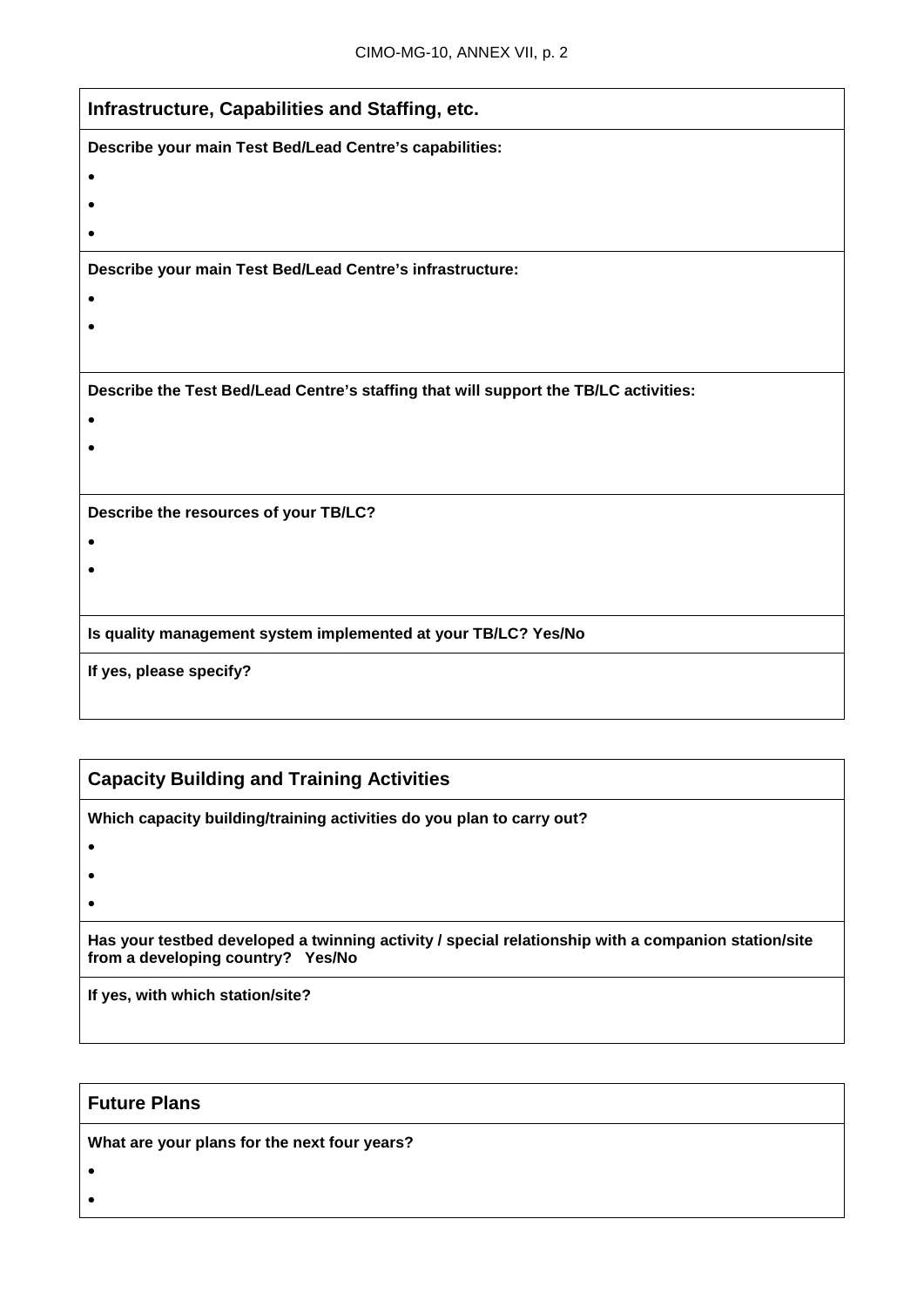| Is your Testbed/Lead Centre able to provide a long-term    |
|------------------------------------------------------------|
| commitment (f.ex. during the next 2 intersessional period) |

Yes / No

# **Other relevant information (other activities of special interest to CIMO, etc…)** • • •

•

**Date Name of Person Filling the Form**

Note that any new proposal should be formally sent to WMO by the relevant Permanent Representative with WMO.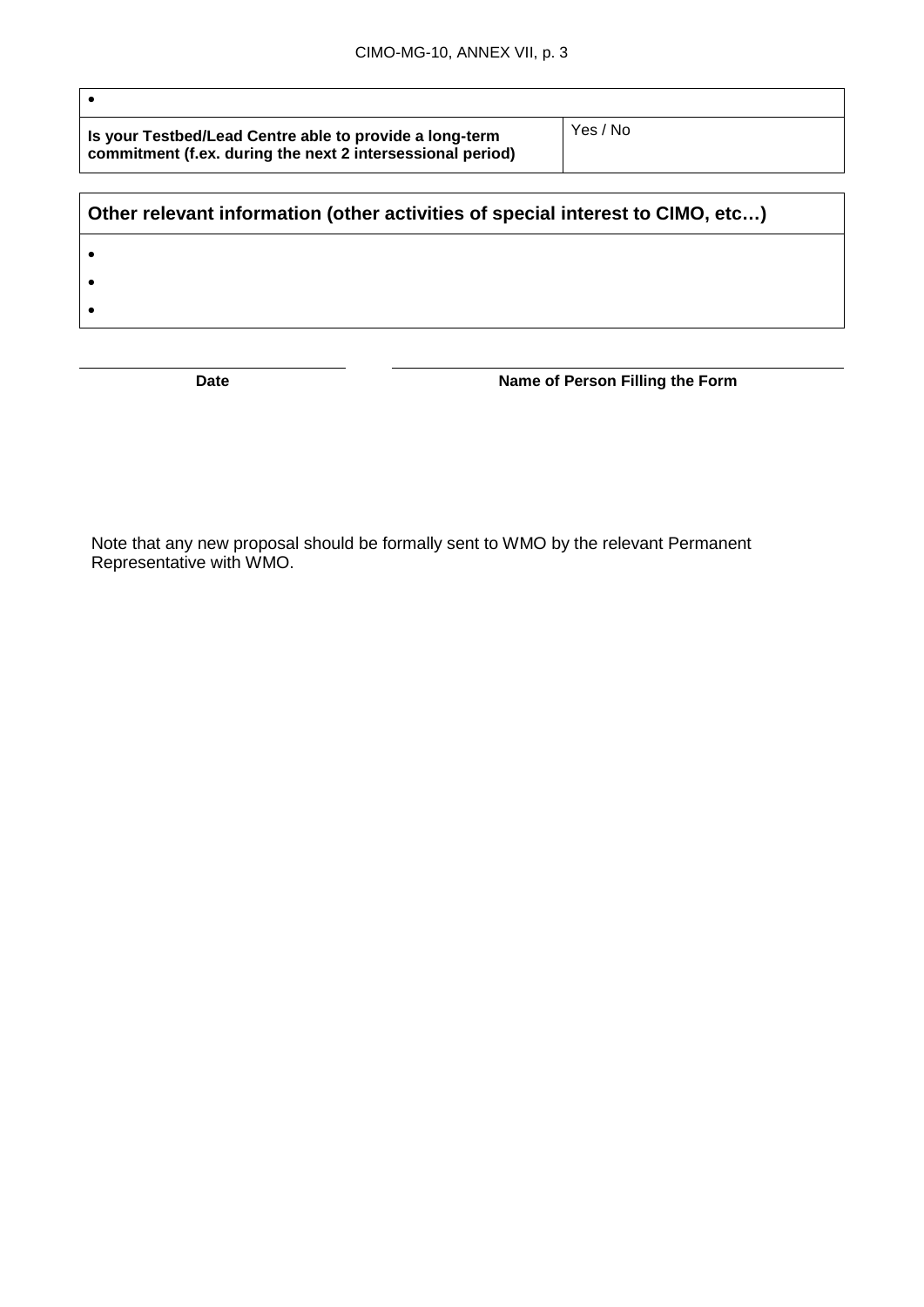## **DRAFT QUESTIONNAIRE ON THE EVALUATION OF CIMO TECO-2012**

<span id="page-38-0"></span>Dear CIMO TECO 2012 participant,

We are striving to run TECO more efficiently and effectively each year. As a participant in TECO 2012, your opinion is important to us. Please take a few minutes to answer this short survey.

Thank you.

WMO Secretariat

## **Page 1: TECO Organization**

- 1. You received the first TECO 2012 announcement:
	- in plenty of time to organize your participation
	- in just enough time to organize your participation
	- too late to comfortably organize your participation
- 2. The time allowed for you to submit an abstract for TECO 2012 after the first announcement was:
	- More than sufficient
	- Just enough
	- **Insufficient**
- 3. You received the call for papers:
	- in plenty of time to submit your paper on time
	- in just enough time to submit your paper on time
	- too late to submit your paper on time
- 4. If you received financial assistance from WMO to attend TECO 2012, you received this assistance:
	- in plenty of time to organize your travel
	- in just enough time to organize your travel
	- too late to comfortably organize your travel
- 5. What suggestions can you provide that might help us to improve the organization of the next TECO?

## **Page 2: TECO Scientific Balance**

- 6. You found the overall balance (the topics covered) of the TECO scientific and technical papers to be:
	- excellent
	- about average for such a conference
	- poor
- 7. You found the quality of the TECO scientific and technical papers to be:
	- excellent
	- about average for such a conference
	- poor
- 8. You found the balance between oral and poster presentations to be:
	- excellent
	- about average for such a conference
	- poor
- 9. What suggestions can you provide that might help us to improve the scientific balance of the next TECO?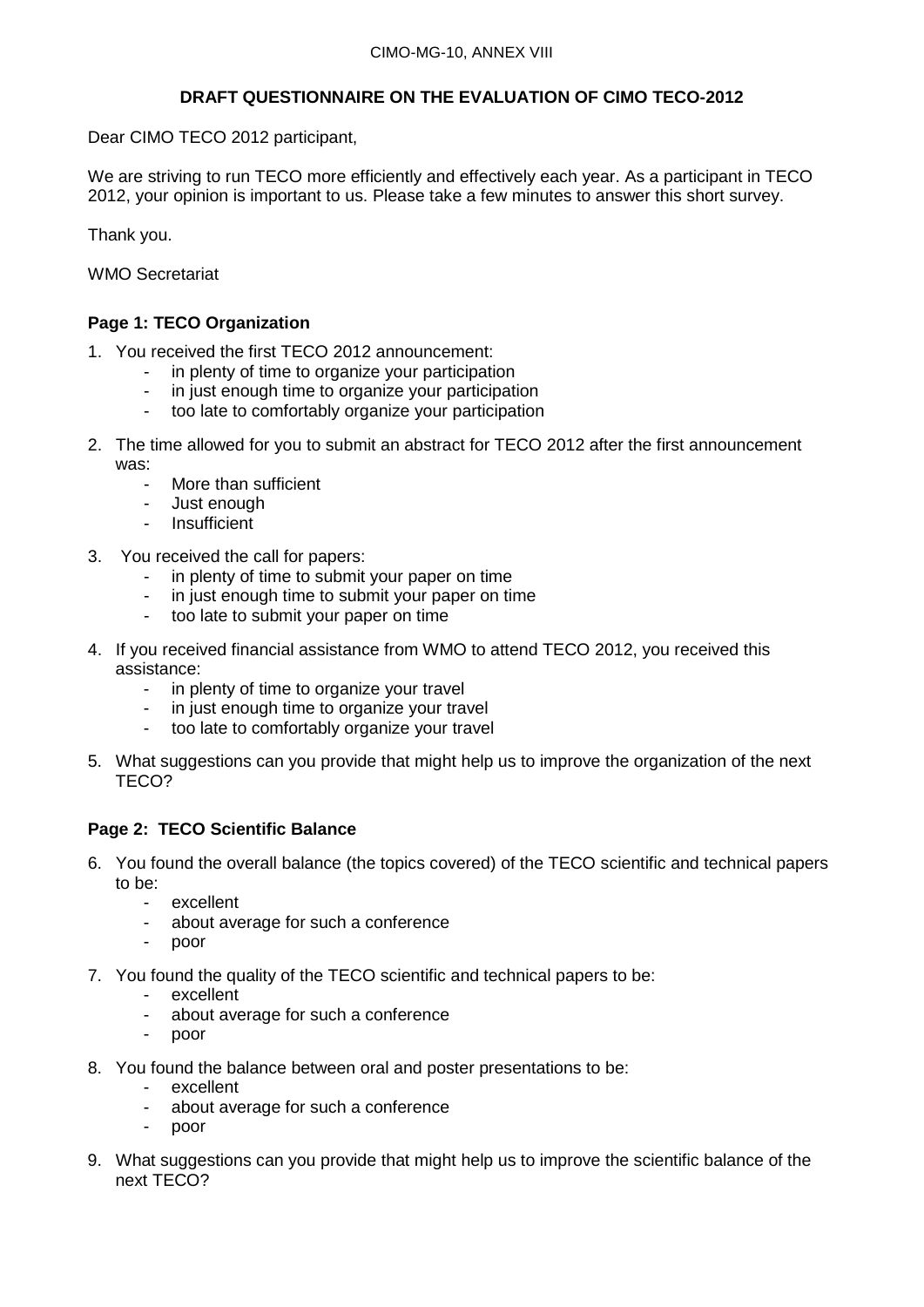## **Page 3: TECO Venue and Host Organization (UKIP)**

- 10. You found the auditorium for TECO 2012 (the Brussels Expo Centre) to be:
	- very good
	- could be improved
	- not good
- 11. You found the poster layout for TECO 2012 (the Brussels Expo Centre) to be:
	- very good
	- could be improved
	- not good
- 12. You found the management of the venue by UKIP to be:
	- very good<br>- could be in
	- could be improved
	- not good
- 13. You found the coffee/tea arrangements to be:
	- very good
	- could be improved<br>- not good
	- not good
- 14. You found the meal arrangements to be:
	- very good
	- could be improved
	- not good
- 15. You found access to the venue to be:
	- very good
	- could be improved
	- not good

16. What suggestions can you provide that might help us to improve the venue for the next TECO?

## **Page 4: Overall Assessment**

- 17. You found the duration of CIMO TECO 2012 to be
	- ideal
	- too long
	- too short
- 18. This year alongside TECO, instead of Meteorex, a private organization ran the exhibition. This was:
	- very good
	- could be improved
	- not good
- 19. Overall, you found your participation at TECO 2012 to be:
	- Well worthwhile
	- Worthwhile overall
	- A waste of my time
- 20. If you have additional and specific suggestions for the improvement of any of the organizational aspects of CIMO TECO 2012, please share them with us.

## *Thank you for having participated in this survey!*

\_\_\_\_\_\_\_\_\_\_\_\_\_\_\_\_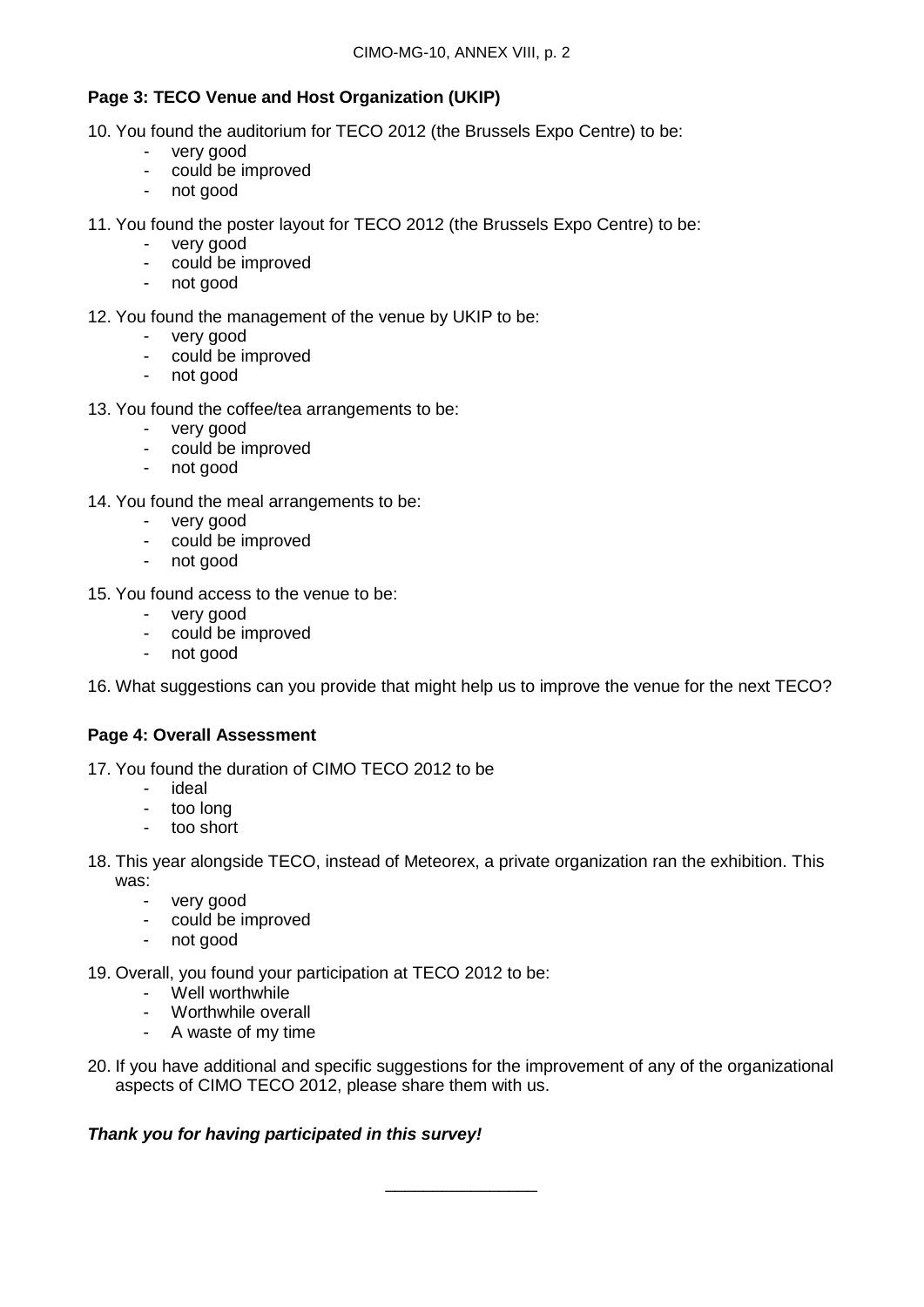## CIMO-MG-10, ANNEX IX

## **CIMO-MG-10, Brussels, Belgium, 19-20 October 2012**

## *ACTION SHEET*

## **Status: March 2013**

<span id="page-40-0"></span>

| <b>Action</b><br><b>Nb</b> | Para, of<br>Fin.<br>Report | <b>Action required</b>                                                                                                                                                                                                                                                | <b>Responsible</b>                                | <b>Deadline</b>                        | <b>Status/remarks</b> |
|----------------------------|----------------------------|-----------------------------------------------------------------------------------------------------------------------------------------------------------------------------------------------------------------------------------------------------------------------|---------------------------------------------------|----------------------------------------|-----------------------|
|                            | 3.3                        | Review the WIP and identify which of the WIP<br>activities/deliverables they contribute to through the<br>tasks of their respective workplans.<br>Closely liaise with the ET and TL under their<br>responsibility to ensure they carry out this by end of the<br>year | All ETs and TLs<br>All CIMO MG<br>members         | May 2013<br>May 2013                   |                       |
| 2                          | 3.4                        | With support of Secretariat, identify additional activities<br>needed to address the WIP activities                                                                                                                                                                   | All ETs and TLs                                   | May 2013                               |                       |
| 3                          | 3.4                        | Submit consolidated list of CIMO ET/TL tasks<br>supporting the WIP to the CIMO President for review<br>and approval                                                                                                                                                   | Secretariat                                       | 31 May 2013                            |                       |
| 4                          | 3.5                        | Closely liaise with all ETs and TLs on the update of the<br><b>WMO Technical Regulations</b>                                                                                                                                                                          | <b>Volker Kurz</b>                                | Following<br>meeting of<br>WIGOS TT-RM |                       |
| 5                          | 3.8                        | Coordinate a feasibility study for evaluating by<br>intercomparison the performance of different humidity<br>measurement systems at the extreme ends of humidity<br>range                                                                                             | <b>Bruce Forgan</b>                               | CIMO MG-11<br>(Q1 2014)                |                       |
| 6                          | 4.1.5                      | Inform the presidents of technical commissions and of<br>regional associations of the development of the Siting<br>Classification and to invite them to nominate focal points                                                                                         | <b>Bertrand Calpini</b>                           | PTC-2012                               |                       |
| $\overline{7}$             | 4.1.13                     | Establish a Task Team on the World Radiometric<br>Reference                                                                                                                                                                                                           | Secretariat                                       | May 2013                               |                       |
| 8                          | 4.1.14                     | Finalize the membership and Terms of Reference of the<br>Task Team on the WRR                                                                                                                                                                                         | Bruce Forgan in<br>collab with<br>Secretariat and | May 2013                               |                       |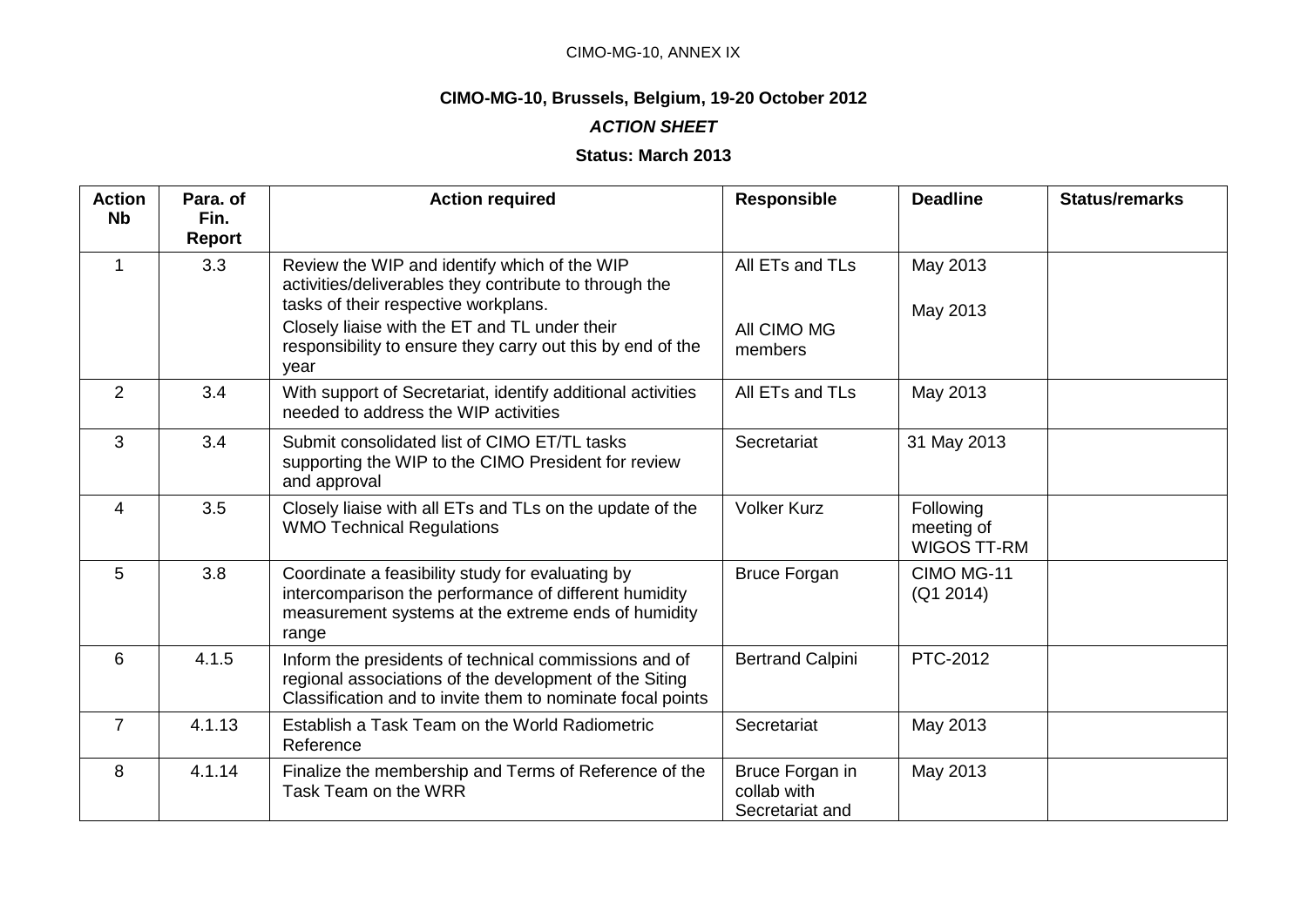| <b>Action</b><br><b>N<sub>b</sub></b> | Para, of<br>Fin.<br>Report | <b>Action required</b>                                                                                                                                               | <b>Responsible</b>                                                            | <b>Deadline</b>                                           | <b>Status/remarks</b> |
|---------------------------------------|----------------------------|----------------------------------------------------------------------------------------------------------------------------------------------------------------------|-------------------------------------------------------------------------------|-----------------------------------------------------------|-----------------------|
|                                       |                            |                                                                                                                                                                      | <b>CIMO President</b>                                                         |                                                           |                       |
| 9                                     | 4.2.1                      | Provide a report on the work progress of the Expert<br>Team on Operational Remote Sensing to the CIMO<br>President                                                   | Heng Zhou                                                                     | 31 May 2013                                               |                       |
| 10                                    | 4.2.6                      | Provide a report on the work progress of the Theme<br><b>Leader on Satellite Observations</b>                                                                        | Heng Zhou                                                                     | 31 May 2013                                               |                       |
| 11                                    | 4.3.7                      | Continue closely following the development of the web-<br>search tool for the CIMO Guide and other related WMO<br>standards addressing observations                  | <b>Volker Kurz</b>                                                            | Continuous, as<br>needed until<br>CIMO MG-11<br>(Q1 2014) |                       |
| 12                                    | 4.3.9                      | Help in re-establishing link between CIMO-MG and<br>Theme Leader on Training Material and Training<br>Activities                                                     | Secretariat                                                                   | 31 December<br>2012                                       |                       |
| 13                                    | 4.3.10                     | Be in frequent contact with Theme Leader on Training<br><b>Material and Training Activities</b>                                                                      | Mario Garcia                                                                  | Continuous, as<br>needed until<br>CIMO MG-11<br>(Q1 2014) |                       |
| 14                                    | 4.3.12                     | Provide a report on the work progress of the Theme<br>Leader on Training Material and Training Activities                                                            | Mario Garcia                                                                  | 31 March 2013                                             |                       |
| 15                                    | 4.3.16                     | Provide a report on the work progress of the Theme<br>Leader on Surface-based Instrument Performance<br>Monitoring                                                   | <b>Bruce Baker</b>                                                            | 31 May 2013                                               |                       |
| 16                                    | 4.3.17                     | Provide the name of a contact person from their<br>countries on the matter of Surface-based Instrument<br><b>Performance Monitoring</b>                              | Bruce Baker,<br><b>Bruce Forgan</b><br>Volker Kurz.                           | 31 April 2012                                             |                       |
| 17                                    | 5.1.5                      | Develop a structured approach related to the functions<br>and roles of RRCs, and their periodic reendorsement,<br>including relevant modifications of the CIMO Guide | Bruce Forgan in<br>collab. with<br><b>Bertrand Calpini</b><br>and Secretariat | CIMO MG-11<br>(Q1 2014)                                   |                       |
| 18                                    | 5.2.2                      | Ensure that CIMO would have the ownership and                                                                                                                        | <b>Volker Kurz</b>                                                            | Meetings of                                               |                       |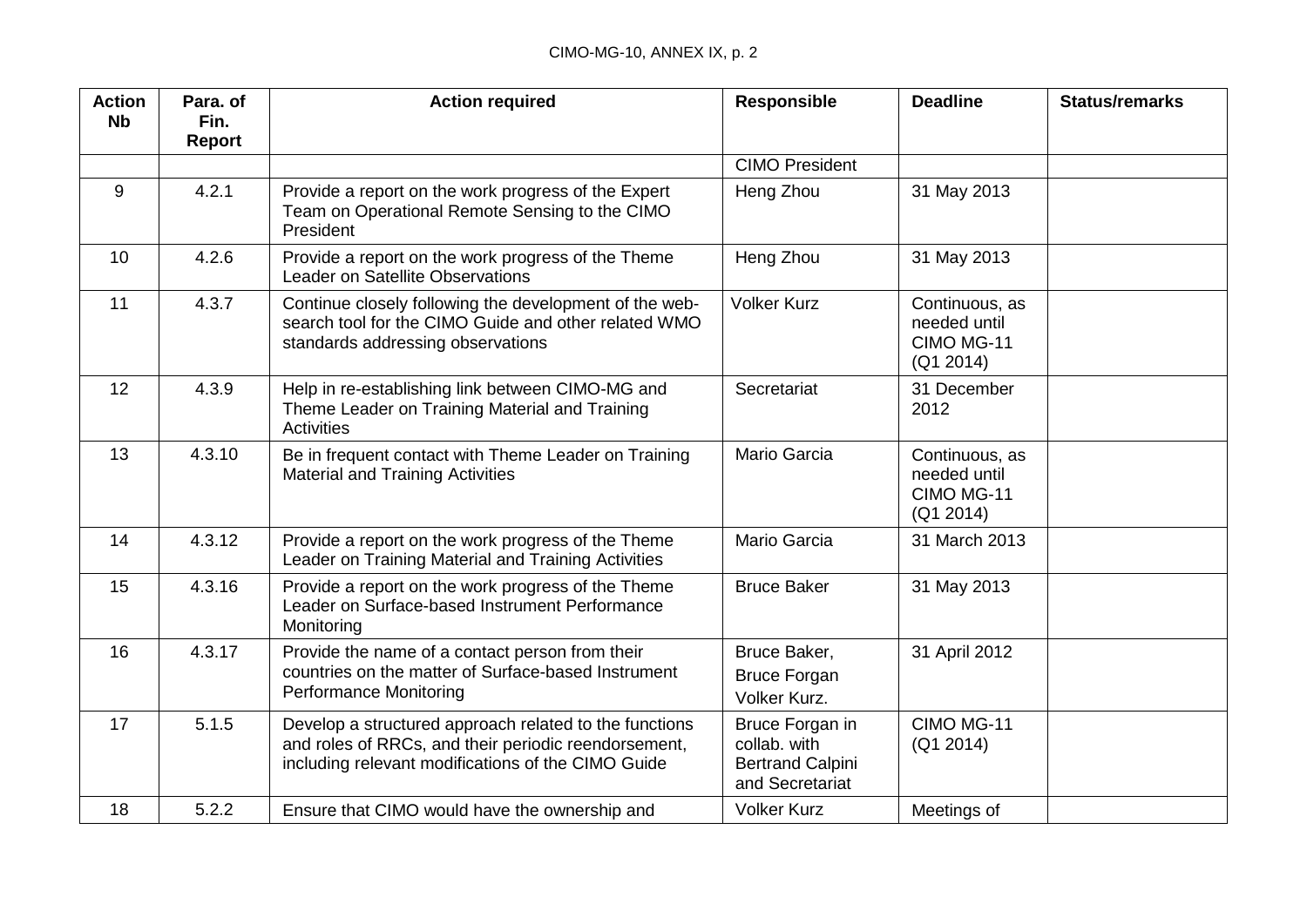| <b>Action</b><br><b>Nb</b> | Para. of<br>Fin.<br>Report | <b>Action required</b>                                                                                                                                   | <b>Responsible</b>                                                                                  | <b>Deadline</b>                       | <b>Status/remarks</b> |
|----------------------------|----------------------------|----------------------------------------------------------------------------------------------------------------------------------------------------------|-----------------------------------------------------------------------------------------------------|---------------------------------------|-----------------------|
|                            |                            | responsibility for updating relevant part(s) of the WMO<br>regulatory documents where practices "elevated" from<br>the CIMO Guide are described          |                                                                                                     | WIGOS Reg.<br>Material (June<br>2013) |                       |
| 19                         | 5.2.3                      | Post guidelines for updating the CIMO Guide on the<br>website                                                                                            | Secretariat                                                                                         | 31 April 2013                         |                       |
| 20                         | 5.2.4                      | Post process for updating the CIMO Guide on the<br>website                                                                                               | Secretariat                                                                                         | 31 April 2013                         |                       |
| 21                         | 5.2.5                      | Present issue of recommending a single formula for<br>pressure reduction to mean sea level to WIGOS TT<br><b>Regulatory Material</b>                     | Jitze van der<br>Meulen                                                                             | <b>June 2013</b>                      |                       |
| 22                         | 5.2.7                      | Develop a tracking procedure for chapters of the CIMO<br>Guide that were deleted                                                                         | Volker Kurz (with<br>CIMO Guide EdBd)                                                               | CIMO MG-11<br>(Q1 2014)               |                       |
| 23                         | 5.2.8                      | Develop a proposal to guide authors on how to present<br>in the CIMO Guide the relative uncertainty that each<br>method can achieve (chapterwise)        | Volker Kurz (with<br>CIMO Guide EdBd)                                                               | CIMO MG-11<br>(Q1 2014)               |                       |
| 24                         | 5.3.1                      | Develop a webpage to include links relevant to capacity<br>building material provided by all ETs, as an extension of<br>the former AWS portal            | Secretariat                                                                                         | Time permitting                       |                       |
| 25                         | 5.3.7                      | Finalize the Terms of Reference of the Task Team on<br>the Cloud Atlas and establishing its membership                                                   | <b>CIMO President in</b><br>collab. with<br>Secretariat                                             | April 2013                            |                       |
| 26                         | 5.3.16                     | Finalize the membership and Terms of Reference of the<br>Task Team on Aircraft-based Observations                                                        | Secretariat in collab<br>with CIMO<br>President, Jitze van<br>der Meulen and<br><b>Bruce Forgan</b> | April 2013                            |                       |
| 27                         | 5.3.18                     | Be in close contacts with Regional Association (RA) of<br>their region and strive at attending their RA sessions as<br>part of their national delegation | All CIMO MG<br>members                                                                              | Continuous                            |                       |
| 28                         | 5.3.20                     | Investigate possibility for P. Ristori (Argentina) to                                                                                                    | Mario Garci,<br>Bertand Calpini &                                                                   | December 2012                         |                       |